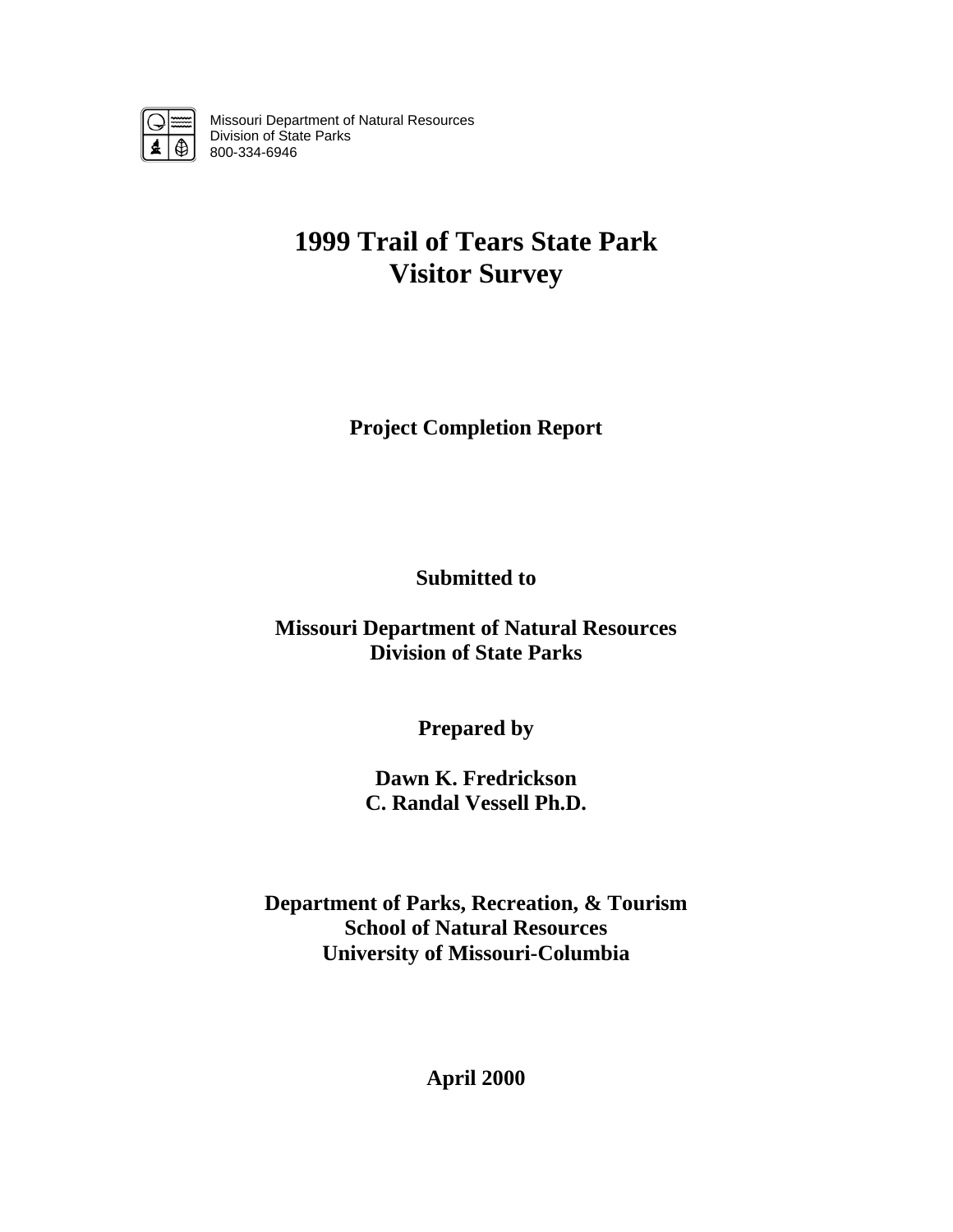# **Executive Summary**

The purpose of this study was to describe visitors' socio-demographic characteristics, patterns of use, and satisfaction with park facilities, programs and services at Trail of Tears State Park (TTSP).

An on-site exit survey of adult visitors to TTSP was conducted July, August, and September 1999. One hundred fortyfour (144) surveys were collected, with an overall response rate of 85%. Results of the survey have a margin of error of plus or minus 8%. The following information summarizes the results of the study.

#### **Socio-demographic Characteristics**

- TTSP visitors were comprised of more males (58%) than females (42%), and the average age of the adult visitor to TTSP was 41.
- Over two-fifths (44%) of the visitors reported a household income of between \$25,000 and \$50,000, and over one-third (39%) reported having completed grade school or high school as the highest level of education completed.
- The majority (91%) of visitors was Caucasian. Three percent (3%) of visitors reported being Native American, 3% were African American, and less than 1% (0.7%) were Hispanic.
- Four percent  $(4\%)$  of the visitors reported having a disability.

• Seventy-five percent (75%) of the visitors were from Missouri and 7% were from Illinois.

## **Use-Patterns**

- The majority (74%) of visitors drove less than a day's drive (less than 150 miles) to visit TTSP. Within Missouri, 70% of the visitors came from within 25 miles of the park, including visitors from Cape Girardeau and Jackson.
- Almost three-fourths (71%) of TTSP visitors had visited the park before. TTSP visitors had visited the park an average of 7 times in the past year.
- Almost three-fourths (72%) of the visitors indicated that TTSP was a primary destination during their visit.
- Seventy-nine percent (79%) of the visitors were day-users during their visit.
- Of those staying overnight during their visit, most (93%) stayed in the campground at TTSP. The average number of nights overnight visitors stayed was 2.9 nights.
- The majority of TTSP visitors visited the park with family and/or friends.
- The most frequent recreation activities in which visitors participated were swimming, walking, picnicking, viewing wildlife, studying nature, camping, visiting the visitor center, hiking, and fishing.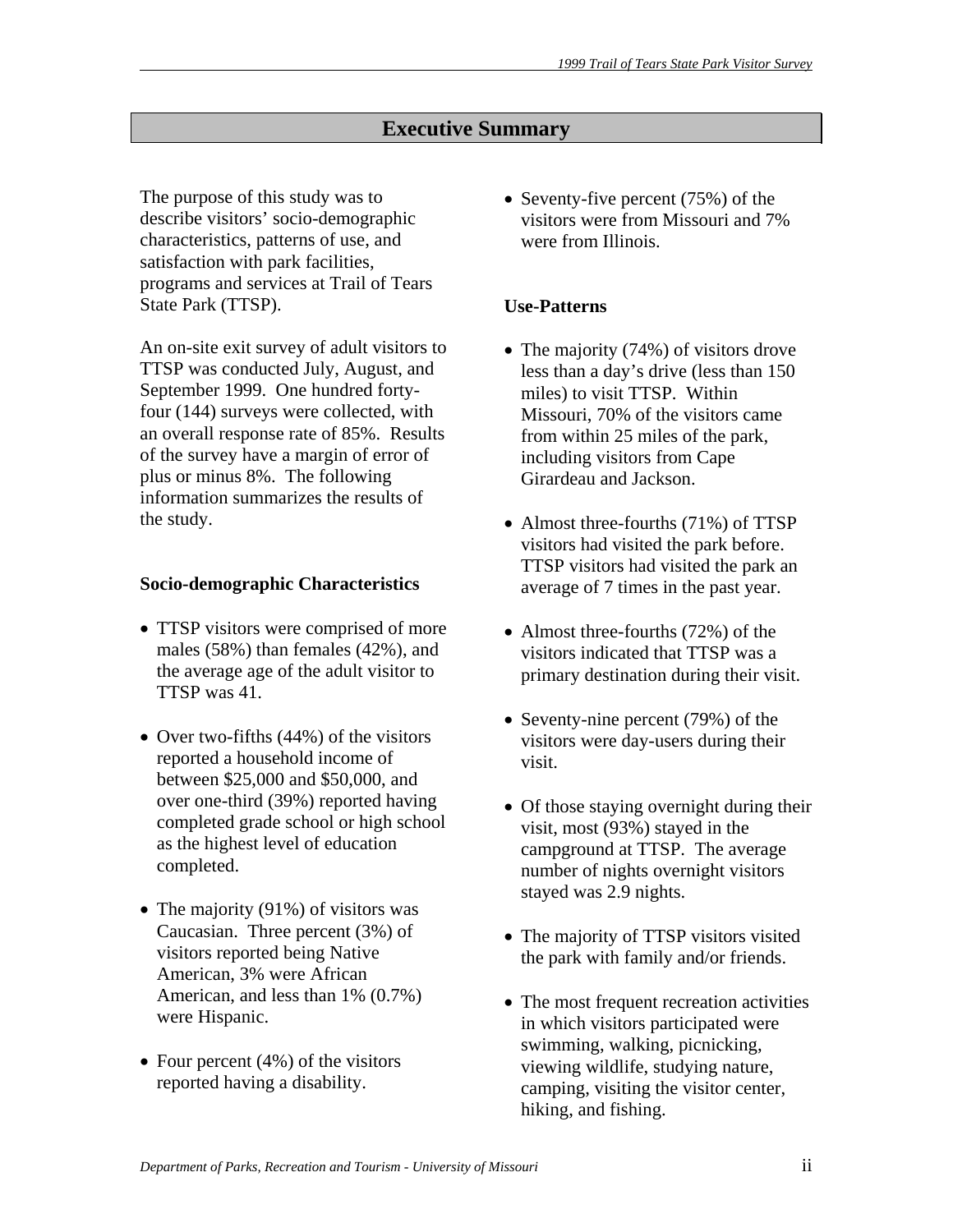## **Satisfaction and Other Measures**

- Ninety-nine percent (99%) of TTSP visitors were either satisfied or very satisfied overall.
- Of the seven park features, the campground was given the highest satisfaction rating and the boat launches were given the lowest satisfaction rating.
- Visitors gave higher performance ratings to the park being free of litter and trash and being safe.
- Visitors gave lower performance ratings to care of the natural resources, upkeep of park facilities, and having clean restrooms.
- Less than 30% (28%) of the visitors to TTSP felt some degree of crowding during their visit. Of those who felt crowded, the swimming beach was where most felt crowded.
- One-third (34%) of the visitors at TTSP did not give park safety an excellent rating.
- Of those visitors responding to the open-ended opportunity to express their safety concerns (24 visitors),

21% commented on the lack of lifeguards at the swimming beach.

- Although two-fifths (42%) of the visitors felt that nothing specific could increase their feeling of safety at TTSP, 15% did indicate that increased visibility of park staff would increase their feeling of safety.
- Visitors who felt the park was safe were more satisfied overall, gave higher satisfaction ratings to the seven park features, and gave higher performance ratings to all of the park attributes as well.
- Seventy-one percent (71%) of visitors indicated that they would support setting aside at least 50% of all campsites in a reservation system.
- Three-fourths (75%) of the visitors reported they would support a "carry in and carry out" trash removal system.
- Twenty-two percent (22%) of visitors provided additional comments and suggestions, the majority (37%) of which were positive comments about the park and staff.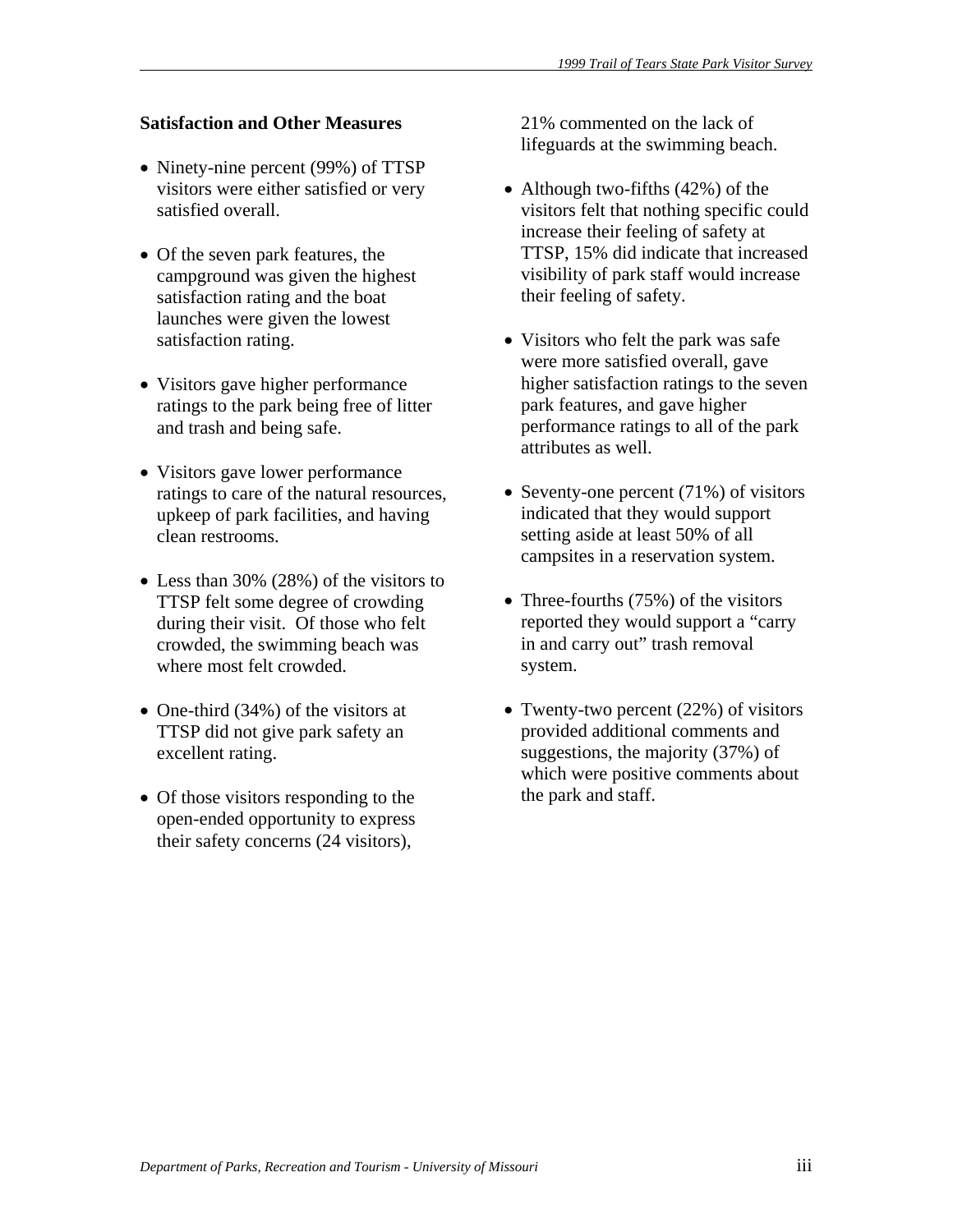# **Acknowledgements**

Conducting and successfully completing a study of this magnitude and complexity could not have been accomplished without the cooperation of many individuals. Over 2,000 visitors to Missouri State Parks participated in the 1999 Missouri State Parks Visitor Survey. Over 100 visitors to Trail of Tears State Park voluntarily agreed to provide the information upon which this report is based. It is clear from their input that these visitors care very much for the recreation resources in the Missouri State Park System. Their efforts will provide invaluable input into the planning process and providing for more effective and responsive management of these resources.

Many other individuals provided assistance during the 1999 Missouri State Parks Visitor Survey, without whom the study would not have been a success. The following expressions of gratitude are in acknowledgement of their contributions. Special acknowledgement goes to the staff at Trail of Tears State Park for their assistance during sampling as well as for their willingness to collect the questionnaires. They are: Lisa Asthmus, James Borowiak, Denise Dowling, Karel Edgar, and Tina Shamel. Many thanks also go to the students at the University of Missouri who assisted in computer data entry of the questionnaires. They are: Amy Mahon, and Chis Thoele.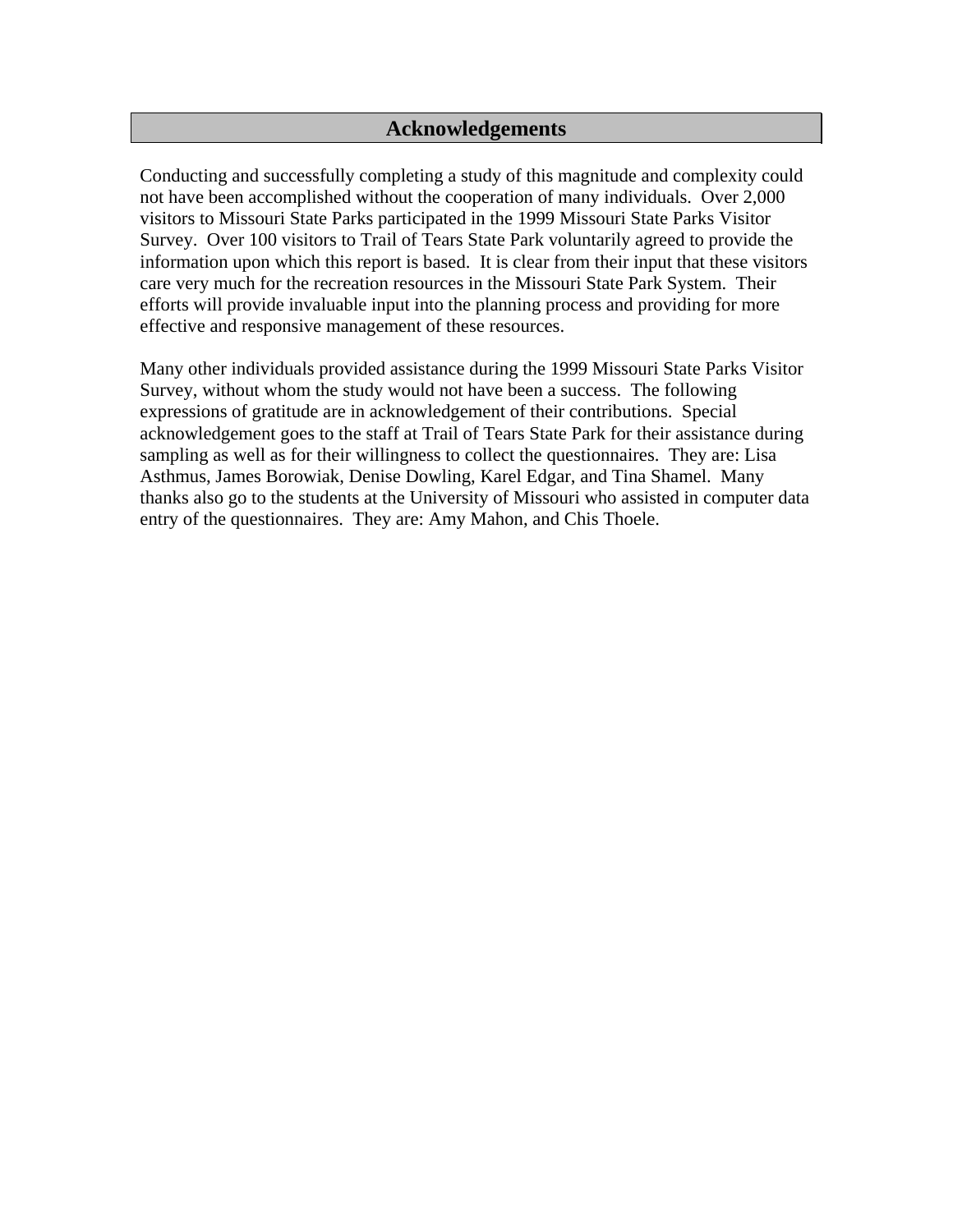# **Table of Contents**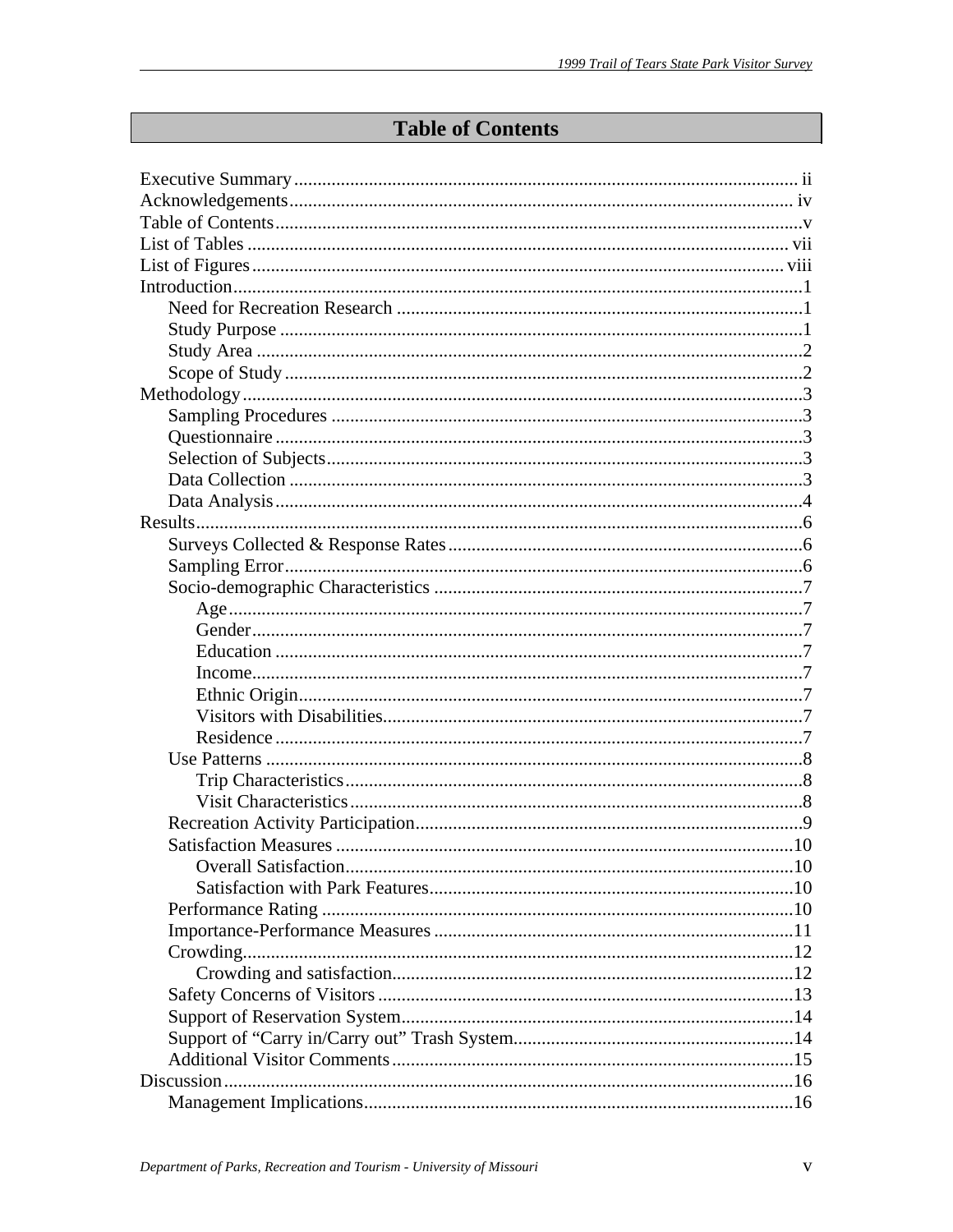| Methodology Recommendations and Considerations for TTSP and Other Parks19 |  |
|---------------------------------------------------------------------------|--|
|                                                                           |  |
|                                                                           |  |
|                                                                           |  |
|                                                                           |  |
|                                                                           |  |
|                                                                           |  |
|                                                                           |  |
|                                                                           |  |
|                                                                           |  |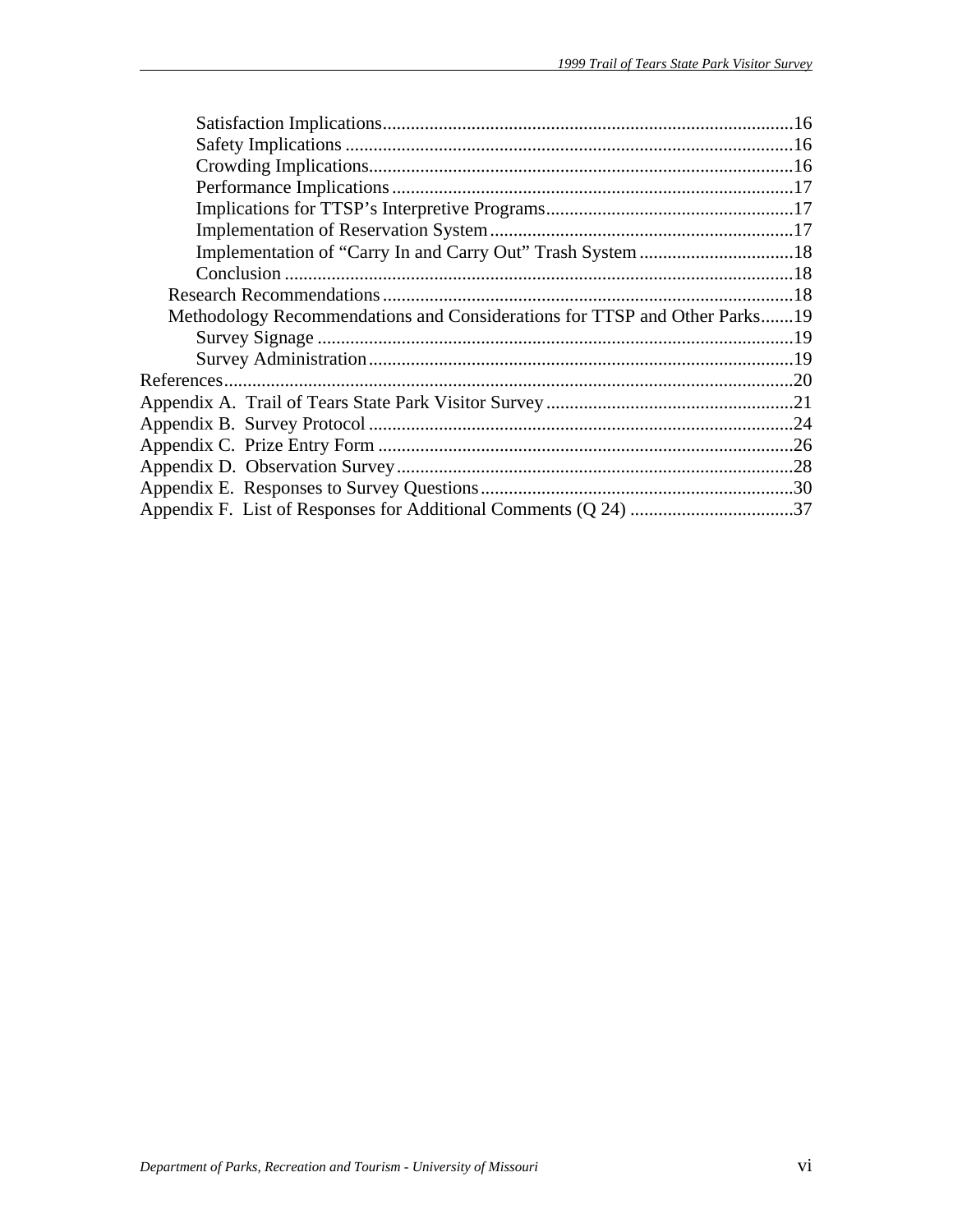# **List of Tables**

| Table 3. Mean Performance and Importance Scores for Park Attributes 11 |  |
|------------------------------------------------------------------------|--|
| Table 4. Frequency and Percentage of Comments and Suggestions from     |  |
|                                                                        |  |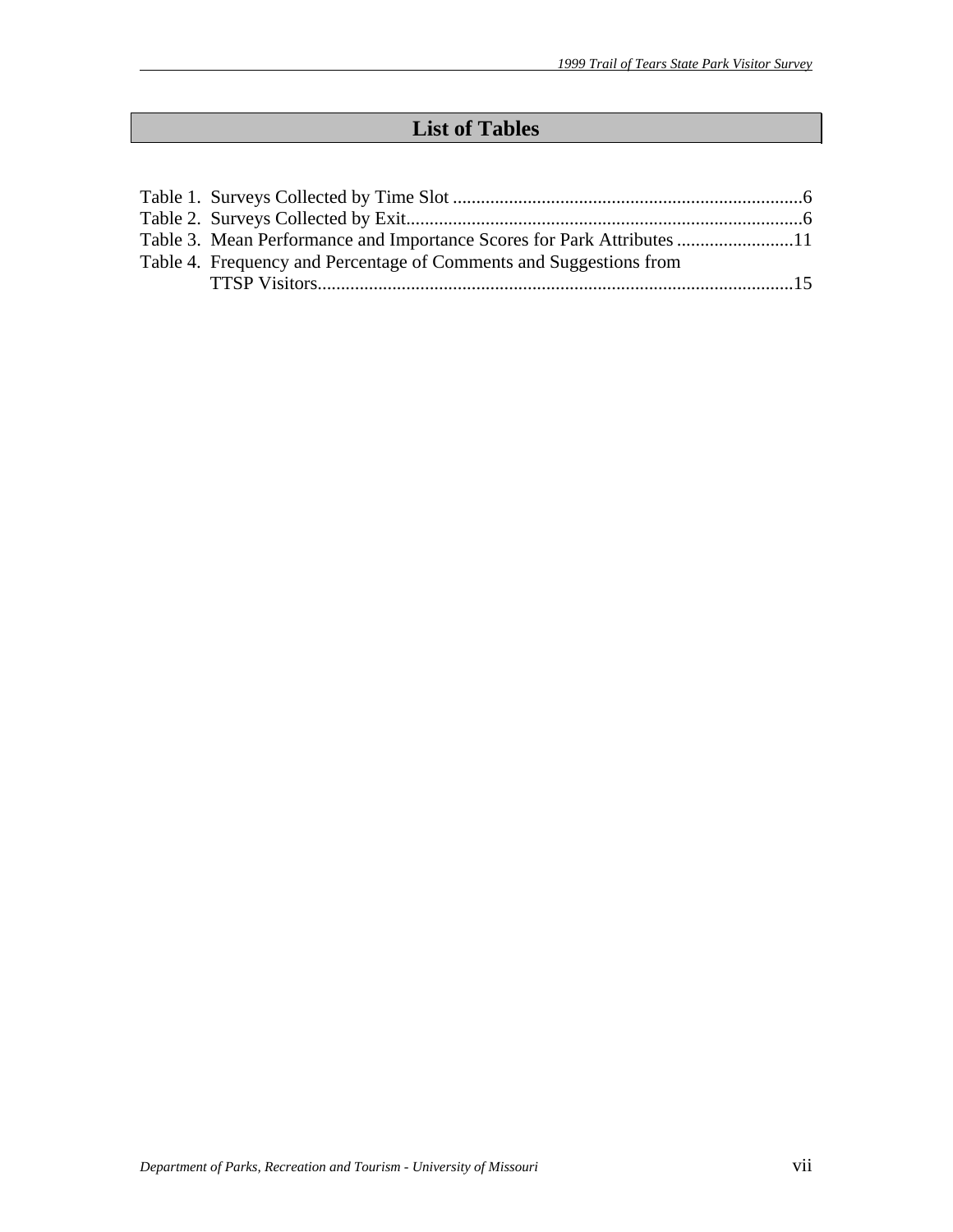# **List of Figures**

| Figure 8. Comparison of Support of Reservation System Between Groups14   |  |
|--------------------------------------------------------------------------|--|
| Figure 9. Support for "Carry In/Carry Out" Trash System Between Groups15 |  |
|                                                                          |  |
|                                                                          |  |
| Figure 12. Overall Satisfaction is Lower for Those Who Felt Crowded17    |  |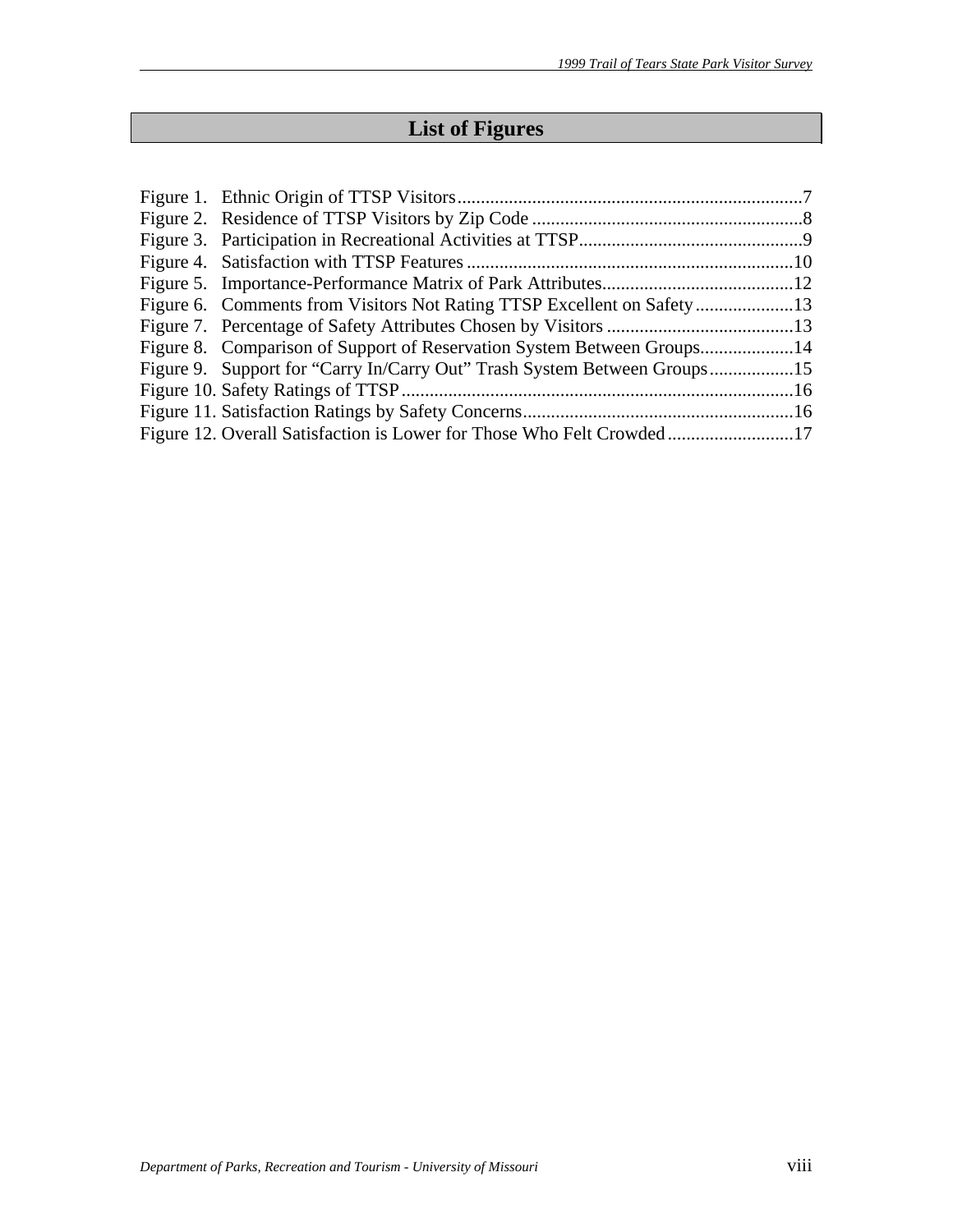# **Introduction**

#### **NEED FOR RECREATION RESEARCH**

In 1939, 15 years after Missouri obtained its first state park, 70,000 visitors were recorded visiting Missouri's state parks (Masek, 1974). Today, the increase in demand for outdoor recreation experiences has given rise to over 16 million visitors who, each year, visit the 80 parks and historic sites in Missouri's state park system (Holst & Simms, 1996). Along with this increase in demand for outdoor recreation experiences are other highly significant changes in outdoor recreation. Some of these changes include a change in the nature of vacations with a trend toward shorter, more frequent excursions; an increasing diversity of participation patterns across groups; an increase in more passive activities appropriate for an aging population; an increased concern for the health of the environment; and a realization of the positive contributions the physical environment has on the quality of one's life (Driver, Dustin, Baltic, Elsner, & Peterson, 1996; Tarrant, Bright, Smith, & Cordell, 1999).

Societal factors responsible for these changes in the way Americans recreate in the outdoors include an aging population; a perceived decline in leisure time and a faster pace of life; geographically uneven population growth; increasing immigration; changes in family structures, particularly an increase in single-parent families; increasing levels of education; a growth in minority populations; and an increasing focus on quality "lifestyle management" (Driver et al., 1996;

Tarrant et al, 1999). These factors and their subsequent changes in outdoor recreation participation have important implications for recreation resource managers, who are now faced with recreation resource concerns that are "…people issues and not resource issues alone (McLellan & Siehl, 1988)." This growing social complexity combined with the changes it has created in outdoor recreation participation have given rise to the need for research exploring why and how people recreate in the outdoors as well as how these individuals evaluate the various aspects of their outdoor recreation experiences.

#### **STUDY PURPOSE**

Visitor satisfaction tends to be a primary goal of natural resource recreation managers (Peine, Jones, English, & Wallace, 1999) and has been defined as the principal measure of quality in outdoor recreation (Manning, 1986). Visitor satisfaction, however, can be difficult to define because individual visitors are unique. Each visitor may have different characteristics, cultural values, preferences, attitudes, and experiences that influence their perceptions of quality and satisfaction (Manning, 1986).

Because of these differences in visitors, a general "overall satisfaction" question alone could not adequately evaluate the quality of visitors' experiences when they visit Missouri's state parks and historic sites. For this reason, it is necessary to gather additional information about visitor satisfaction through questions regarding: a) visitors'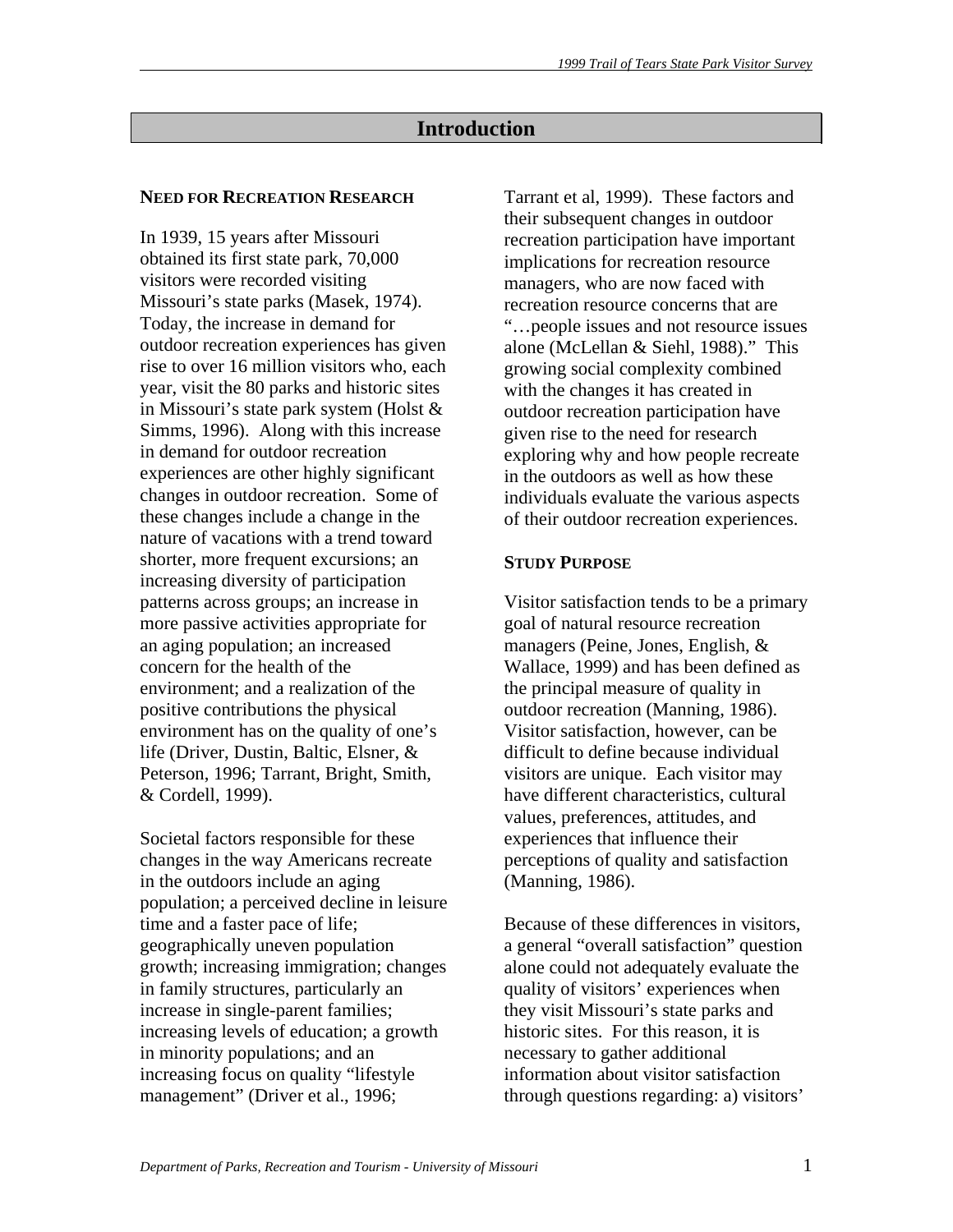socio-demographic characteristics; b) visitors' satisfaction with programs, services and facilities; c) visitors' perceptions of safety; and d) visitors' perceptions of crowding. Thus, the purpose of this study is to gain information, through these and other questions, about the use patterns, sociodemographic characteristics, and satisfaction with park programs, facilities, and services, of visitors to ten of Missouri's state parks.

This report examines the results of the visitor survey conducted at Trail of Tears State Park (TTSP), one of the ten parks included in the 1999 Missouri State Parks Visitor Survey. Objectives specific to this report include:

- 1. Describing the use patterns of visitors to TTSP during the study period of July through September, 1999.
- 2. Describing the socio-demographic characteristics of visitors to TTSP.
- 3. Determining if there are differences in select groups' ratings of park attributes, satisfaction with park features, overall satisfaction, and perceptions of crowding.
- 4. Determining any differences in select characteristics of visitors who rated

park safety high and those who did not.

5. Gaining information about selected park-specific issues.

## **STUDY AREA**

Located along the Mississippi River in Cape Girardeau County, Trail of Tears State Park contains many beautiful hardwood species typical of the Ozarks but also contains a type of forest more characteristic of the forests found in the Appalachian Mountains. This forest diversity, along with its location along the Mississippi River, makes Trail of Tears a prime recreational area with its campground, boating and fishing accesses to the river and Lake Boutin, swimming beach, picnic areas, trails, and overlooks. The park also offers a visitor center with exhibits interpreting the rich natural and cultural history of the park, particularly exhibits displaying the history of the infamous Trail of Tears march by the Cherokee Indians.

# **SCOPE OF STUDY**

The population of the visitor study at TTSP consisted of visitors who were 18 years of age or older (adults), and who visited the park during the study period July through September 1999.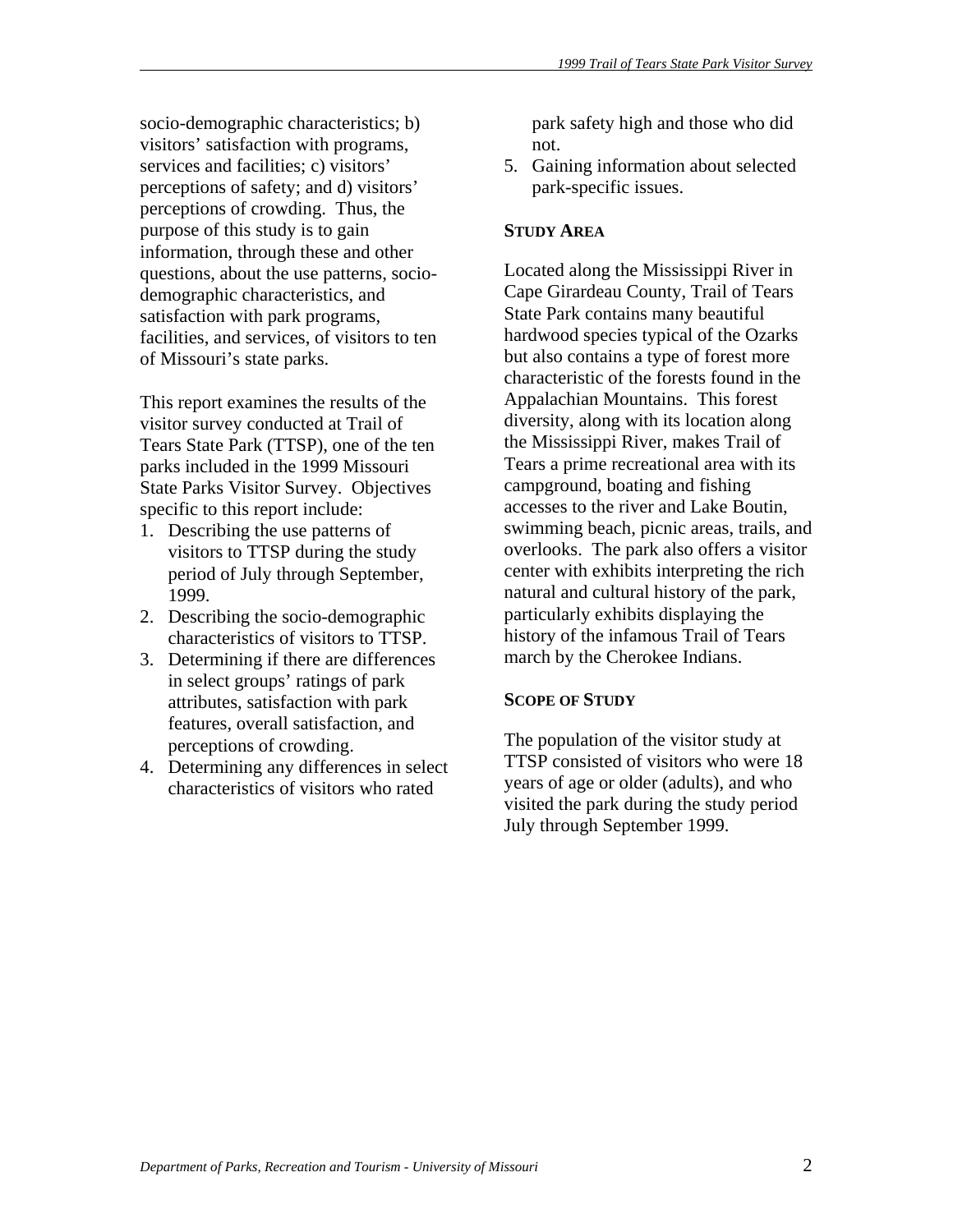# **Methodology**

# **SAMPLING PROCEDURES**

A 95% confidence interval was chosen with a plus or minus 5% margin of error. Based upon 1998 visitation data for July, August, and September, it was estimated that approximately 78,000 visitors would visit TTSP during the period between July 1 and September 30, 1999 (DNR, 1998). Therefore, with a 95% confidence interval and a plus or minus 5% margin of error, a sample size of 400 visitors was required (Folz, 1996). A random sample of adult visitors (18 years of age and older) who visited TTSP during the study period were the respondents for this study.

To ensure that visitors leaving TTSP during various times of the day would have equal opportunity for being surveyed, three time slots were chosen for surveying. The three time slots were as follows: Time Slot  $1 = 8:00$  a.m. -12:00 p.m., Time Slot  $2 = 12:00$  p.m. -4:00 p.m., and Time Slot  $3 = 4:00$  p.m. -8 p.m. A time slot was randomly chosen and assigned to the first of the scheduled survey dates. Thereafter, time slots were assigned in ranking order based upon the first time slot. One time slot was surveyed during each survey day.

# **QUESTIONNAIRE**

The questionnaire used in this study was based on the questionnaire developed by Fink (1997) for the Meramec State Park Visitor Survey. A copy of the questionnaire for this study is provided in Appendix A.

#### **SELECTION OF SUBJECTS**

The survey of visitors at TTSP was administered on-site, to eliminate the non-response bias of a mail-back survey. An exit survey of visitors leaving the park was conducted through a systematic sampling of every third vehicle leaving the park. Because TTSP has two exits, a north and a south exit, both exits were surveyed. To ensure that visitors at both exits would have an equal opportunity for being surveyed, surveying alternated between both exits. Only one exit was surveyed during each time slot. All adults (18 years of age and older) from every third vehicle exiting at these exits were asked to participate in the survey.

# **DATA COLLECTION**

The surveyor wore state park identification and was stationed at the assigned exit. At the survey station, a "Visitor Survey" sign was used to inform visitors of the survey. During the selected time slot, the surveyor stopped every third vehicle and asked every visitor who was 18 years of age and older to voluntarily complete the questionnaire, unless he or she had previously filled one out.



 *Survey Station at South Exit*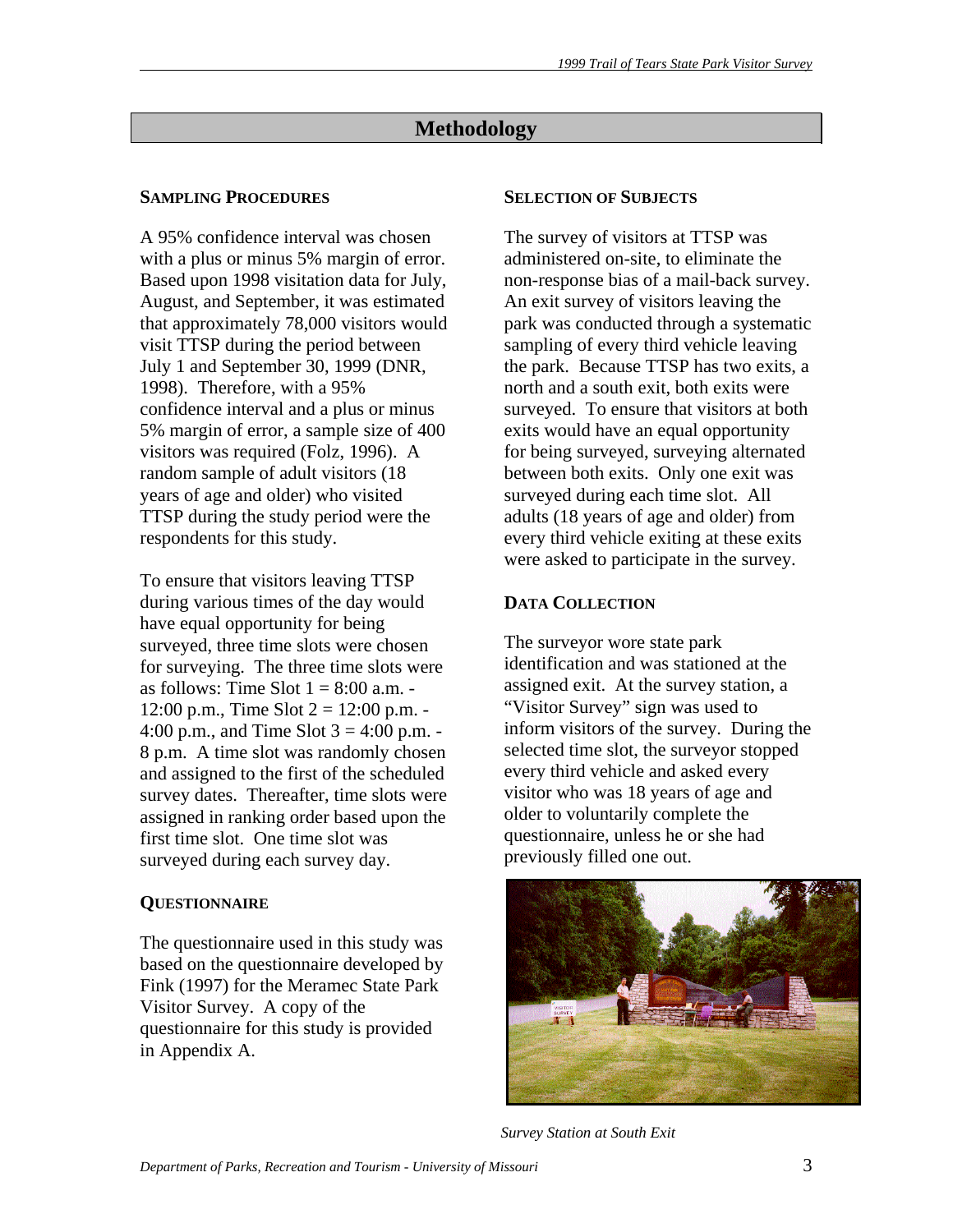To increase participation rates, respondents were given the opportunity to enter their name and address into a drawing for a prize package and were assured that their responses to the survey questions were anonymous and would not be attached to their prize entry form. Willing participants were then given a pencil and a clipboard with the questionnaire and prize entry form attached. Once respondents were finished, the surveyor collected the completed forms, clipboards, and pencils. Survey protocol is given in Appendix B and a copy of the prize entry form is provided in Appendix C.

An observation survey was also conducted to obtain additional information about: date, day, time slot, and weather conditions of the survey day; the number of adults and children in each vehicle; and the number of individuals asked to fill out the questionnaire, whether they were respondents, non-respondents, or had already participated in the survey. This number was used to calculate response rate, by dividing the number of surveys collected by the number of adult visitors asked to complete a questionnaire. A copy of the observation survey form is provided in Appendix D.

# **DATA ANALYSIS**

The data obtained for the TTSP study was analyzed with the Statistical Packages for the Social Sciences (SPSS) (SPSS, 1996).

Frequency distributions and percentages of responses to the survey questions and the observation data were determined. The responses to the open-ended questions were listed as well as grouped into categories for frequency and

percentage calculations. The number of surveys completed by weekday versus weekend, by time slot, and by recreation area was also determined.

Comparisons using independent sample t-tests for each group were also made to determine any statistically significant differences  $(p<.05)$  in the following selected groups' satisfaction with park features (question 7), ratings of park attributes (question 8), overall satisfaction (question 14), and perceptions of crowding (question 15). The selected groups include:

- 1. First time visitors versus repeat visitors (question 1).
- 2. Campers versus non-campers (question 4). Non-campers include both day-users and the overnight visitors who did not stay overnight in the campground at TTSP.
- 3. Weekend visitors versus weekday visitors. Weekend visitors were surveyed on Saturday and Sunday, weekday visitors were surveyed Monday through Friday.

Other comparisons were made using independent sample t-tests to determine any statistically significant differences in visitors who rated the park as excellent on being safe versus visitors who rated the park as good, fair, or poor on being safe, for the following categories:

- 1. First time versus repeat visitors.
- 2. Campers versus non-campers.
- 3. Weekend versus weekday visitors.

Differences between visitors who rated the park as excellent on being safe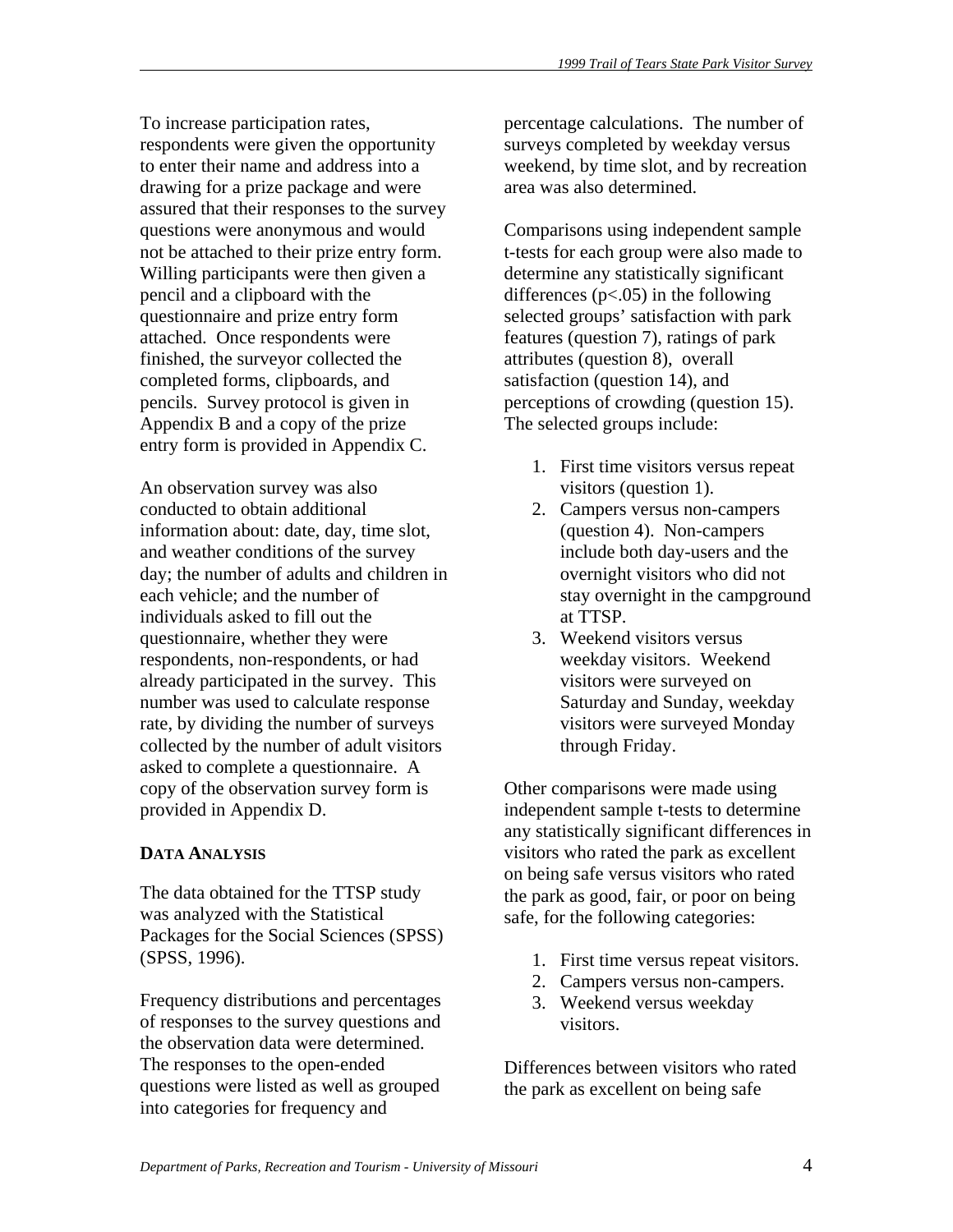versus those who did not were also compared on the following questions: differences in socio-demographic characteristics, perceptions of crowding, measures of satisfaction with park features, measures of performance of park attributes, and overall satisfaction. Chi-square tests were conducted comparing responses between select groups regarding support for a reservation system and a "carry in and carry out" trash system.

The selected groups include:

- 1. First time versus repeat visitors.
- 2. Campers versus non-campers.
- 3. Weekend versus weekday visitors.

Additional comparisons included:

- 1. Multiple linear regression analyses to determine which of the satisfaction variables and which of the performance variables most accounted for variation in overall satisfaction.
- 2. An independent sample t-test comparing overall satisfaction between visitors who felt some degree of crowding and those who were not at all crowded during their visit.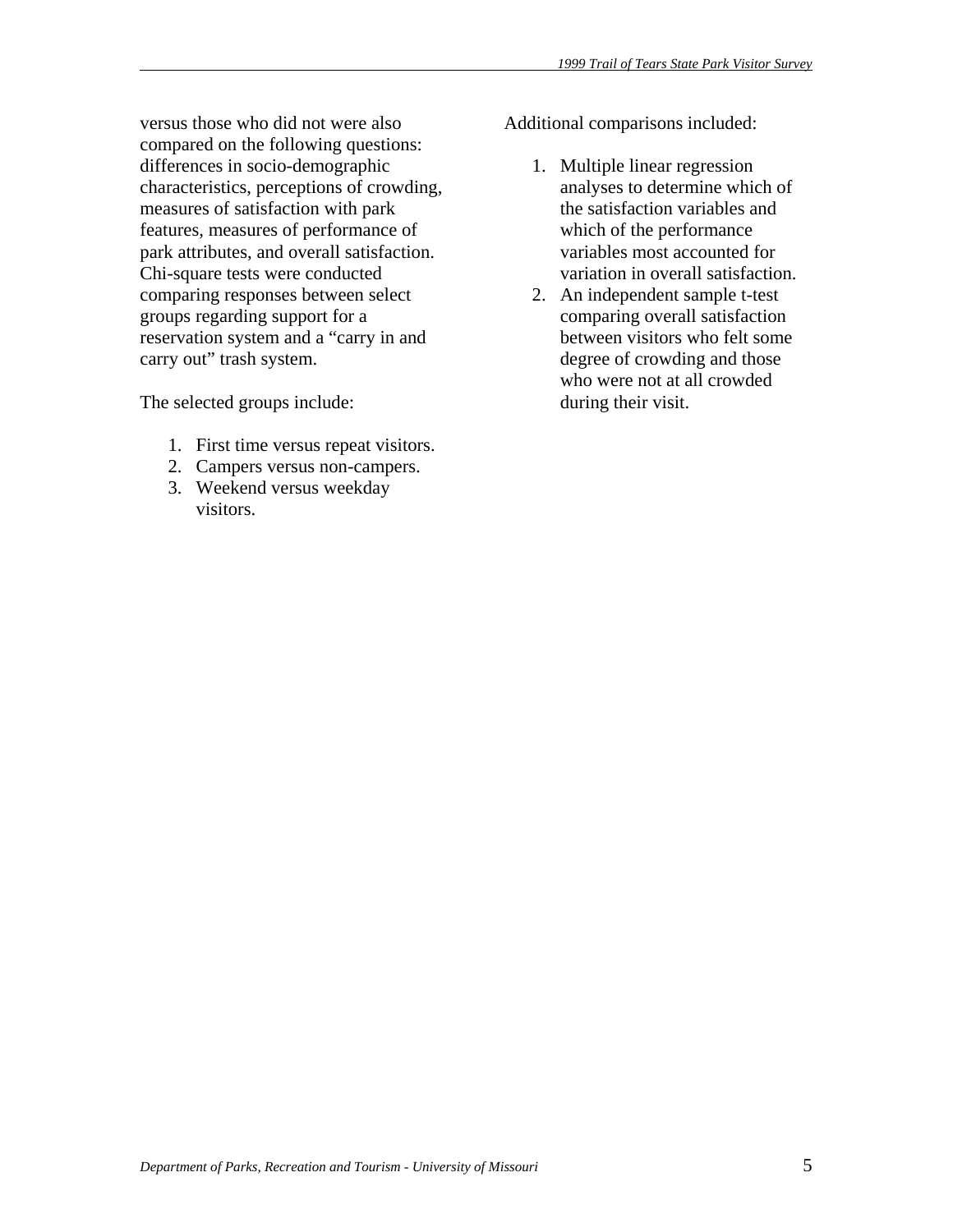# **Results**

This section describes the results of the Trail of Tears State Park Visitor Survey. For the percentages of responses to each survey question, see Appendix E. The number of individuals responding to each question is represented as "n=."

#### **SURVEYS COLLECTED & RESPONSE RATES**

A total of 144 surveys were collected at TTSP during the time period of July, August, and September 1999. Tables 1 and 2 show surveys collected by time slot and by exit, respectively. Of the 144 surveys collected, 121 (84%) were collected on weekends (Saturday and Sunday) and 23 (16%) were collected on weekdays (Monday through Friday). The overall response rate was 84.7%.

#### **SAMPLING ERROR**

With a sample size of 144 and a confidence interval of 95%, the margin of error increases from plus or minus 5% to plus or minus 8%. For this study, there is a 95% certainty that the true results of the study fall within plus or minus 8% of the findings. For example, from the results that 41.8% of the visitors to TTSP during the study period were female, it can be stated that between 33.8% and 49.8% of the TTSP visitors were female.

| <b>Time Slot</b>       | <b>Frequency</b> | <b>Percent</b> |
|------------------------|------------------|----------------|
| 1. $8$ a.m. $-12$ p.m. |                  | 9.0%           |
| 2. $12$ p.m. $-4$ p.m. |                  | 49.3%          |
| 3. $4 p.m. - 8 p.m.$   |                  |                |
| Total                  |                  |                |

*Table 1. Surveys Collected by Time Slot* 

| Table 2. Surveys Collected by Exit |  |  |  |  |  |  |
|------------------------------------|--|--|--|--|--|--|
|------------------------------------|--|--|--|--|--|--|

| Exit       | <b>Frequency</b> | Percent |
|------------|------------------|---------|
| North exit | 63               | 43.8%   |
| South exit |                  | 56.3%   |
|            | 144              | 100.0%  |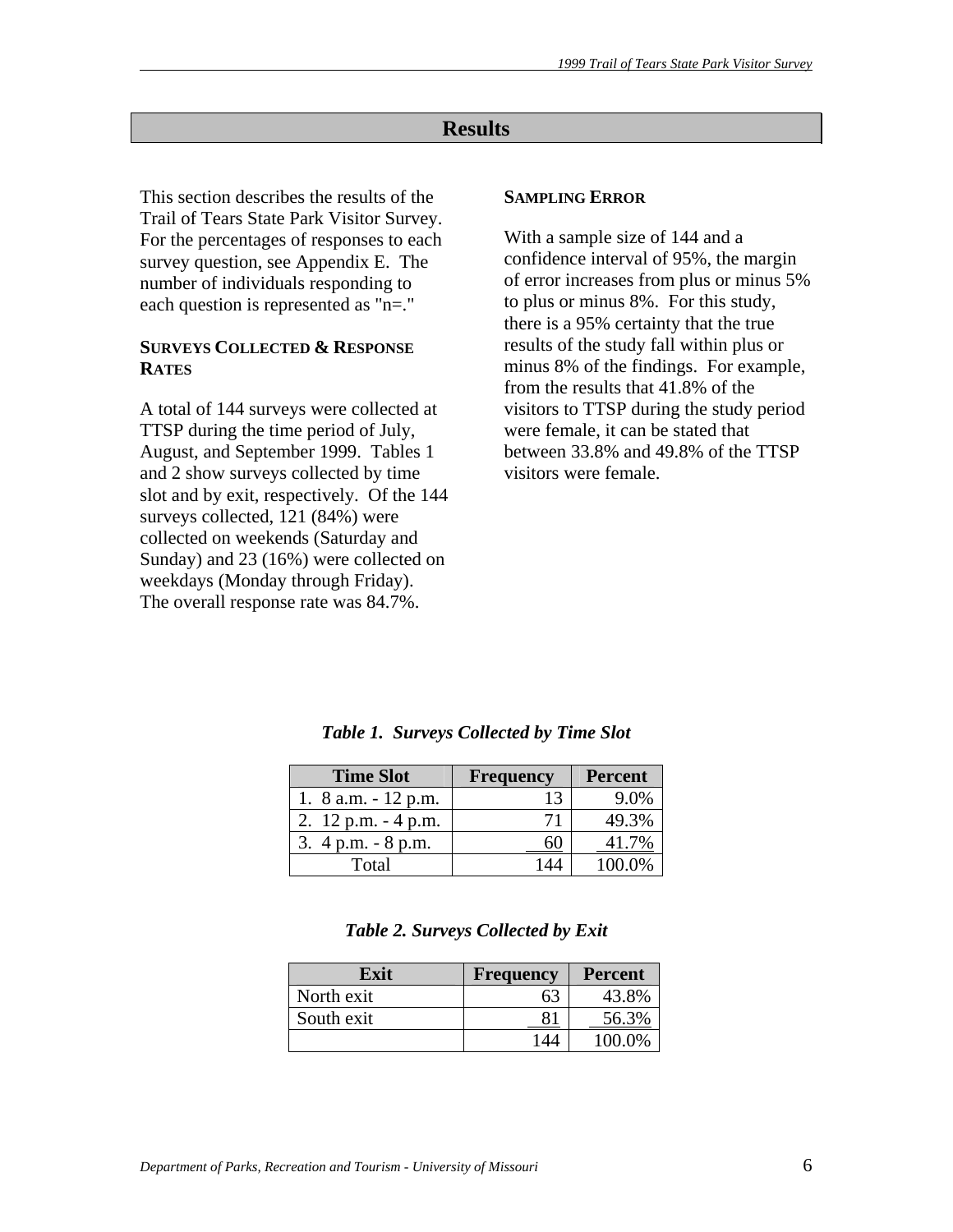#### **SOCIO-DEMOGRAPHIC CHARACTERISTICS**

#### *Age*

The average age of adult visitors to TTSP was 40.5. When grouped into four age categories, 44.4% of the adult visitors were between the ages of 18-34, 36.8% were between the ages of 35-54, 9.8% were between the ages of 55-64, and 9% were 65 or over.

#### *Gender*

Visitors to TTSP were more male than female. Male visitors comprised 58.2% of all visitors, while female visitors comprised 41.8% of all visitors.

#### *Education*

Over one-third (38.5%) of visitors to TTSP indicated they had completed grade school or high school as the highest level of education completed. Another third (35.6%) indicated having completed vocational school or some college, while one-fourth (25.9%) indicated having completed a four-year college degree or post-graduate education.

#### *Income*

Over two-fifths (44.1%) of the visitors to TTSP reported they had an annual household income of between \$25,000 and \$50,000. About one-fourth (24.4%) of the visitors had an annual household income of less than \$25,000. Less than one-fourth (23.6%) had an income of between \$50,000 and \$75,000 and less than 10% (7.9%) had an income of over \$75,000.

## *Ethnic Origin*

Figure 1 indicates the ethnic origin of TTSP visitors. The vast majority (91.2%) of visitors was Caucasian. Almost four percent (3.6%) of the visitors reported being of Native American descent. About 3% (2.9%) of the visitors were African American, less than one percent (0.7%) were Hispanic, and there were no Asian visitors.

## *Figure 1. Ethnic Origin of TTSP visitors.*



#### *Visitors with Disabilities*

Four percent (3.7%) of the visitors to TTSP reported having some type of disability that substantially limited one or more life activities or that required special accommodations. Most of the disabilities reported were mobilityimpairing disabilities.

#### *Residence*

Three-fourths (75.2%) of TTSP visitors were from Missouri, while one-fourth (24.8%) of the visitors were from out of state including Illinois (7%) and Florida (3.1%). Over half (58.1%) of the visitors lived within 50 miles of the park.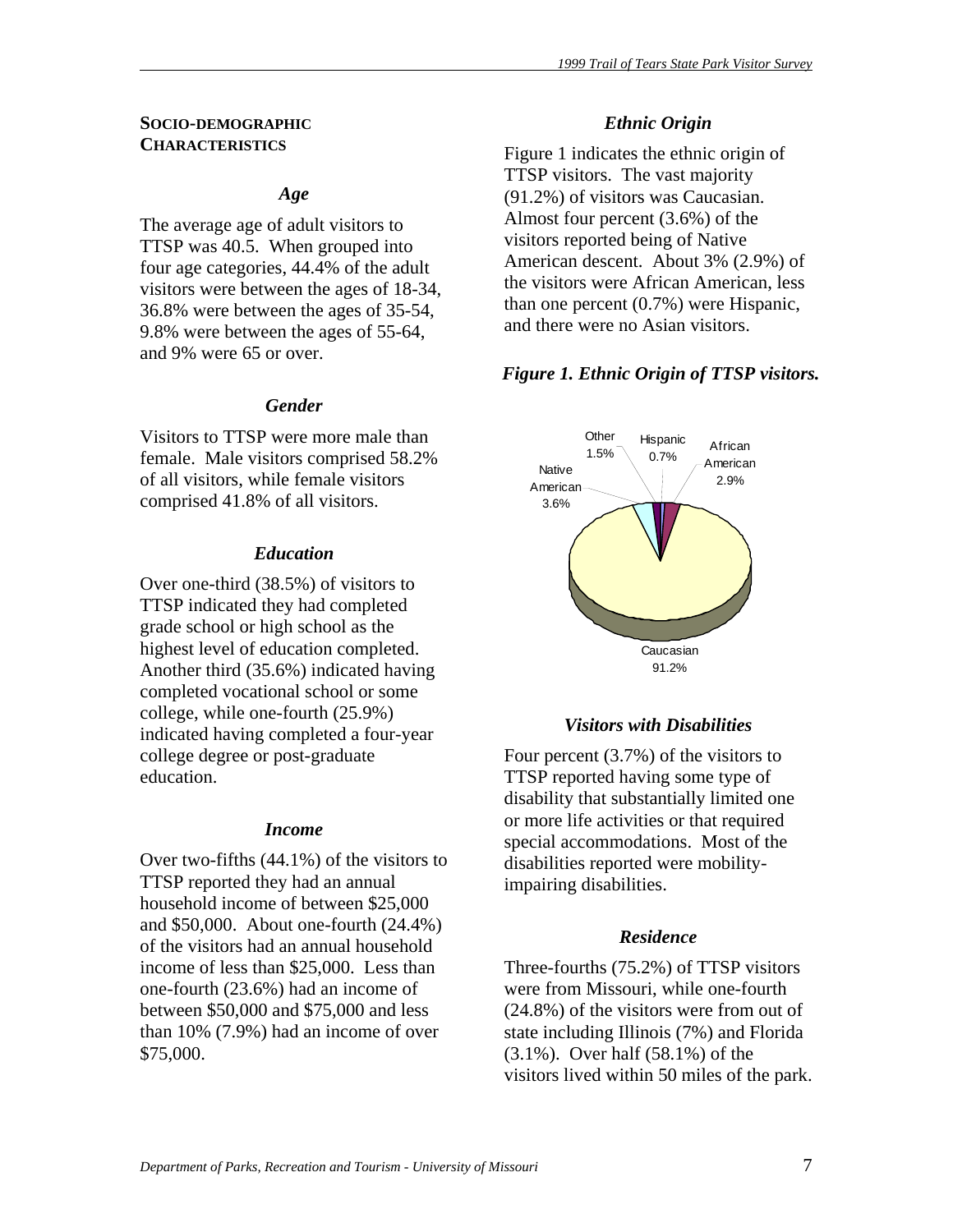

*Figure 2. Residence of TTSP Visitors by Zip Code* 

Figure 2 shows the residence of visitors by zip code.

# **USE PATTERNS**

# *Trip Characteristics*

The majority (74.4%) of visitors to TTSP traveled less than a day's drive to visit the park (a day's drive is defined as 150 miles or less, not exceeding 300 miles round trip). Within Missouri, 70.1% of the visitors came from within 25 miles of TTSP, including visitors from Cape Girardeau and Jackson.

Over half (54.9%) of the visitors either drove cars, vans, jeeps, or SUVs. Onethird (33.6%) drove pickup trucks. Almost four percent (3.5%) of visitors drove RVs, and less than three percent

(2.7%) drove motorcycles. About four percent (3.5%) of the vehicles towed some type of trailer. The average number of axles per vehicle was 2.03, the average number of adults per vehicle was 1.7, and the average number of children per vehicle was 2.2.

# *Visit Characteristics*

Seventy-one percent (70.9%) of the visitors to TTSP were repeat visitors, with 29.1% of the visitors being first time visitors. The average number of times all visitors reported visiting TTSP within the past year was 7.2 times.

TTSP visitors were also asked if the park was a primary destination during their visit. For almost three-fourths (72.3%) of the visitors, TTSP was a primary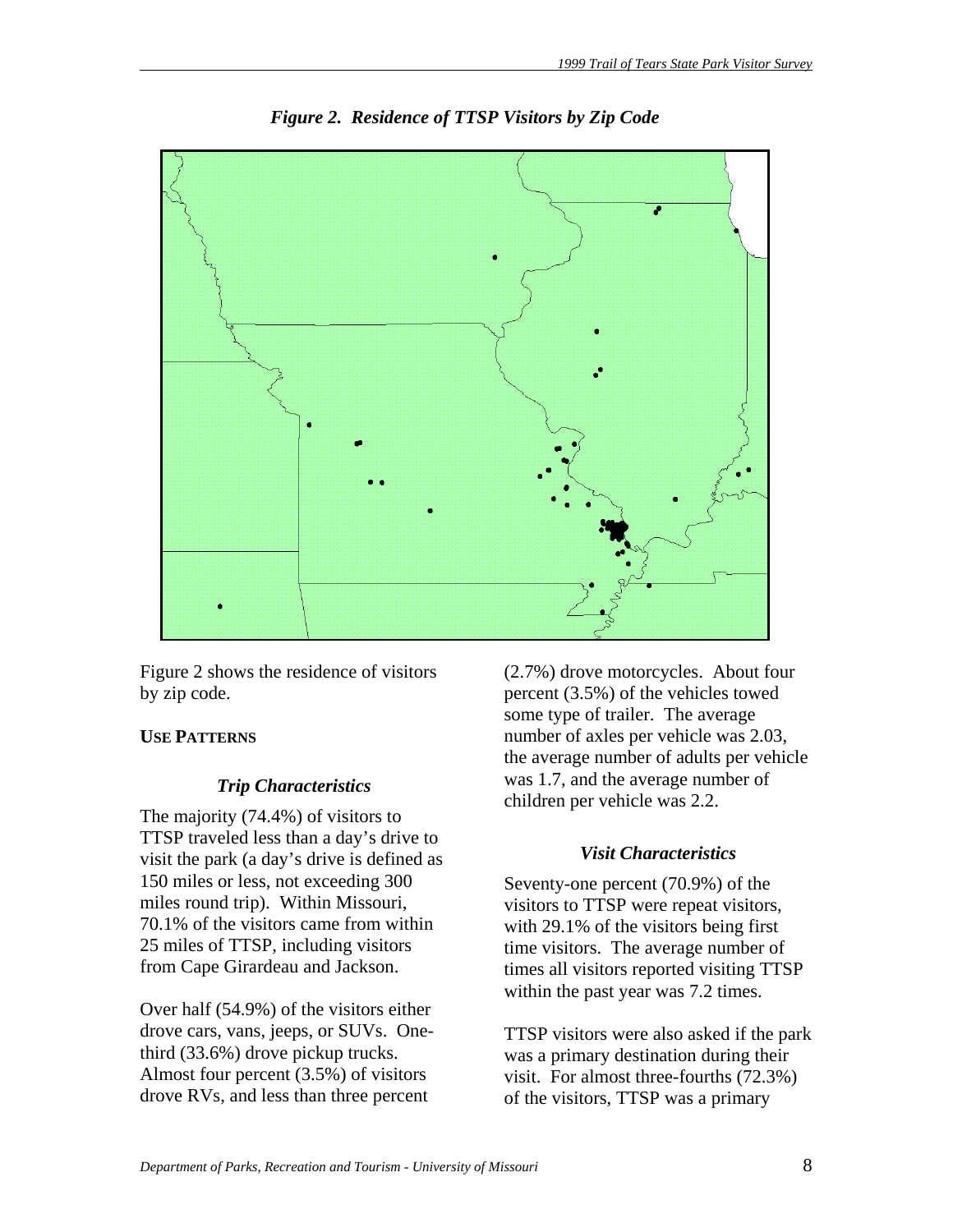destination while only 27.7% of visitors reported that TTSP was not a primary destination during their visit.

Almost 80% (78.8%) of the visitors to TTSP during the study period indicated that they were day-users, while 21.2% indicating that they were staying overnight. Of those visitors staying overnight during their visit, the majority (92.9%) stayed in the campground at TTSP. Of those camping in the campground at TTSP, 58.3% reported camping in a tent and 41.7% reported staying in a RV, trailer, or van conversion.

Of those reporting overnight stays, 45% stayed one night, 20% stayed two nights, 25% stayed three to four nights, and 10% stayed more than four nights. The average stay for overnight visitors was 2.9 nights. The median number of nights was two nights, indicating that half of the overnight visitors stayed less than two nights and half of the overnight visitors stayed more than two nights. The highest percentage of visitors stayed one night.

Half (51.5%) of the visitors to TTSP visited the park with family. Fourteen percent (13.6%) visited with family and friends, while 16.7% visited with friends, and 15.9% visited the park alone. Less than two percent (1.5%) of visitors indicated visiting the park with a club or organized group.

# **RECREATION ACTIVITY PARTICIPATION**

Respondents to the survey were asked what activities they participated in during their visit to TTSP. Figure 3 shows the percentage of visitor participation in the nine highest

activities. Swimming was the highest reported (31.3%), walking was the second (30.6%), and picnicking was third (23.6%). Viewing wildlife (22.9%), studying nature (21.5%), camping (17.4%), visiting the visitor center (17.4%), hiking (16%), and fishing (12.5%) were next.

## *Figure 3. Participation in Recreational Activities at TTSP*



TTSP visitors reported engaging in other activities, including attending a special event (3.5%), boating in the lake (2.8%), attending an interpretive program  $(2.8\%)$ , boating in the river  $(2.1\%)$ , backpacking  $(1.4\%)$ , and horseback riding (1.4%). Seventeen percent (17.4%) of visitors reported engaging in an "other" activity, including driving through and sightseeing, bicycling, and visiting the scenic overlooks.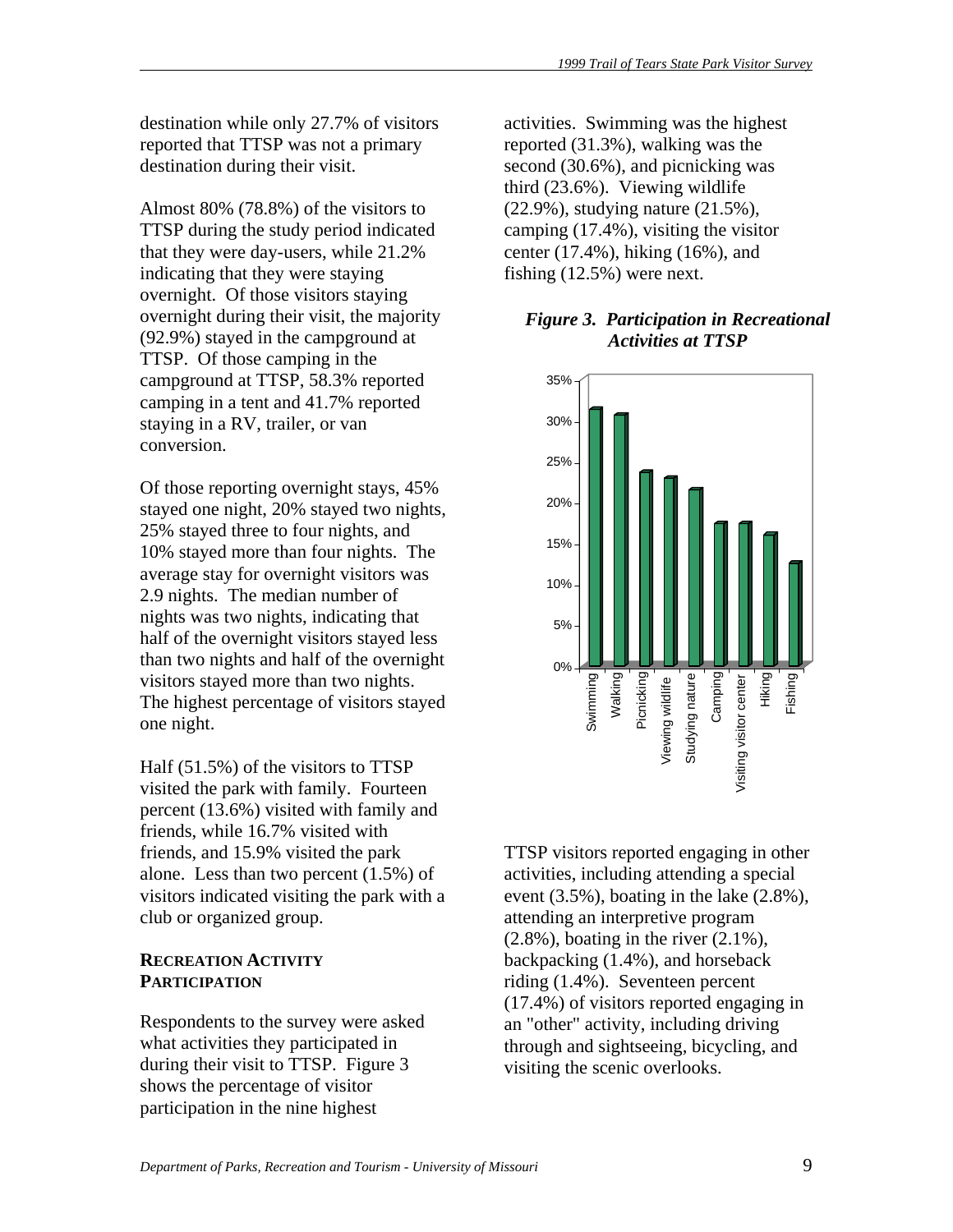#### **SATISFACTION MEASURES**

# *Overall Satisfaction*

When asked about their overall satisfaction with their visit, less than one percent (0.7%) of the visitors reported being very dissatisfied with their visit. Almost all (99.3%) of TTSP visitors were either satisfied or very satisfied with their visit. Visitors' mean score for overall satisfaction was 3.68, based on a 4.0 scale with 4 being very satisfied and 1 being very dissatisfied.

No significant difference  $(p<.05)$  was found in overall satisfaction between first time and repeat visitors, with mean overall satisfaction scores of 3.69 and 3.67 respectively. Nor was there any significant difference in overall satisfaction between campers and noncampers, with mean overall satisfaction scores of 3.84 and 3.66 respectively. No significant difference in overall satisfaction was found between weekend and weekday visitors as well, with mean overall satisfaction scores of 3.65 and 3.85 respectively. A multiple linear regression analysis ( $r^2 = 29$ ) of the seven park features showed that all the variables combined to account for only about 30% of the variation in the overall satisfaction rating.

# *Satisfaction with Park Features*

Respondents were also asked to express how satisfied they were with seven park features. Figure 4 shows the mean scores for the seven features and also for visitors' overall satisfaction. The satisfaction score for the campground (3.63) was the highest, with the other scores ranging from 3.61 (interpretive programs) to the lowest of 3.33 (boat launches).

No significant differences were found in mean satisfaction ratings of park features between first time and repeat visitors and between weekend and weekday visitors. Campers, however, were significantly  $(p<.01)$  more satisfied  $(3.85)$  with the campground than non-campers (3.54). Campers were also significantly  $(p<.05)$ more satisfied with the park signs (3.72) and picnic areas (3.84) than non-campers (3.45 and 3.53 respectively).

# *Figure 4. Satisfaction with TTSP Features*



#### **PERFORMANCE RATING**

Visitors were asked to rate the park's performance of eight select park attributes (question 8): being free of litter and trash, having clean restrooms, upkeep of park facilities, having helpful and friendly staff, access for persons with disabilities, care of natural resources, providing interpretive information, and being safe.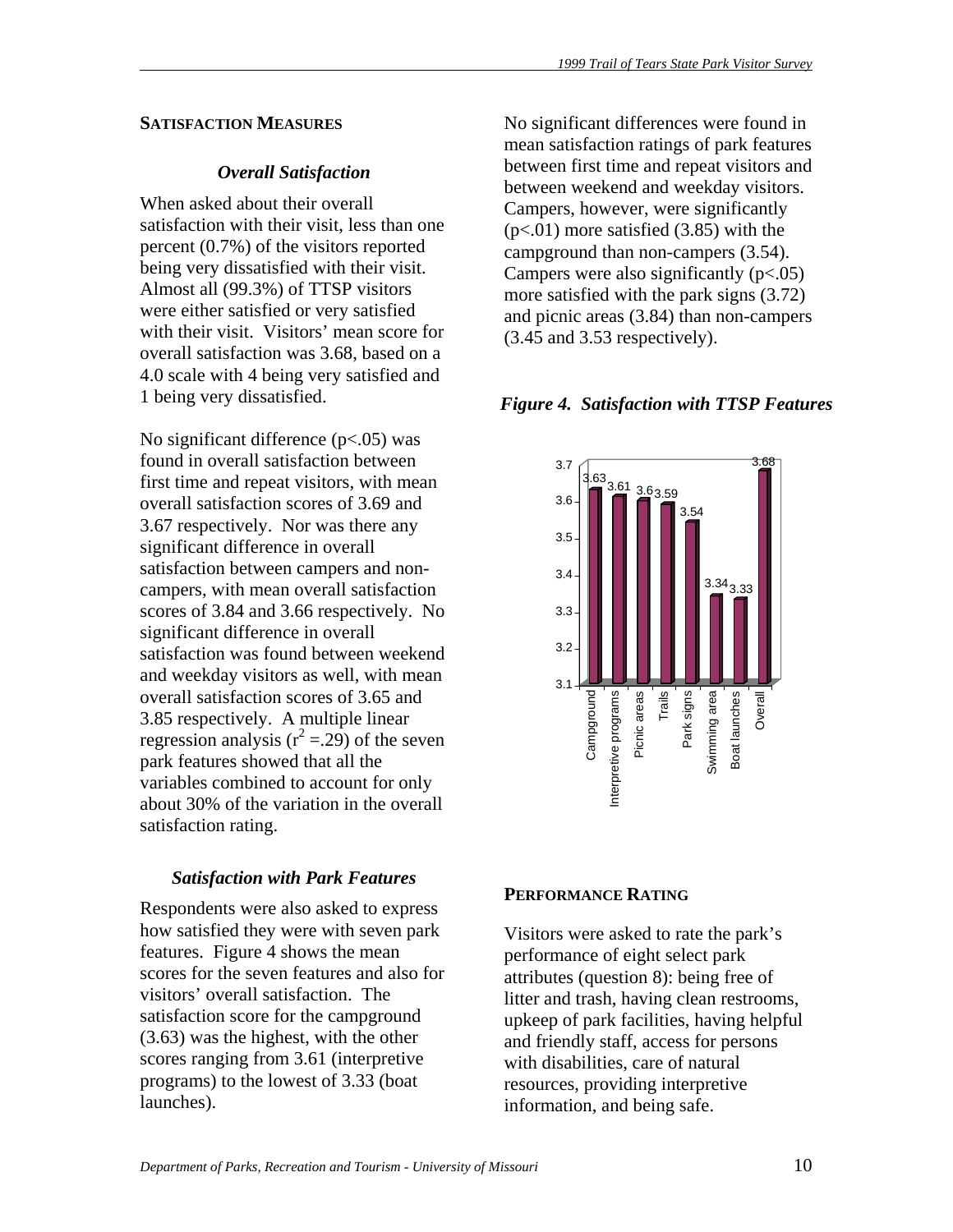Performance scores were based on a 4.0 scale, with 4 being excellent and 1 being poor. A multiple linear regression analysis  $(r^2 = .51)$  of the eight park features showed that all the variables combined to account for about half of the variation in overall satisfaction.

No significant differences were found between first time and repeat visitors or between weekend and weekday visitors and their performance ratings of the eight park attributes. Campers, however, had a significantly higher  $(p<.05)$ performance rating regarding upkeep of park facilities (3.80) as well as a significantly higher performance rating regarding park safety (3.88) than had non-campers (3.50 and 3.57 respectively).

# **IMPORTANCE-PERFORMANCE MEASURES**

The Importance-Performance (I-P) Analysis approach was used to analyze questions 8 and 13. Mean scores were calculated for the responses of the two questions regarding visitors' ratings of the performance and importance of the

eight select park attributes. Table 3 lists the scores of these attributes, which were based on a 4.0 scale of 4 being excellent and 1 being poor, and 4 being very important and 1 being very unimportant. Figure 5 shows the Importance-Performance (I-P) Matrix. The mean scores were plotted on the I-P Matrix to illustrate the relative performance and importance rating of the attributes by park visitors.

The I-P Matrix is divided into four quadrants to provide a guide to aid in possible management decisions. For example, the upper right quadrant is labeled "high importance, high performance" and indicates the attributes in which visitors feel the park is doing a good job. The upper left quadrant indicates that management may need to focus on these attributes, because they are important to visitors but were given a lower performance rating. The lower left and right quadrants are less of a concern for managers, because they exhibit attributes that are not as important to visitors.

|                                              | <b>Mean Performance</b> | <b>Mean Importance</b> |
|----------------------------------------------|-------------------------|------------------------|
| <b>Attribute</b>                             | Score*                  | Score*                 |
| A. Being free of litter/trash                | 3.63                    | 3.86                   |
| B. Having clean restrooms                    | 3.27                    | 3.85                   |
| C. Upkeep of park facilities                 | 3.56                    | 3.79                   |
| D. Having helpful $&$ friendly staff         | 3.64                    | 3.71                   |
| $E_1$ . Access for persons with disabilities | 3.51                    | 3.64                   |
| $E_2$ . Access for persons with disabilities | 4.0                     | 3.40                   |
| F. Care of natural resources                 | 3.55                    | 3.86                   |
| G. Providing interpretive information        | 3.56                    | 3.62                   |
| H. Being safe                                | 3.63                    | 3.84                   |
| $\Gamma = \Lambda 11$ visitors               |                         |                        |

*Table 3. Mean Performance and Importance Scores for Park Attributes* 

 $E_1$  = All visitors

 $E_2$  = Disabled visitors only

 $*$  1 = Poor performance or low importance rating,  $4$  = excellent performance or high importance rating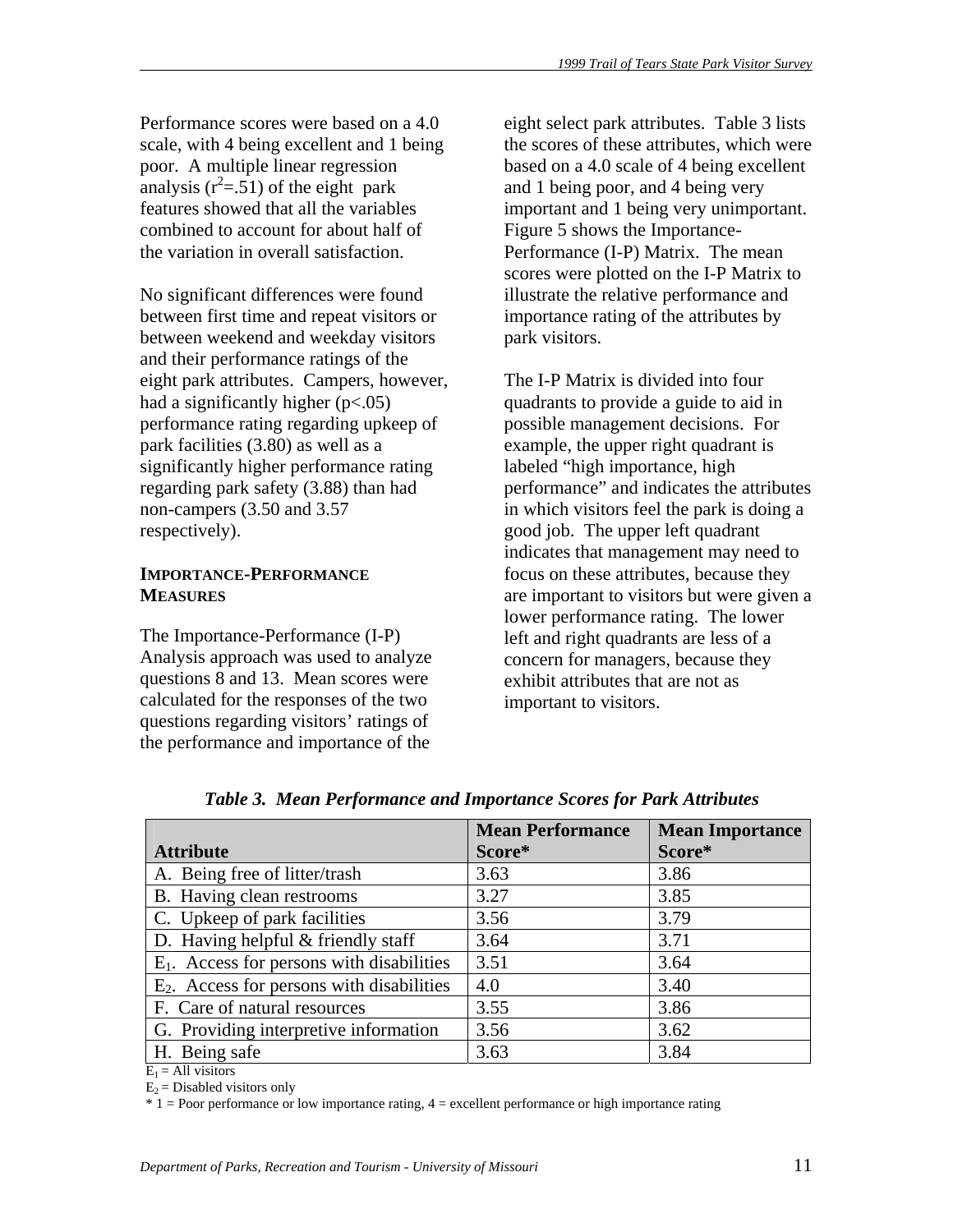

*Figure 5. Importance-Performance Matrix of Park Attributes* 

TTSP was given high performance and importance ratings for being free of litter and being safe. The characteristics that visitors felt were important but rated TTSP low on performance were upkeep of park facilities, care of the natural resources, and having clean restrooms.

#### **CROWDING**

Visitors to TTSP were asked how crowded they felt during their visit. The following nine-point scale was used to determine visitors' perceptions of crowding:

| Not at all | Slightly |  | Moderately |         | Extremely |  |         |
|------------|----------|--|------------|---------|-----------|--|---------|
| Crowded    | Crowded  |  |            | Crowded |           |  | Crowded |

Visitors' overall mean response to this question was 1.9. Over seventy percent (71.6%) of the visitors to TTSP did not feel at all crowded (selected 1 on the scale) during their visit. The rest (28.4%) felt some degree of crowding

(selected 2-9 on the scale) during their visit.

Visitors who indicated they felt crowded during their visit were also asked to specify where they felt crowded (question 16). Nineteen visitors (50% of those visitors who indicated some degree of crowding) responded to this openended question. For a list of their responses, see question 16 in Appendix E. Of those who answered the openended question, most felt crowded at the swimming beach. No significant differences in perceptions of crowding were found between first time and repeat visitors, between campers and noncampers, or between weekend and weekday visitors.

# *Crowding and satisfaction*

A significant difference (p<.05) was found in visitors' mean overall satisfaction with their visit and whether they felt some degree of crowding or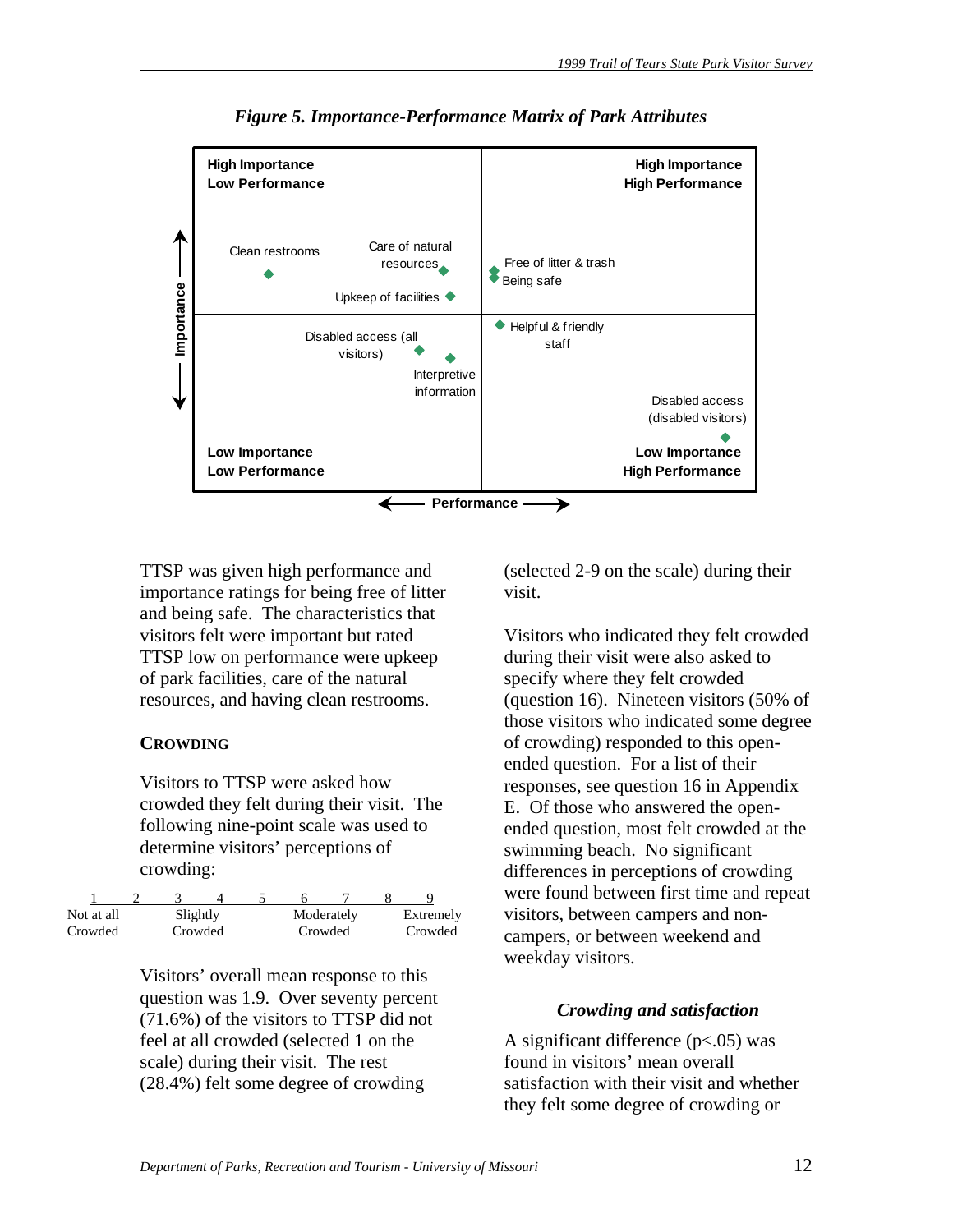not. Visitors who did not feel crowded had a mean overall satisfaction score of 3.75, while visitors who felt some degree of crowding had a mean overall satisfaction score of 3.53.

# **SAFETY CONCERNS OF VISITORS**

One-third (33.8%) of the visitors to TTSP did not rate the park as excellent for safety. Of those, 24 visitors (52.2% of those not giving safety an excellent rating) noted what influenced their rating. Their comments were grouped into categories and are shown in Figure 6. Appendix E, question 9, provides a list of the comments.

# *Figure 6. Comments from Visitors Not Rating TTSP Excellent on Safety*



Visitors were also given a list of nine attributes and were asked to indicate which of the nine would most increase their feeling of safety at TTSP. Although instructed to select only one attribute, many visitors selected more than one; thus, 121 responses were given by 102 visitors. Figure 7 shows the percentage of responses given by

visitors. Most (42%) felt that nothing specific would increase their feeling of safety, but 15% felt that increased visibility of park staff would increase safety.

Visitors who felt that more lighting in the park would most increase their feeling of safety were asked to indicate where they felt more lighting was necessary. Seven of those visitors who felt more lighting would increase safety answered this open-ended question. The majority felt that more lighting in the campground would most increase their feeling of safety.

There were no significant differences in the rating of safety by first time visitors versus repeat visitors or by weekend versus weekday visitors. Campers, however, had a significantly higher  $(p<.05)$  safety rating  $(3.88)$  than noncampers (3.57). There were no significant differences in safety ratings by any of the socio-demographic characteristics.

# *Figure 7. Percentage of Safety Attributes Chosen by Visitors*

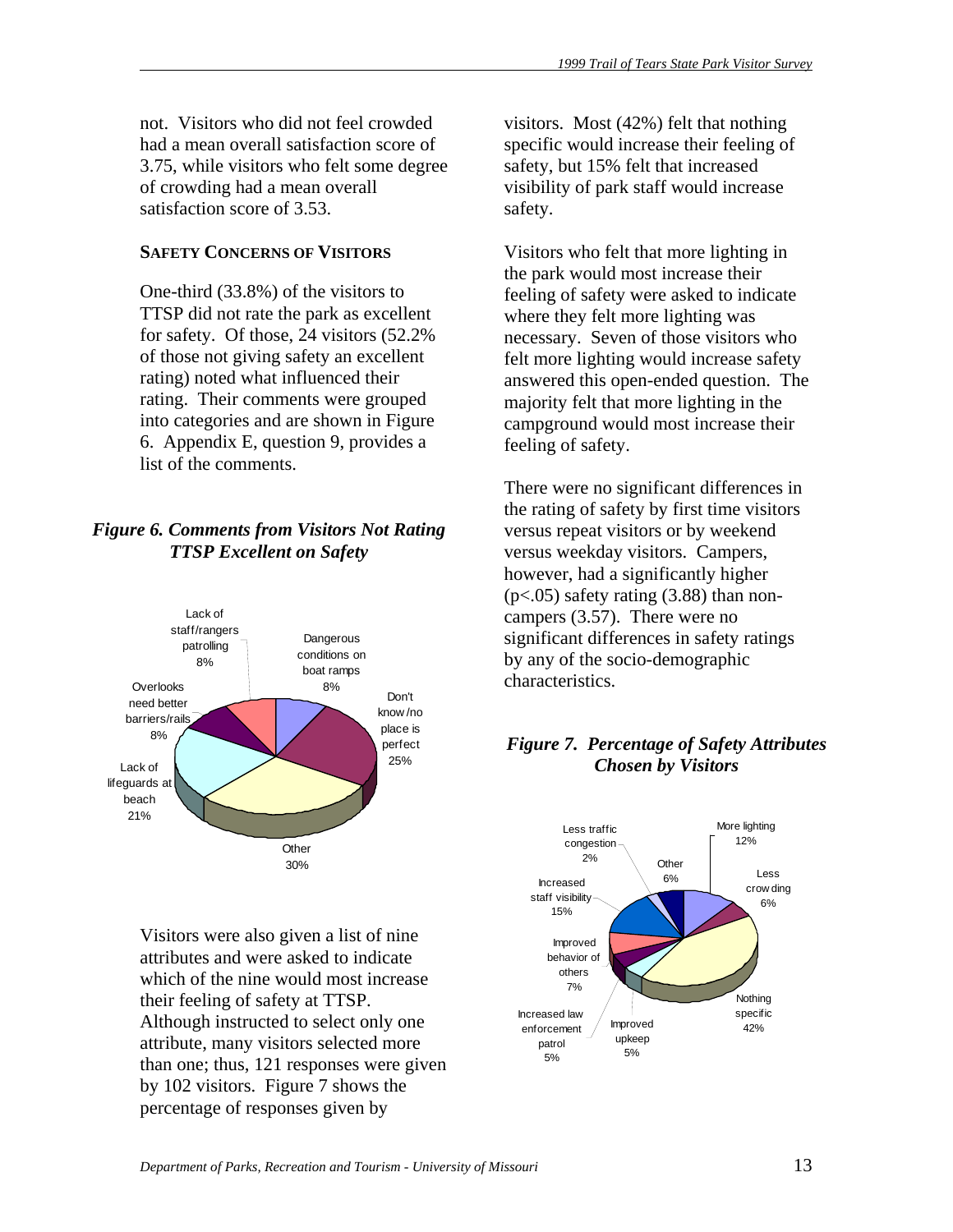To determine if there were differences in perceptions of crowding, satisfaction with park features, and overall satisfaction, responses were divided into two groups based on how they rated TTSP on being safe. Group 1 included those who rated the park excellent, and Group 2 included those who rated the park as good, fair, or poor.

There were no differences in perceptions of crowding between the two groups, but Group 1 had a significantly  $(p<.05)$ higher mean overall satisfaction score (3.82) than Group 2 (3.39). Group 1 also had significantly  $(p<.01)$  higher satisfaction ratings for all of the satisfaction features than Group 2, as well as significantly higher ( $p<.001$ ) performance ratings for all of the park attributes.

# **SUPPORT OF RESERVATION SYSTEM**

Visitors were asked to indicate whether they would support setting aside at least 50% of all campsites and charging a reservation fee not to exceed \$7.00. Almost three-fourths (71.1%) of the visitors indicated that they would support such a system, while 28.9% indicated that they would not.

There were no differences between first time and repeat visitors and the percentage of each that would or would not support a reservation system. Both were more likely to support (75.8% and 70.2% respectively) than oppose the proposed system. Nor was there a significant difference between campers and non-campers and the percentage of each that would or would not support the reservation system, although campers were only slightly more likely to support (56%) a reservation system whereas non-campers were much more likely to

support (74.5%) it. No difference was found between weekend and weekday visitors and the percentage of each that would or would not support a reservation system. Both were more likely to support the proposed system, although weekday visitors were only slightly more likely to support (55.6%) a reservation system whereas weekend visitors were much more likely to support (73.6%) it. Further analysis of weekend versus weekday campers revealed that weekend campers were more likely to support (63.2%) a reservation system, while weekday campers were more likely to oppose (66.7%) such a system. Figure 8 shows the percentage of support between each group.

# *Figure 8. Comparison of Support of Reservation System Between Groups*



# **SUPPORT OF "CARRY IN/CARRY OUT" TRASH SYSTEM**

TTSP visitors were also asked to indicate whether they would be willing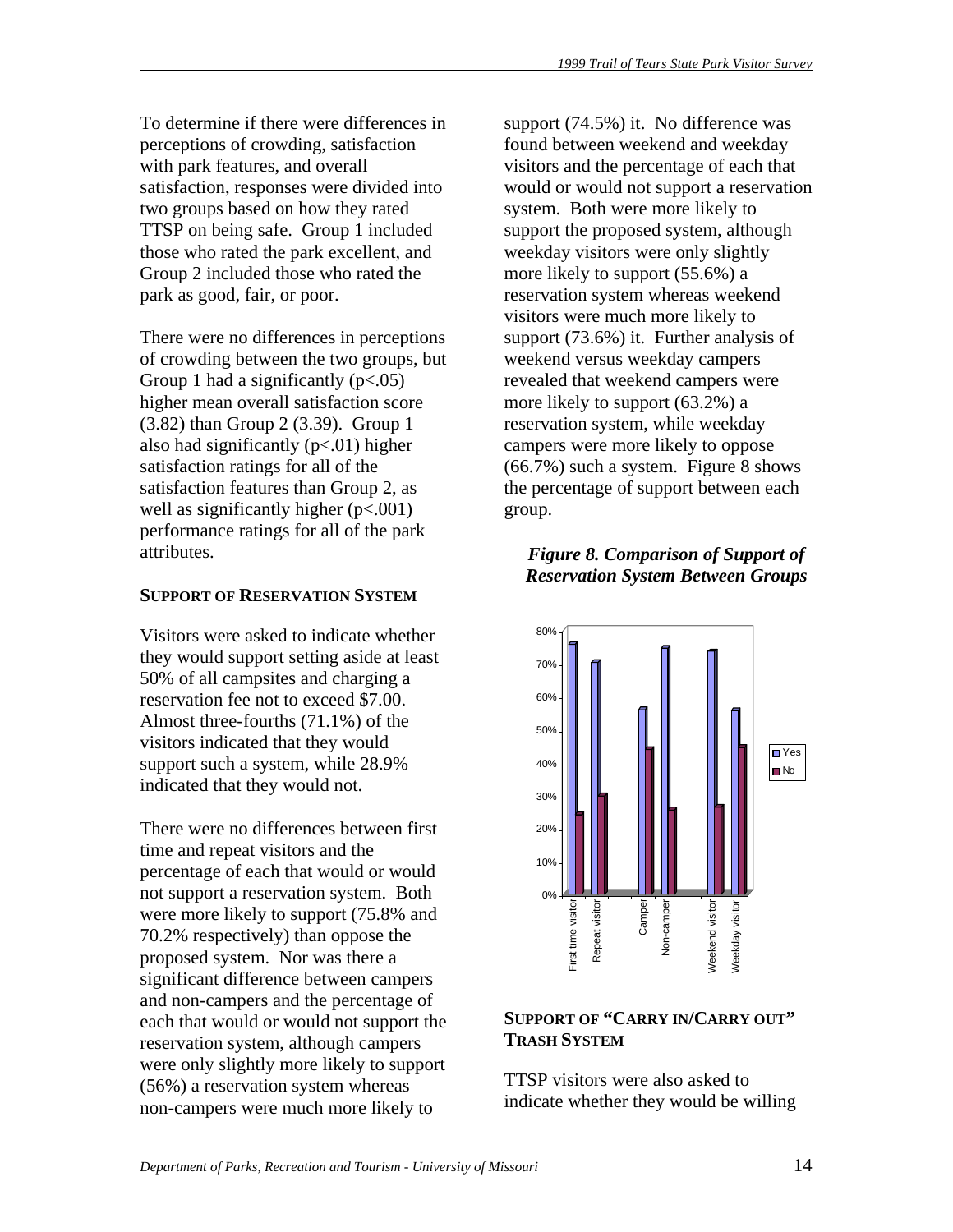for the park to establish a "carry in and carry out" trash removal system, thereby promoting recycling and reducing the burden of handling trash in the park. Visitors were more likely to support (75.2%) the carry in/carry out trash system than oppose it (24.8%). No significant differences were found between the percentages of first time and repeat visitors, campers and noncampers, and weekend and weekday visitors and whether each would support or oppose this type of trash system. All were more likely to support the proposed trash system than oppose it. Figure 9 shows the percentage of support or opposition between each group.

# **ADDITIONAL VISITOR COMMENTS**

Respondents to the survey were also given the opportunity to write any additional comments or suggestions on how DNR could make their experience at TTSP a better one (question 24). Twenty-two percent (21.5%) of the total survey participants responded to this question, with 35 responses given by 31 respondents. The comments and suggestions were listed and grouped by similarities into six categories for frequency and percentage calculations. The list of comments and suggestions is found in Appendix F. Table 4 lists the

*Figure 9. Support for "Carry In/Carry Out" Trash System Between Groups* 



frequencies and percentages of the comments and suggestions by category.

The majority (37.1%) of comments were general positive comments, such as: "Beautiful park", "Great place," and "This is a very nice place to stay". The rest of the comments were categorized based on similar suggestions or comments, such as comments or suggestions about the restrooms or shower houses, comments about the campground, and other suggestions not falling into any other category.

| Category                                              | <b>Frequency</b> | <b>Percent</b> |
|-------------------------------------------------------|------------------|----------------|
| 1. General positive comments                          |                  | 37.1%          |
| 2. Comments/suggestions about restrooms/shower houses | 4                | 11.4%          |
| 3. Comments/suggestions about campground              |                  | 8.6%           |
| 4. Comments/suggestions about swimming beach          | 3                | 8.6%           |
| 5. Comments/suggestions about boat ramps              |                  | 5.7%           |
| 6. Other                                              |                  | 28.6%          |
| Total                                                 | 35               |                |

*Table 4. Frequency and Percentage of Comments and Suggestions from TTSP Visitors*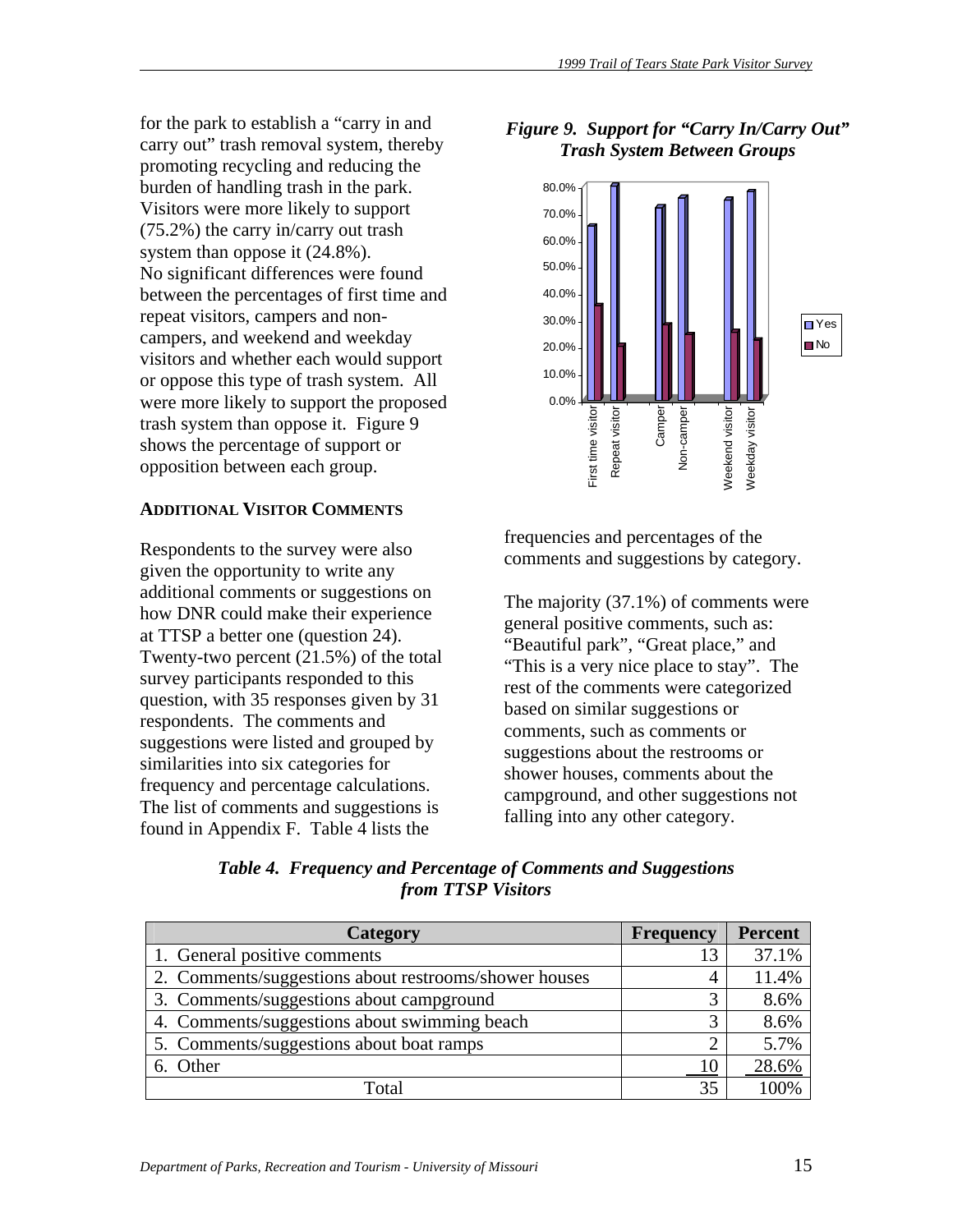# **Discussion**

# **MANAGEMENT IMPLICATIONS**

The results of this study provide relevant information concerning TTSP visitors. However, the results should be interpreted with caution. The surveys were collected only during the study period of July, August, and September 1999; therefore, visitors who visit during other seasons of the year are not represented in the study's sample. The results, however, are still very useful to park managers and planners, because much of the annual visitation occurs during this period.

## *Satisfaction Implications*

Over two-thirds (69.1%) of visitors reported that they were very satisfied with their park visit. Williams (1989) states that visitor satisfaction with previous visits is a key component of repeat visitation. The high percentage of repeat visitation (70.9%) combined with their positive comments provide evidence that TTSP visitors are indeed satisfied with their park experience.

#### *Safety Implications*

TTSP managers should be commended for providing an atmosphere in which visitors feel safe. The I-P Matrix showed park safety having a high performance and importance rating, and only one-third of visitors did not give park safety an excellent rating (Figure 10). However, visitors' perceptions of safety should still be a management concern as visitors' safety concerns influenced their overall satisfaction (Figure 11). Providing lifeguards at the

# *Figure 10. Safety Ratings of TTSP.*



swimming beach, adding more lighting throughout the park, and increasing frequency of patrols by staff and park rangers were visitors' concerns and suggestions.

#### *Crowding Implications*

Crowding was not a significant issue at TTSP. Visitors' perceptions of crowding at TTSP were fairly low, with a mean crowded score of 1.9. Less than 30% (28.4%) of visitors reported feeling

#### *Figure 11. Satisfaction Ratings by Safety Concerns*

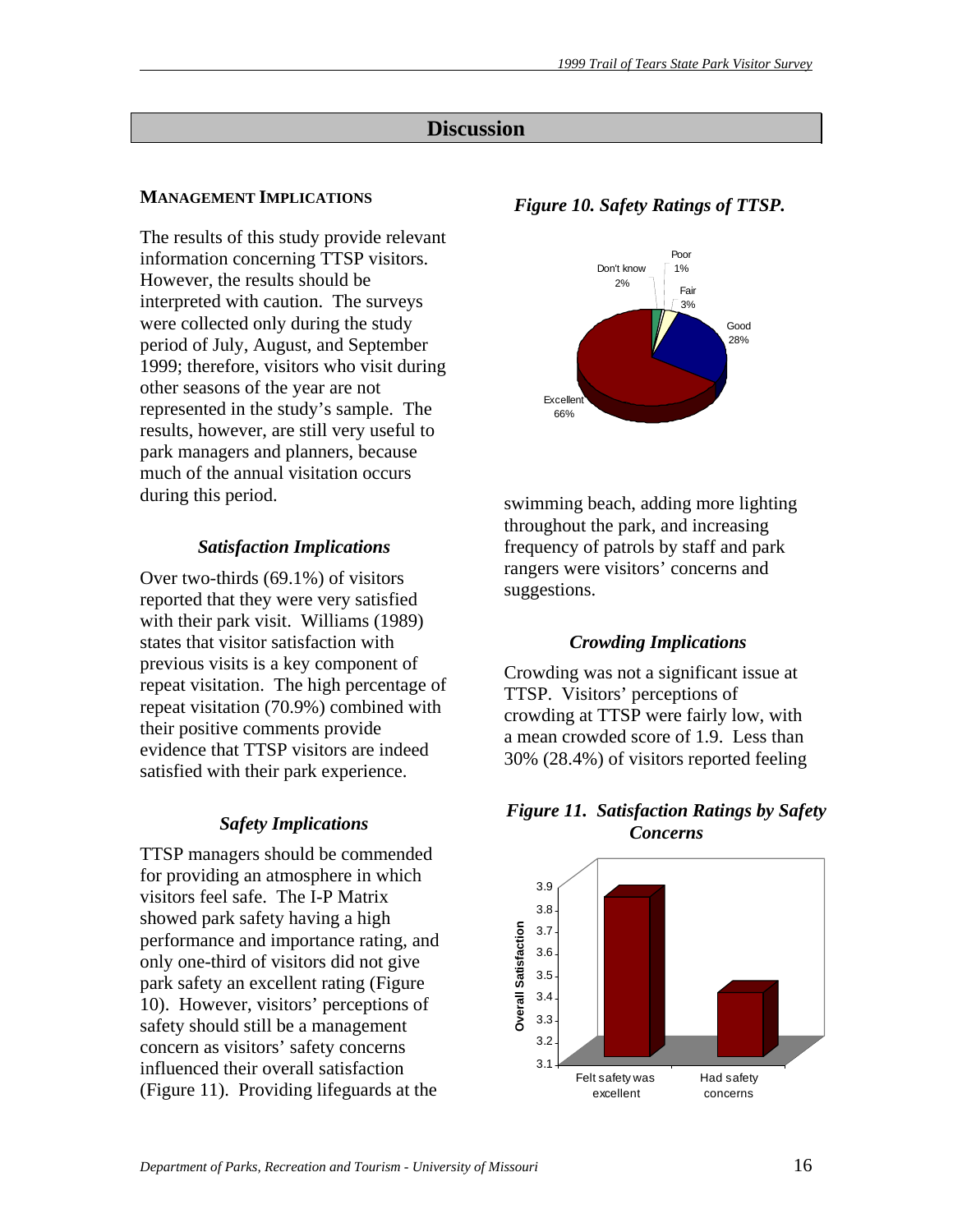some degree of crowding. However, visitors' perceptions of crowding did influence their overall satisfaction at TTSP, indicating that visitors' perceptions of crowding should still be a management concern. Visitors who felt crowded had a significantly lower overall satisfaction than visitors who did not feel at all crowded (Figure 12).

## *Figure 12. Overall Satisfaction is Lower for Those Who Felt Crowded*



Crowding is a perceptual construct not always explained by the number or density of other visitors. Expectations of visitor numbers, the behavior of other visitors, and visitors' perception of resource degradation all play a significant role in crowding perceptions (Armistead & Ramthun, 1995; Peine et al., 1999). Further study of visitors at TTSP could determine potential crowding issues and also if crowding perceptions at TTSP are due to the number of people or perhaps the behavior of those in the park.

# *Performance Implications*

Visitors felt that upkeep of facilities, care of the natural resources, and having clean restrooms were very important but rated TTSP lower in performance in these areas. Restroom cleanliness is often given a lower rating by visitors to

state parks (Fredrickson & Moisey, 1999), and in this case could be a result of the large number of visitors experienced by TTSP during the peak season. Managers should be commended, however, on the high performance and importance ratings given to the park for being safe and free of litter and trash.

# *Implications for TTSP's Interpretive Programs*

Another area of concern for managers is the low performance and importance ratings given by visitors regarding TTSP's interpretive programs. Less than 3% (2.8%) of visitors to TTSP reported attending an interpretive program (although 17% of visitors reported visiting the visitor center). When asked how satisfied they were with TTSP's interpretive programs, over half (53%) of the visitors said they didn't know. These results suggest that visitors may not be aware of the interpretive programs, and thus do not attend them.

# *Implementation of Reservation System*

Although the majority (71%) of visitors to TTSP indicated that they would support a reservation system, an analysis of campers (the users most likely to be affected by such a system) revealed that campers were only slightly more likely to support (56%) the proposed system than oppose it (44%). Further analysis of campers was conducted comparing tent and RV campers and the percentage of each in support of or opposed to a reservation system. RV campers (those campers who might be expected to use the reservation system more) were more likely to oppose (70%) than support (30%) the proposed reservation system, while tent campers were more likely to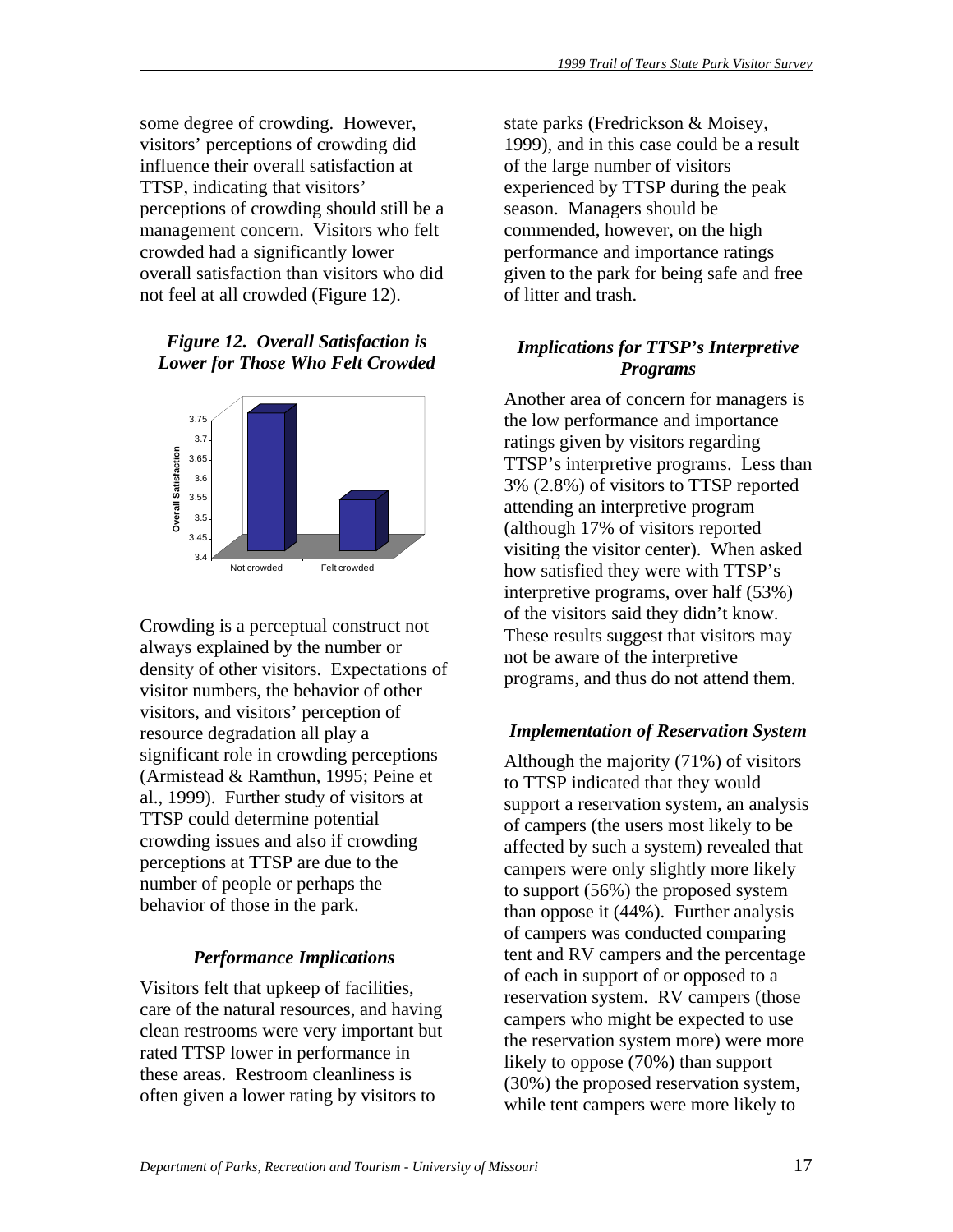support (77%) than oppose (23%) a reservation system.

#### *Implementation of "Carry In and Carry Out" Trash System*

Three-fourths (75%) of visitors would support implementing a "carry in/carry out" trash removal system. Further analysis of the users who might be most affected by this type of trash removal system (picnickers and campers) revealed that a majority of both campers (72%) and picnickers (68%) supported the proposal.

#### *Conclusion*

TTSP managers should be commended in that TTSP visitors are very satisfied with TTSP, as evidenced by the high percentage of visitors who were repeat visitors, and also by their high satisfaction ratings, high performance ratings, and low crowding perceptions. The results of the present study suggest some important management and planning considerations for TTSP. Even though TTSP visitors rated their visits and the park features relatively high, felt fairly safe, and did not feel very crowded, continued attention to safety, facility upkeep and improvement, and care of the natural resources can positively effect these ratings.

Just as important, on-going monitoring of the effects of management changes will provide immediate feedback into the effectiveness of these changes. On-site surveys provide a cost effective and timely vehicle with which to measure management effectiveness and uncover potential problems.

#### **RESEARCH RECOMMENDATIONS**

The results of the present study serve as baseline visitor information of TTSP. The frequency and percentage calculations of survey responses provide useful information concerning sociodemographic characteristics, use patterns, and satisfaction of TTSP visitors. In addition, the "sub-analysis" of data is important in identifying implications for management of TTSP. (The sub-analysis in the present study included comparisons using Chi-square and ANOVA between selected groups, the Importance-Performance analysis, and multiple linear regression analysis.) Additional relevant information may be determined from further sub-analysis of existing data. Therefore, it is recommended additional sub-analysis be conducted to provide even greater insight to management of the park.

Data collection should be on a continuum (Peine et al., 1999), which is why additional visitor surveys at TTSP should also be conducted on a regular basis (e.g., every three, four, or five years). Future TTSP studies can identify changes and trends in sociodemographic characteristics, use patterns, and visitors' satisfaction at TTSP.

The methodology used in this study serves as a standard survey procedure that the DSP can use in the future. Because consistency should be built into the design of the survey instrument, sampling strategy and analysis (Peine et al., 1999), other Missouri state parks and historic sites should be surveyed similarly to provide valid results for comparisons of visitor information between parks, or to measure change over time in other parks.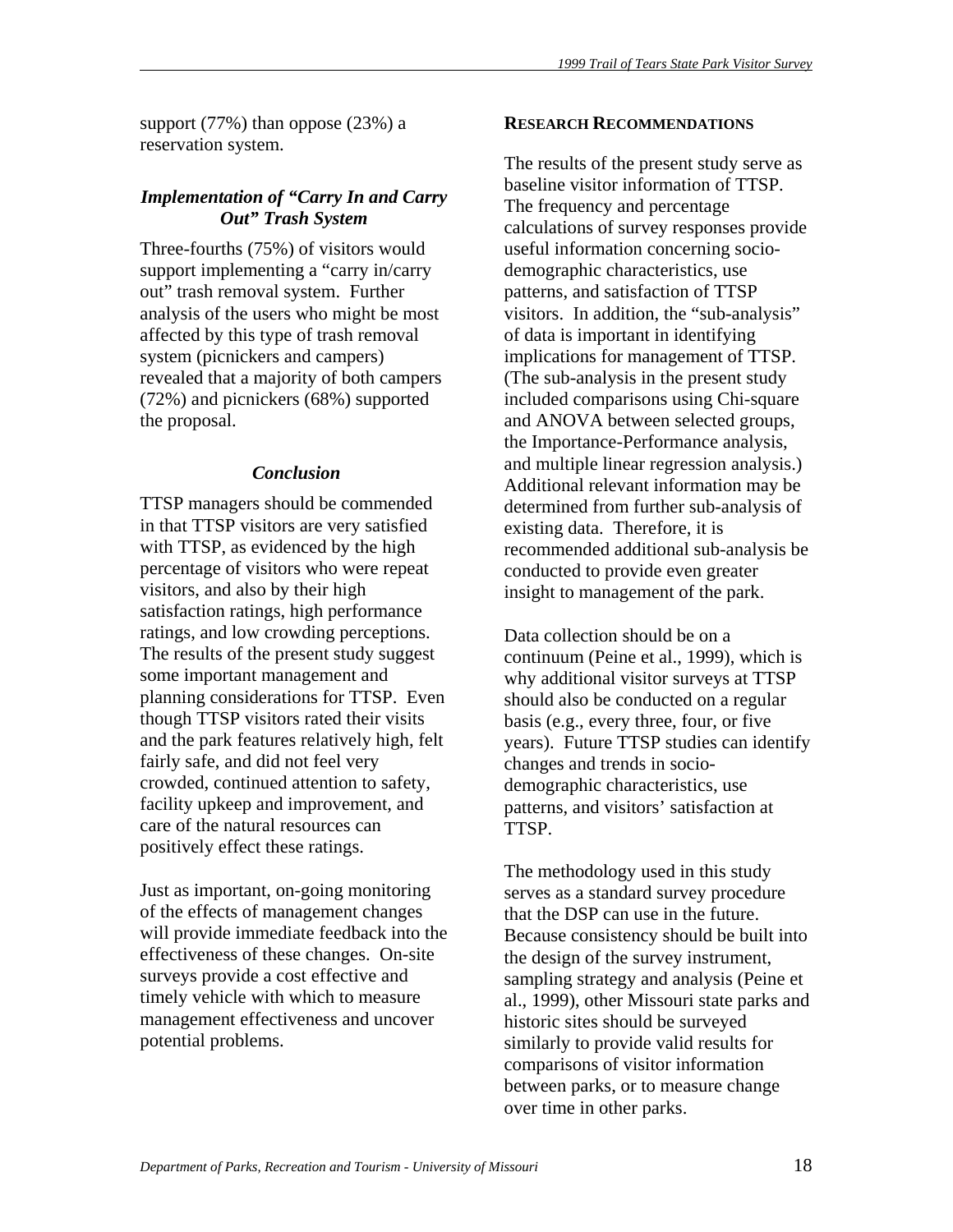The present study was conducted only during the study period of July, August, and September 1999. Therefore, user studies at TTSP and other parks and historic sites might be conducted during other seasons for comparison between seasonal visitors.

# **METHODOLOGY RECOMMENDATIONS AND CONSIDERATIONS FOR TTSP AND OTHER PARKS**

The on-site questionnaire and the methodology of this study were designed to be applicable to other Missouri state parks. Exit surveys provide the most robust sampling strategy to precisely define the visitor population (Peine et al., 1999); therefore, it is recommended that exit surveys be conducted at other state parks and historic sites if at all possible.

# *Survey Signage*

It is recommended that adequate signage be utilized when collecting surveys onsite. A "Visitor Survey" sign was used in the present study to inform visitors exiting the park that a survey was being conducted. Having the sign for that purpose aided in the workability of the methodology, as many visitors slowed their vehicles and some stopped before being asked to do so.

#### *Survey Administration*

Achieving the highest possible response rate (within the financial constraints) should be a goal of any study. To achieve higher response rates, the following comments are provided.

The prize package drawing and the onepage questionnaire undoubtedly helped attain the high response in the present study. Continued use of the one-page questionnaire and the prize package drawing is suggested.

The most frequent reason that visitors declined to fill out a survey was because they did not have enough time. Most non-respondents were very pleasant and many provided positive comments about the park. Some even asked if they could take a survey and mail it back. One recommendation would be to have selfaddressed, stamped envelopes available in future surveys to offer to nonrespondents only after they do not volunteer to fill out the survey on-site. This technique may provide higher response rates, with minimal additional expense. One caution, however, is to always attempt to have visitors complete the survey on-site, and to only use the mail-back approach when it is certain visitors would otherwise be nonrespondents.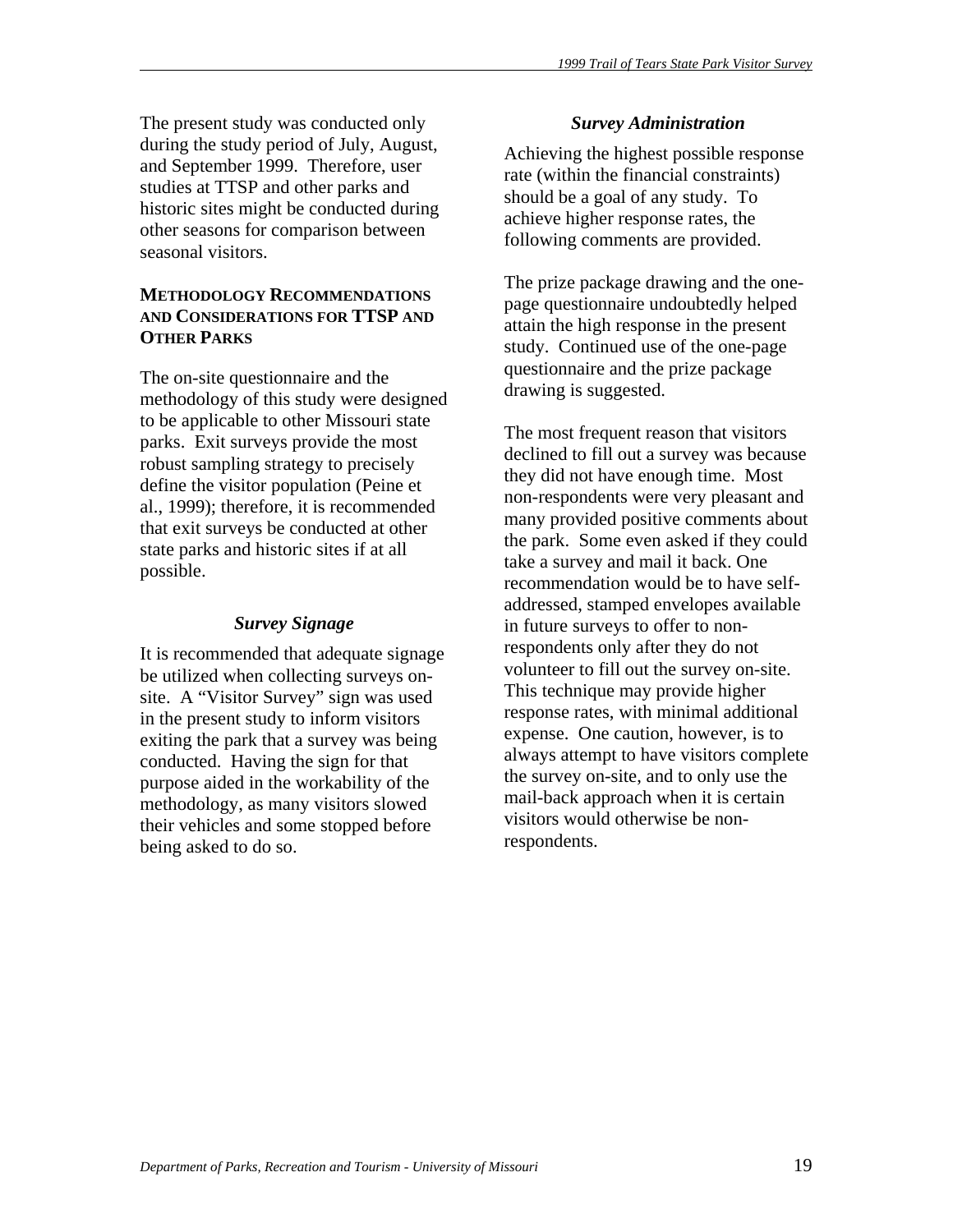# **References**

Armistead, J., & Ramthun, R. (1995). Influences on perceived crowding and satisfaction on the Blue Ridge Parkway. In Proceedings of the 1995 Northeastern Recreation Research Symposium (Forest Service General Technical Report NE-128, pp. 93-95). Saratoga Springs, NY: Department of Agriculture, Forest Service, Northeastern Forest Experiment Station.

Driver, B.L., Dustin, D., Baltic, T., Elsner, G., & Peterson, G. (1996). Nature and the human spirit: Overview. In B.L. Driver, D. Dustin, T. Baltic, G. Elsner, & G. Peterson (Eds.), Nature and the human spirit: Toward an expanded land management ethic (pp. 3-8). State College, PA: Venture Publishing, Inc.

Fink, D. A. (1997). Meramec State Park user survey. Unpublished master's research project, University of Missouri, Columbia.

Fredrickson, D. K. & Moisey, R. N. (1999). 1998 Missouri State Parks Visitor Survey. Report submitted to the Missouri Department of Natural Resources.

Folz, D. H. (1996). Survey research for public administration. Thousand Oaks, CA: Sage Publications.

Holst, S., & Simms, L. (1996). Park & soils: A decade of success for camps and crops. Missouri Resources, 13(2), 8-15.

Manning, R. E. (1986). Studies in outdoor recreation. Corvallis, OR: Oregon State University Press.

Masek, M. L. R. (1974). A park user fee survey for the Missouri state parks. Unpublished master's thesis, University of Missouri, Columbia.

McLellan, G., & Siehl, G. (1988). Trends in leisure and recreation: How we got where we are. Trends, 25 (4), 4-7.

Missouri Department of Natural Resources (DNR) (1998). [Missouri state park attendance]. Unpublished raw data.

Peine, J. D., Jones, R. E., English, M. R., & Wallace, S. E. (1999). Contributions of sociology to ecosystem management. In H. K. Cordell & J. C. Bergstrom (Eds.), Integrating social sciences with ecosystem management: Human dimensions in assessment, policy, and management (pp. 74-99). Champaign, IL: Sagamore Publishing.

Statistical Package for the Social Sciences (SPSS) (1996). Version 6.1 [Computer software]. Chicago: SPSS.

Tarrant, M. A., Bright, A. D., Smith, E., & Cordell, H. K. (1999). Motivations, attributes, preferences, and satisfactions among outdoor recreationists. In H. K. Cordell (Ed.), Outdoor recreation in American life: A national assessment of demand and supply trends (pp. 403-431). Champaign, IL: Sagamore Publishing.

Williams, D. R. (1989). Great expectations and the limits to satisfaction: a review of recreation and consumer satisfaction research. Outdoor Recreation Benchmark 1988: Proceedings of the National Outdoor Recreation Forum, Tampa, Florida, 422-438.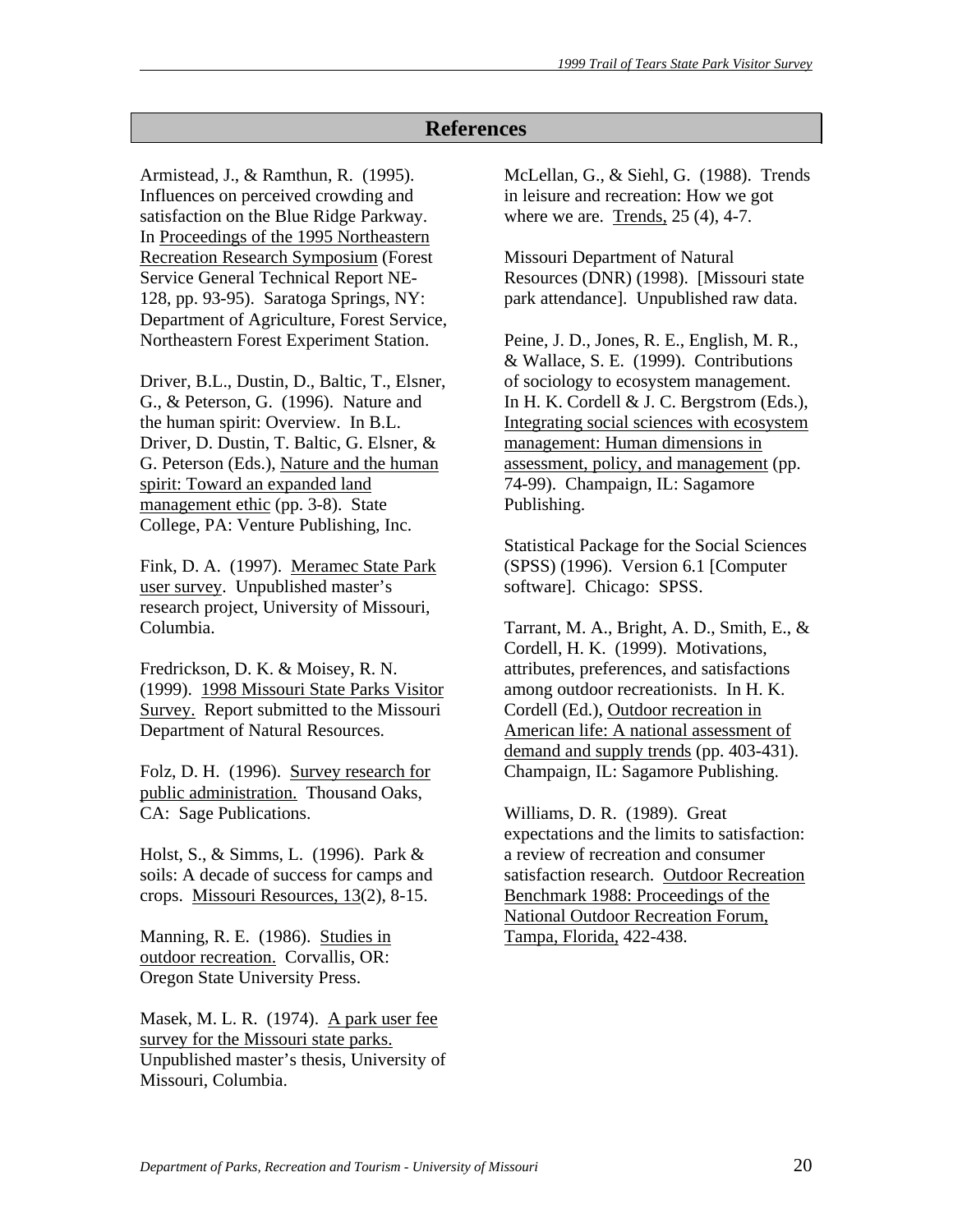# **Appendix A. Trail of Tears State Park Visitor Survey**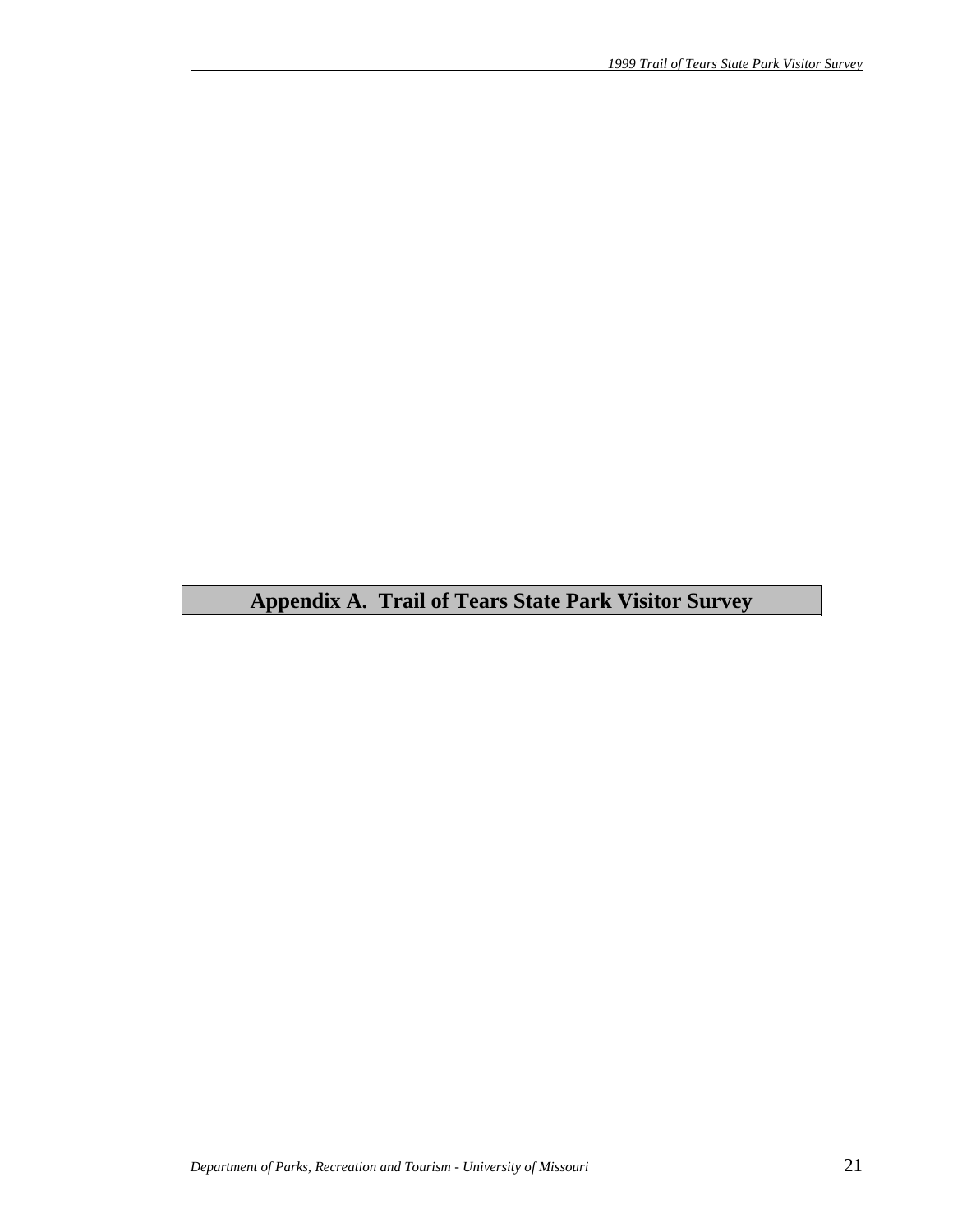

# **Trail of Tears State Park**



The Missouri Department of Natural Resources and the University of Missouri are seeking your evaluation of Trail of Tears State Park. This survey is voluntary and completely anonymous. Your cooperation is important in helping us make decisions about managing this park. Thank you for your time.

- 1. Is this your first visit to Trail of Tears State Park? (Check only one box.)
	- If no, how many times have you visited this park in the  $\square$  yes  $\square$  no past year?
- 2. Was Trail of Tears State Park a primary destination during your visit? (Check only one box.) □ yes  $\square$ no
- 3. During this visit to the park, are you staying overnight? (Check only one  $box.)$ 
	- If yes, how many nights are you staying at or near the park during  $\square$  yes this visit?
	- (If no. skip to question 5.)  $\square$  no
- If staying overnight, where are you staying? (Check only one box.) □ campground in Trail of Tears State Park
	- □ RV/trailer/camper  $\square$  tent
	- $\Box$  nearby lodging facilities
	- □ nearby campground
	- $\Box$  friends/relatives
	- $\Box$  other (Please specify.)
- 5. With whom are you visiting the park? (Check only one box.)

 $\square$  alone  $\Box$  family and friends  $\square$  family  $\Box$  friends

- □ club or organized group □ other (Please specify.)
- Which recreational activities have you engaged in during this park visit? (Check all that apply.)
	- $\square$  picnicking  $\square$  studying nature □ viewing wildlife  $\Box$  fishing  $\Box$  boating in lake  $\Box$  camping  $\Box$  swimming  $\Box$  boating in river □ horseback riding  $\square$  hiking  $\square$  walking D backpacking

 $\square$  attending interpretive program  $\square$  attending a special event  $\square$  visiting the visitor center

□ other (Please specify.) <u> Pierre de l'Albert de la</u> 7. How satisfied are you with each of the following in Trail of Tears State Park? (Check one box for each feature.)

|                       | Very<br>Satisfied | Satisfied | Dissatisfied | Ven<br>Dissatisfied | Don't<br>Know |  |
|-----------------------|-------------------|-----------|--------------|---------------------|---------------|--|
| campground            |                   | о         |              | о                   | п             |  |
| park signs            |                   |           |              | ⊔                   | Ш             |  |
| picnic area           | I w               | п         | E.           | п                   | п             |  |
| swimming area         |                   | п         |              | м                   | Ω             |  |
| boat launches         |                   | B         |              | Ξ                   | ◘             |  |
| trails                |                   |           |              | п                   |               |  |
| interpretive programs | ▬                 | п         |              | п                   | п             |  |

8. How do you rate Trail of Tears State Park on each of the following? (Check one box for each feature.)

|    |                                      | Excellent | Good     | Fair | Poor | ו הטע<br>Know |  |
|----|--------------------------------------|-----------|----------|------|------|---------------|--|
| a. | being free of litter/trash           | Ł.        | e        |      | П    | о             |  |
| b. | having clean restrooms               |           | $\cdots$ |      | п    | U             |  |
|    | upkeep of park facilities            | в         | □        | B    | Ξ    | Е             |  |
| d. | having a helpful & friendly staff    |           |          |      | н    | U             |  |
|    | access for persons with disabilities | п         | п        | п    | п    | Ξ             |  |
|    | care of natural resources            |           |          |      |      | □             |  |
| a  | providing interpretive information   | a         | l al     | п    | п    | i w i         |  |
|    | being safe                           |           |          |      |      |               |  |

- 9. If you did not rate this park as excellent on being safe, what influenced your rating?
- 10. Which of the following would most increase your feeling of being safe at Trail of Tears State Park? (Check only one box.)
	- $\Box$  improved behavior of others  $\Box$  increased visibility of park staff □ less traffic congestion □ other (Please specify.)  $\square$  nothing specific  $\square$  improved upkeep of facilities
		-

 $\Box$  more lighting

 $\square$  less crowding

where?



□ increased law enforcement patrol



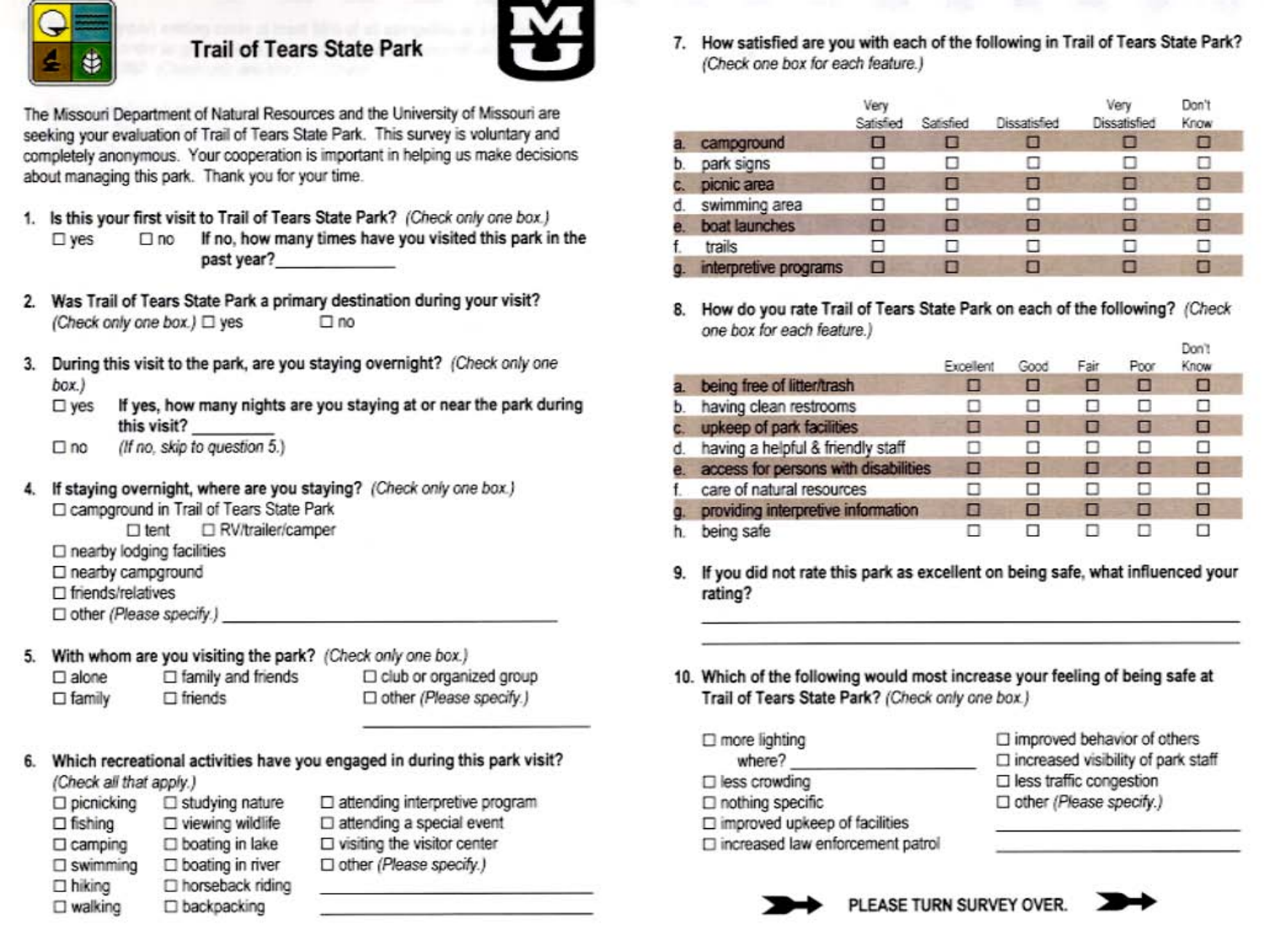- 11. Do you support setting aside at least 50% of all campsites in a reservation system in order to guarantee a site, and charging a reservation fee not to exceed \$7.00? (Check only one box.) □ yes  $\square$  no
- 12. Do you support establishing a "carry in and carry out" system as a means of promoting recycling and reducing the burden of handling trash in this park? (Check only one box.)  $\square$  yes  $\square$  no
- 13. When visiting any state park, how important are each of these items to you? (Check one box for each feature.)

|                                            | Very<br>Important |   | Important Unimportant Unimportant | Very | Don't<br>Know |
|--------------------------------------------|-------------------|---|-----------------------------------|------|---------------|
| a. being free of litter/trash              |                   |   |                                   |      | ▣             |
| b. having clean restrooms                  |                   |   |                                   | п    |               |
| c. upkeep of park facilities               | o                 | о |                                   | п    | п             |
| d. having a helpful & friendly staff       |                   |   |                                   | ш    |               |
| e. access for persons with<br>disabilities | m                 | п |                                   | п    | о             |
| f. care of natural resources               |                   |   |                                   | п    | п             |
| g. providing interpretive information O    |                   | о | ы                                 | п    | о             |
| h. being safe                              |                   |   |                                   | п    |               |

#### 14. Overall, how satisfied are you with this visit to Trail of Tears State Park? (Check only one box.)

| Very      |           |              | Very                |
|-----------|-----------|--------------|---------------------|
| Satisfied | Satisfied | Dissatisfied | <b>Dissatisfied</b> |
|           |           |              |                     |

15. During this visit, how crowded did you feel? (Circle one number.)

|            |  |          |  |            | 9         |
|------------|--|----------|--|------------|-----------|
| Not at all |  | Slightly |  | Moderately | Extremely |
| Crowded    |  | Crowded  |  | Crowded    | Crowded   |

16. If you felt crowded on this visit, where did you feel crowded?

17. What is your age? 18. Gender? 
<sub>D</sub> female  $\square$  male 19. What is the highest level of education you have completed? (Check only one box.)

| $\square$ grade school | □ vocational school    | □ graduate of 4-year college |
|------------------------|------------------------|------------------------------|
| □ high school          | $\square$ some college | post-graduate education      |

20. What is your ethnic origin? (Check only one box.)

| $\Box$ Asian | African American | □ Native American/American Indian |
|--------------|------------------|-----------------------------------|
| □ Hispanic   | Caucasian/White  | Other (Please specify.)           |

- 21. Do you have a disability that substantially limits one or more life activities or might require special accommodations?
	- If yes, what disability or disabilities do you have?  $\square$  yes  $\Box$  no
- 22. What is your 5-digit zip code (or country of residence, if you live outside the  $U.S.J?$
- 23. What is your annual household income?

| $\Box$ less than \$25,000  | $\Box$ \$50,001 - \$75,000 |
|----------------------------|----------------------------|
| $\Box$ \$25,000 - \$50,000 | □ over \$75,000            |

24. Please write any additional comments about your park visit or suggestions on how the Missouri Department of Natural Resources can make your experience in Trail of Tears State Park a better one.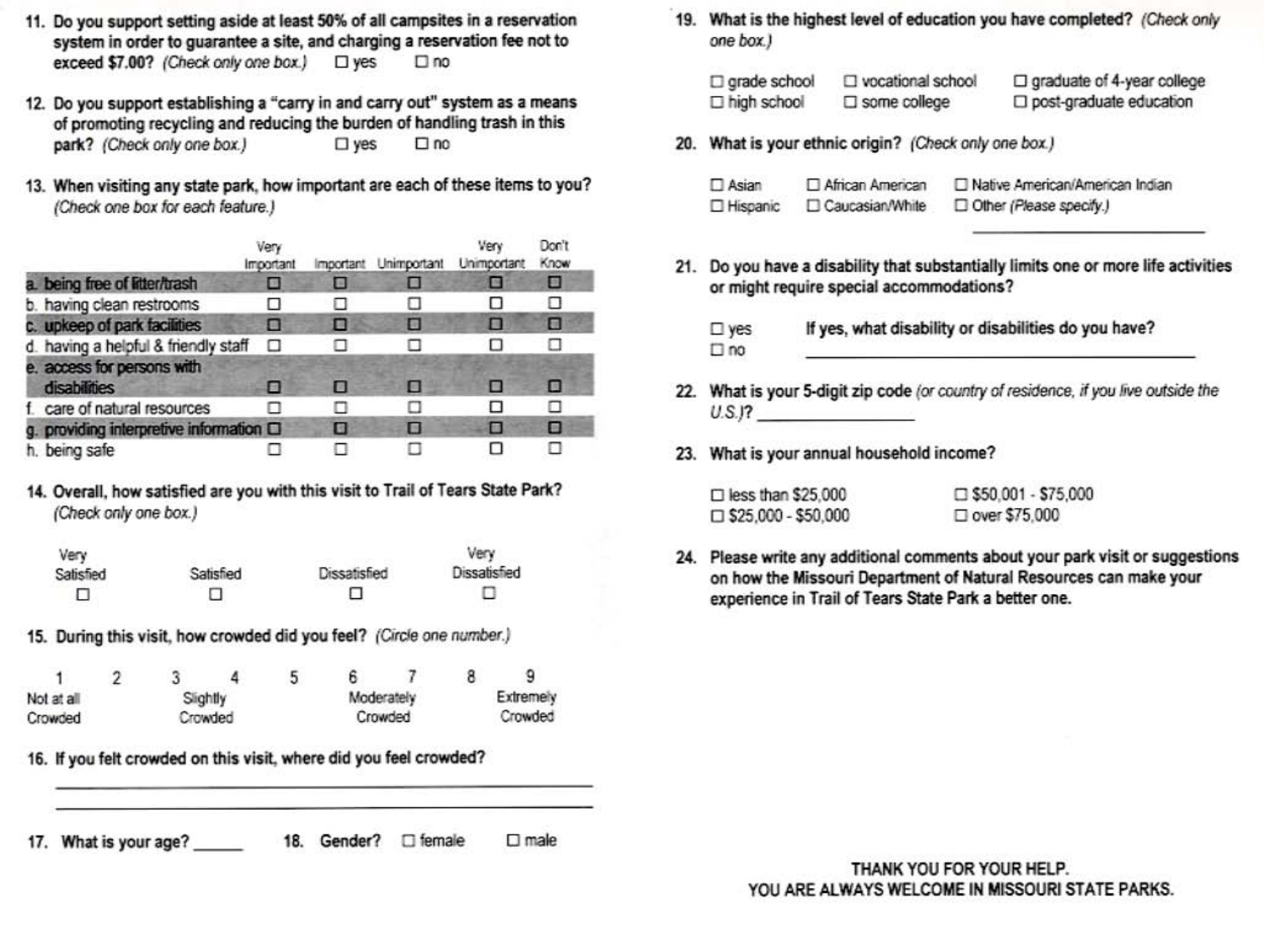**Appendix B. Survey Protocol**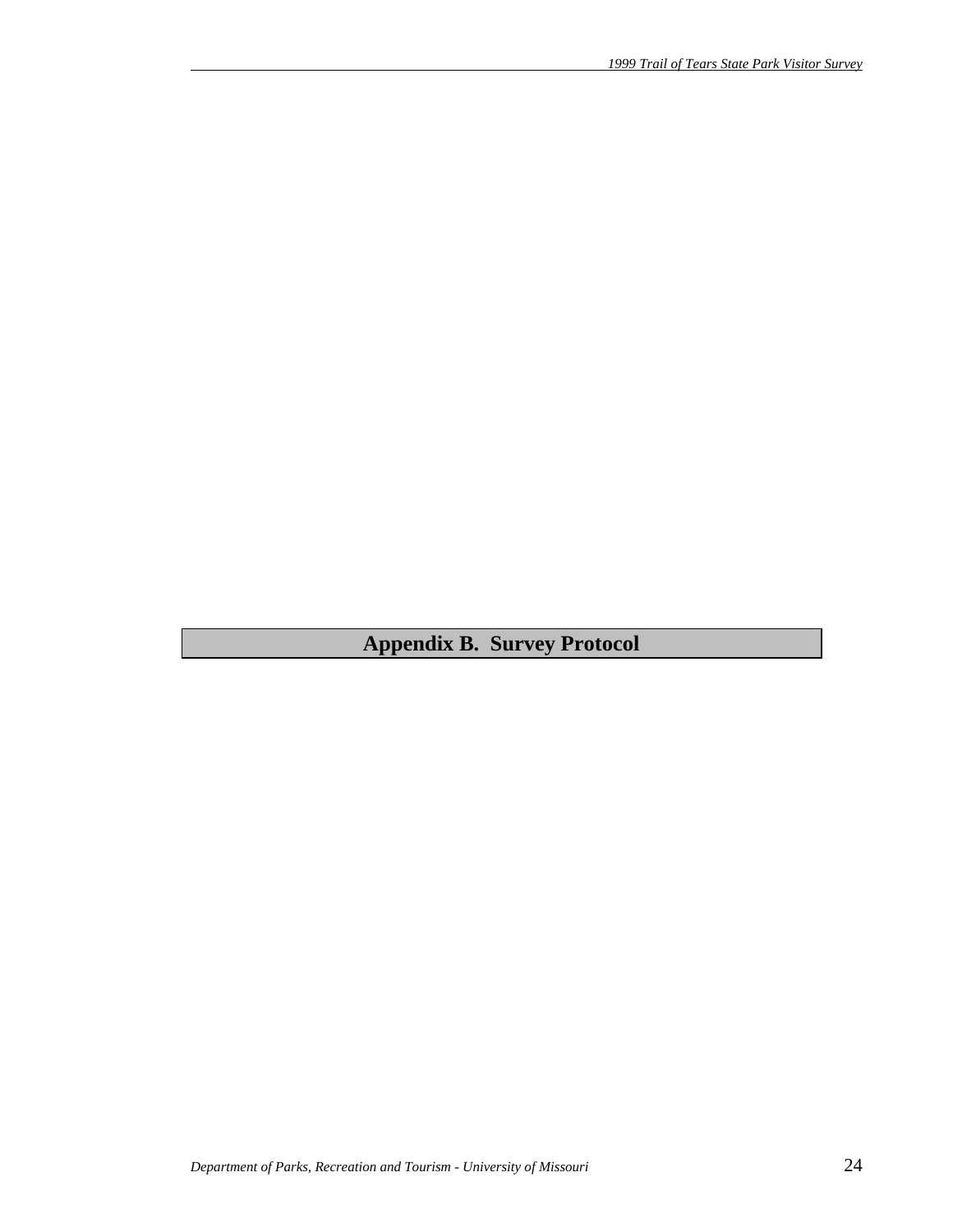# **Protocol for Trail of Tears State Park Visitor Survey**

 Hi, my name is \_\_\_\_\_, and I am conducting a survey of park visitors for Missouri state parks. The information that I am collecting will be useful for future management of Trail of Tears State Park.

 The survey is one page, front and back side, and only takes about 3-5 minutes to complete. Anyone who is 18 or older may complete the survey, and by completing the survey, you have the opportunity to enter your name in a drawing for a prize package of \$100 worth of concession coupons. Your participation is voluntary, and your responses will be completely anonymous.

 Your input is very important to the management of Trail of Tears State Park. Would you be willing to help by participating in the survey?

[If no,] Thank you for your time. Have a nice day.

[If yes,]

 Here is a pencil and clipboard with the survey attached (for each respondent). Please complete the survey on both sides. When finished, return the survey(s), clipboard(s), pencils, and prize entry form(s) to me.

 Thank you for taking time to complete the survey. Your help is greatly appreciated. Have a nice day.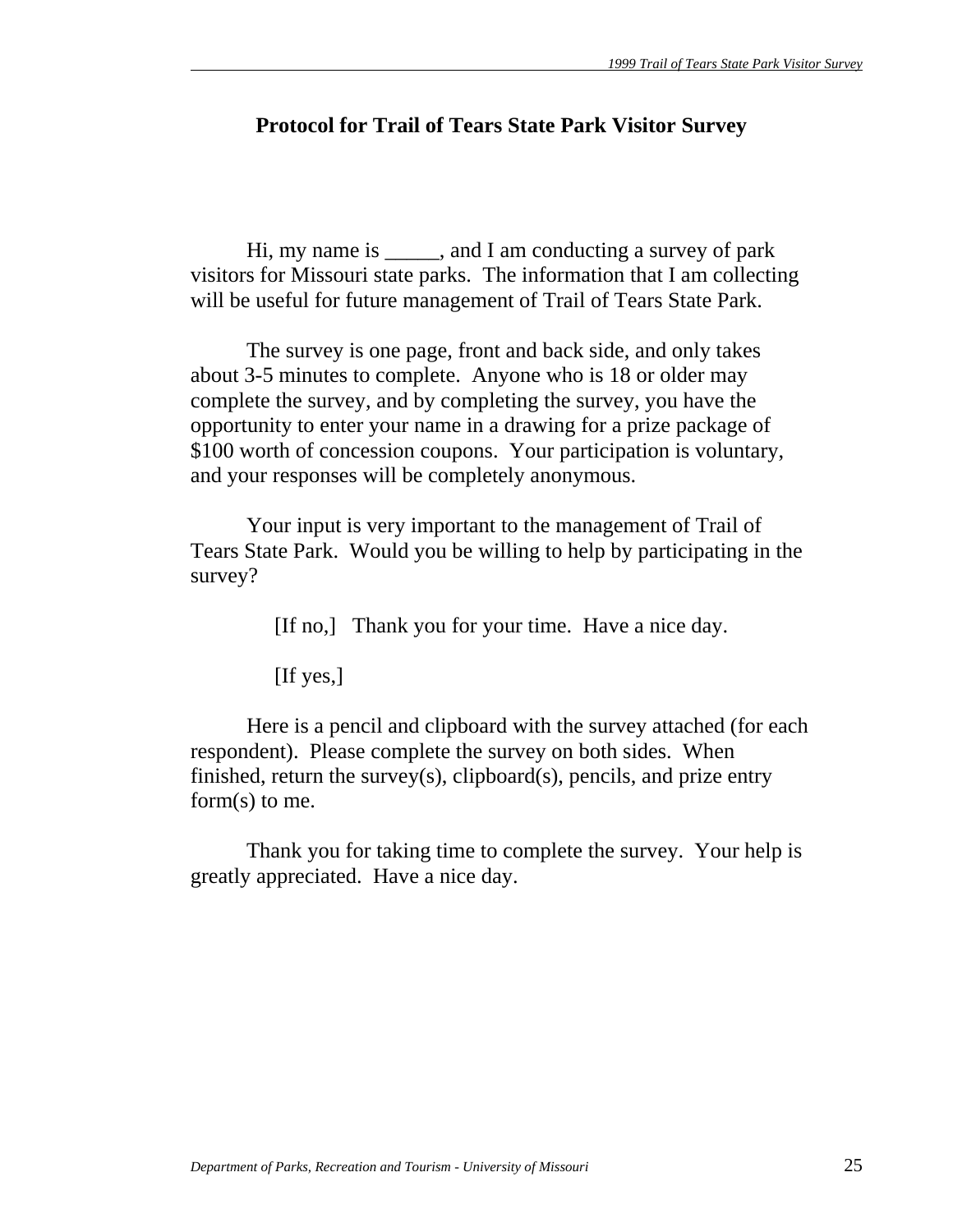# **Appendix C. Prize Entry Form**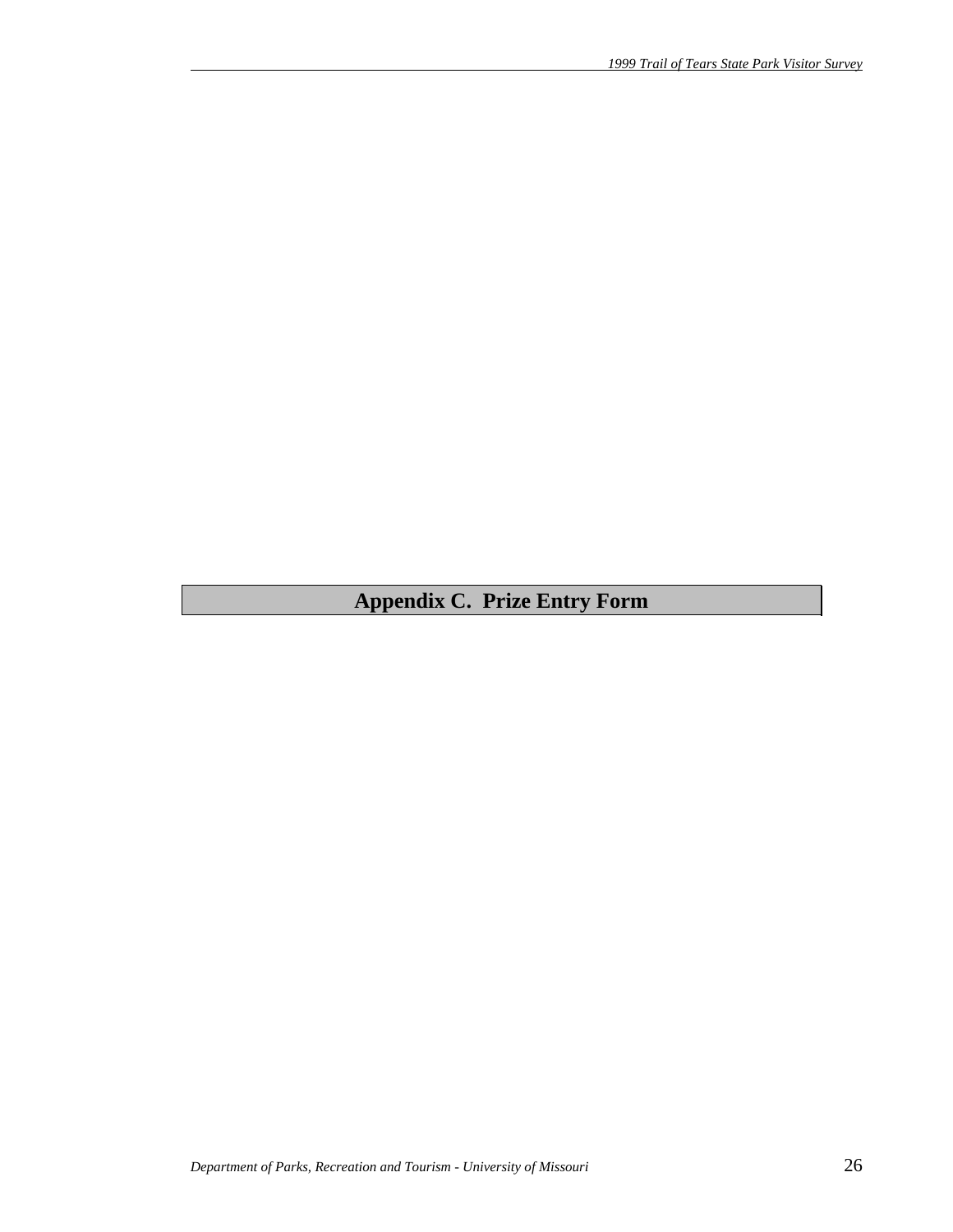#### **WIN A PRIZE PACKAGE OF CONESSION COUPONS WORTH \$100**

 **Enter a drawing to win \$100 worth of gift certificates! These certificates are good for any concessions at any state park or historic site. Concessions include cabin rentals, canoe rentals, boat rentals, restaurant dining, horseback riding, etc.** 

 **You many enter the drawing by simply filling out the back of this entry form and returning it to the surveyor. Your name, address, and telephone number will be used only for this drawing; thus, your survey responses will be anonymous. The drawing will be held November 1, 1999. Winners will be notified by telephone or mail. Redemption of gift certificates is based on dates of availability through August 31, 2000.** 

| Name:           |                                                                                                                                                                                                                                                                                                                                    |  |  |  |
|-----------------|------------------------------------------------------------------------------------------------------------------------------------------------------------------------------------------------------------------------------------------------------------------------------------------------------------------------------------|--|--|--|
| <b>Address:</b> |                                                                                                                                                                                                                                                                                                                                    |  |  |  |
|                 |                                                                                                                                                                                                                                                                                                                                    |  |  |  |
|                 |                                                                                                                                                                                                                                                                                                                                    |  |  |  |
| <b>Phone #:</b> | $\overline{a}$ and $\overline{a}$ and $\overline{a}$ and $\overline{a}$ and $\overline{a}$ and $\overline{a}$ and $\overline{a}$ and $\overline{a}$ and $\overline{a}$ and $\overline{a}$ and $\overline{a}$ and $\overline{a}$ and $\overline{a}$ and $\overline{a}$ and $\overline{a}$ and $\overline{a}$ and $\overline{a}$ and |  |  |  |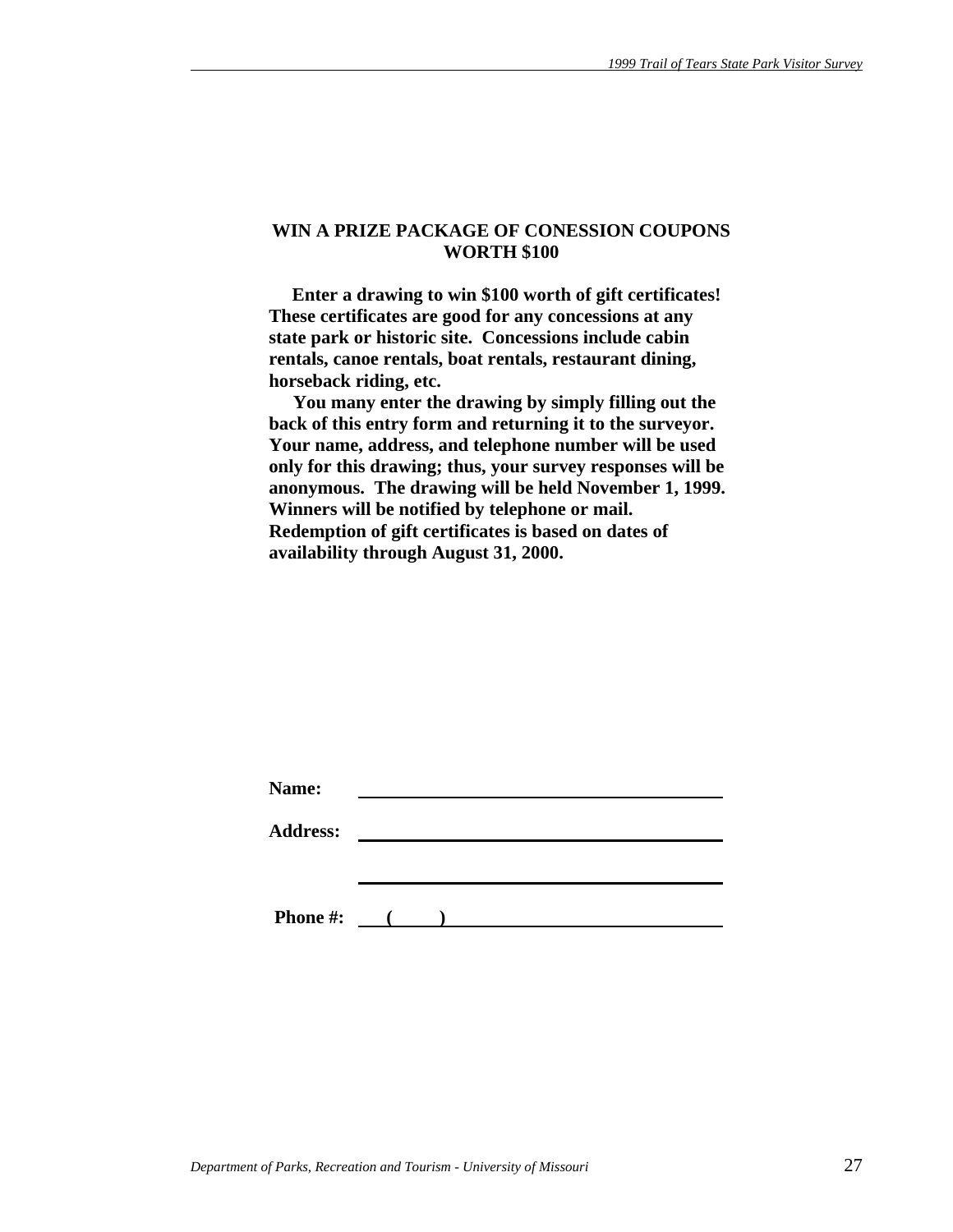# **Appendix D. Observation Survey**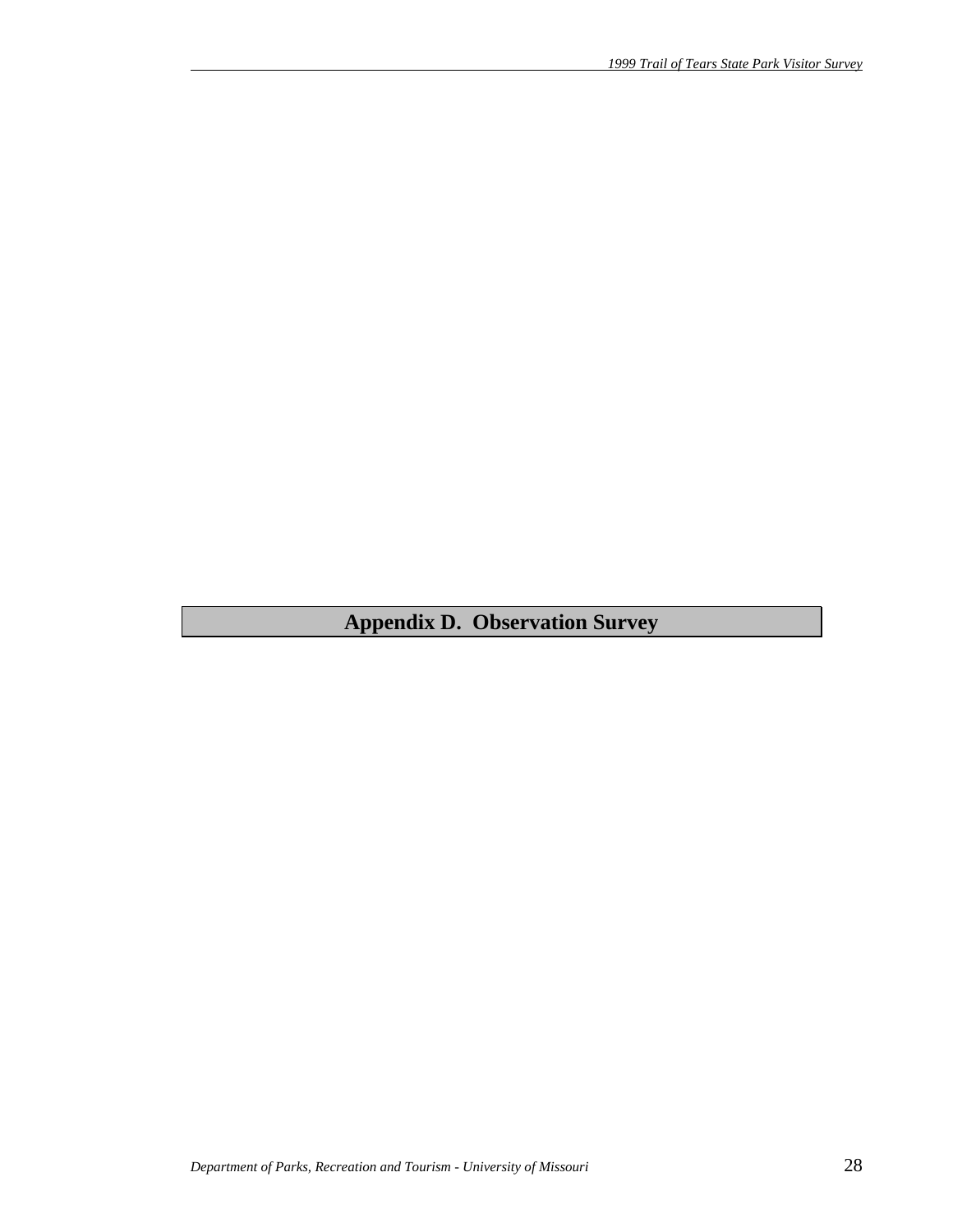|                         | Day of Week |               |                 | Time Slot_________                        |                   |      |
|-------------------------|-------------|---------------|-----------------|-------------------------------------------|-------------------|------|
|                         |             |               |                 | Weather Temperature Fernandezer Park/Site |                   |      |
|                         |             |               |                 |                                           |                   |      |
|                         |             | # of          | # of            | Vehicle                                   | <b>Additional</b> |      |
| $\mathbf{1}$            | Survey #'s  | <b>Adults</b> | <b>Children</b> | <b>Type</b>                               | <b>Axles</b>      | Area |
| $\sqrt{2}$              |             |               |                 |                                           |                   |      |
| $\overline{\mathbf{3}}$ |             |               |                 |                                           |                   |      |
| $\overline{4}$          |             |               |                 |                                           |                   |      |
| $\sqrt{5}$              |             |               |                 |                                           |                   |      |
| $\sqrt{6}$              |             |               |                 |                                           |                   |      |
| $\overline{7}$          |             |               |                 |                                           |                   |      |
| $\,8\,$                 |             |               |                 |                                           |                   |      |
| $\overline{9}$          |             |               |                 |                                           |                   |      |
| 10                      |             |               |                 |                                           |                   |      |
| 11                      |             |               |                 |                                           |                   |      |
| $\overline{12}$         |             |               |                 |                                           |                   |      |
| 13                      |             |               |                 |                                           |                   |      |
| 14                      |             |               |                 |                                           |                   |      |
| 15                      |             |               |                 |                                           |                   |      |
| 16                      |             |               |                 |                                           |                   |      |
| $17\,$                  |             |               |                 |                                           |                   |      |
| 18                      |             |               |                 |                                           |                   |      |
| 19                      |             |               |                 |                                           |                   |      |
| 20                      |             |               |                 |                                           |                   |      |
| 21                      |             |               |                 |                                           |                   |      |
| 22                      |             |               |                 |                                           |                   |      |
| $23\,$                  |             |               |                 |                                           |                   |      |
| 24                      |             |               |                 |                                           |                   |      |
| 25                      |             |               |                 |                                           |                   |      |
| $26\,$                  |             |               |                 |                                           |                   |      |
| $\overline{27}$         |             |               |                 |                                           |                   |      |
| 28                      |             |               |                 |                                           |                   |      |
| 29                      |             |               |                 |                                           |                   |      |
| $30\,$                  |             |               |                 |                                           |                   |      |
| $31\,$                  |             |               |                 |                                           |                   |      |
| 32                      |             |               |                 |                                           |                   |      |
| 33                      |             |               |                 |                                           |                   |      |
| 34                      |             |               |                 |                                           |                   |      |
| 35                      |             |               |                 |                                           |                   |      |
|                         |             |               |                 |                                           |                   |      |

# **Time Slot Codes: Weather Codes (examples):**

| Time Slot $1 = 8:00 - 12:00$ p.m. | Hot & Sunny  | Windy |
|-----------------------------------|--------------|-------|
| Time Slot $2 = 12:00 - 4:00$ p.m. | Cold & Rainy | Sunny |
| Time Slot $3 = 4:00 - 8:00$ p.m.  | Cloudy       | Humid |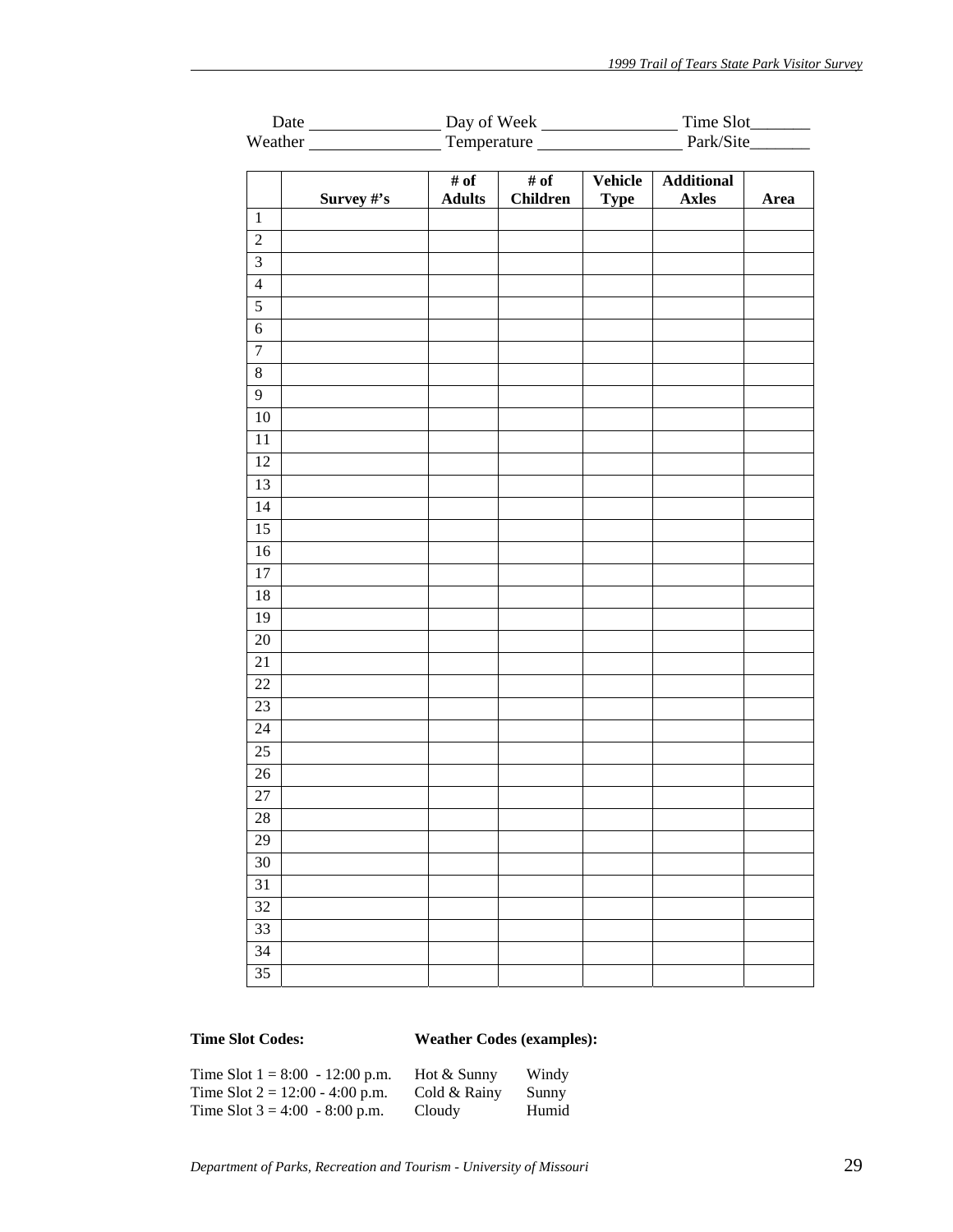# **Appendix E. Responses to Survey Questions**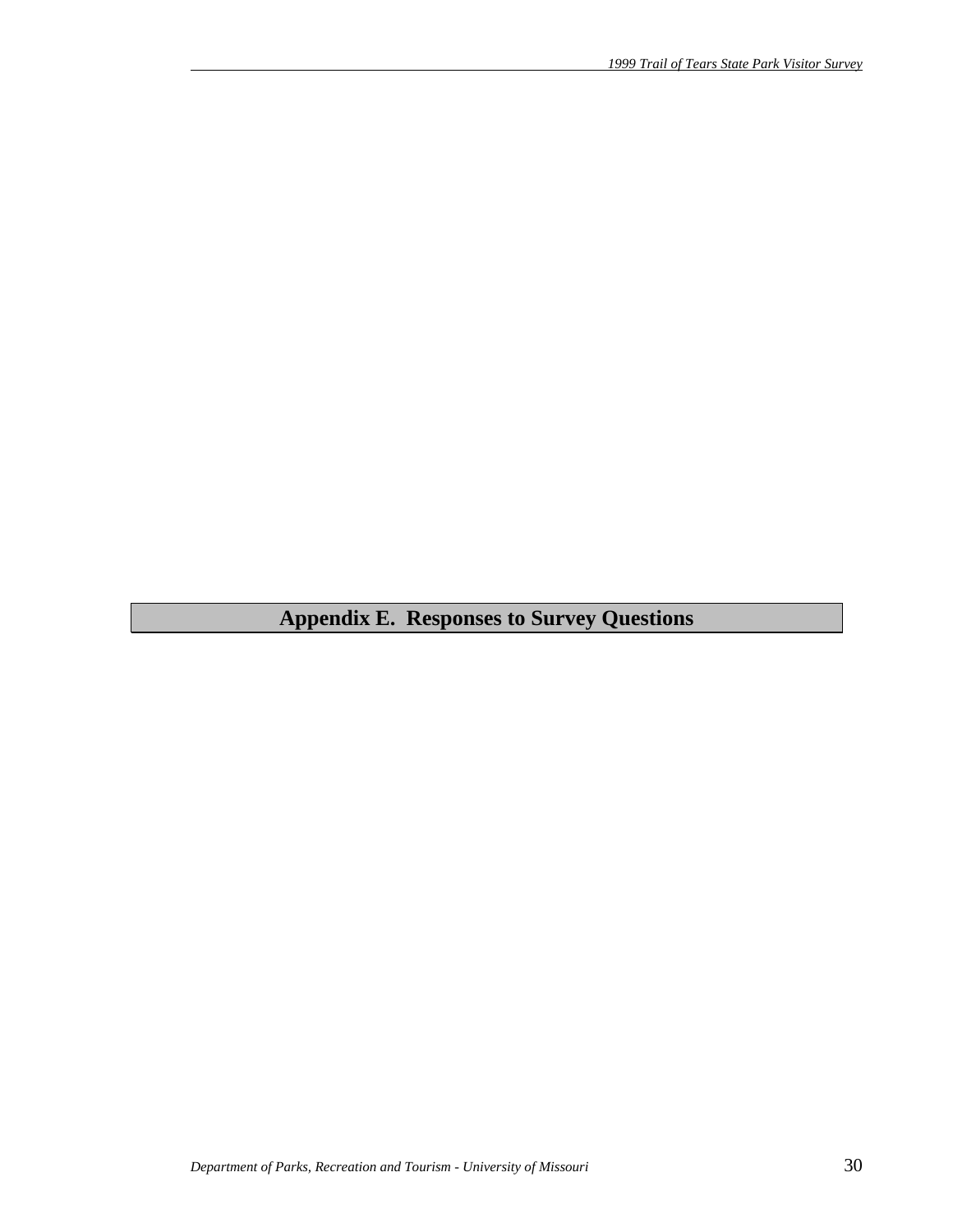# **Trail of Tears State Park Visitor Survey**

## **1. Is this your first visit to Trail of Tears State Park?** (n=141)

yes 29.1% no 70.9%

**If no, how many times have you visited this park in the past year?** (n=88)

*The responses from this open-ended question were grouped into the following 8 categories:*

| 0         | 10.2% |
|-----------|-------|
| 1         | 11.4% |
| 2         | 10.2% |
| 3         | 14.8% |
| $4 - 5$   | 15.9% |
| $6 - 10$  | 21.5% |
| 11-20     | 11.4% |
| $21 - 50$ | 4.6%  |

The average # of times repeat visitors visited the park in the past year was 7.2 times.

## **2. Was Trail of Tears State Park a primary destination during your visit?** (n=141)

 yes 72.3% no 27.7%

#### **3. During this visit to the park, are you staying overnight?** (n=137)

 yes 21.2% no 78.8%

#### **If yes, how many nights are you staying overnight at or near the park during this visit?** (n=20)

*The responses from this open-ended question were grouped into the following 6 categories:*

| 1     | 45% |
|-------|-----|
| 2     | 20% |
| 3     | 5%  |
| 4     | 20% |
| 5-10  | 5%  |
| $11+$ | 5%  |

The average # of nights respondents visiting the park for more than one day stayed was 2.9.

# **4. If staying overnight, where are you staying?** (n=28)

|                           | campground in Trail of Tears State Park | 92.9% |
|---------------------------|-----------------------------------------|-------|
| tent                      | 58.3%                                   |       |
| RV.                       | 41.7%                                   |       |
| nearby lodging facilities |                                         | 3.6%  |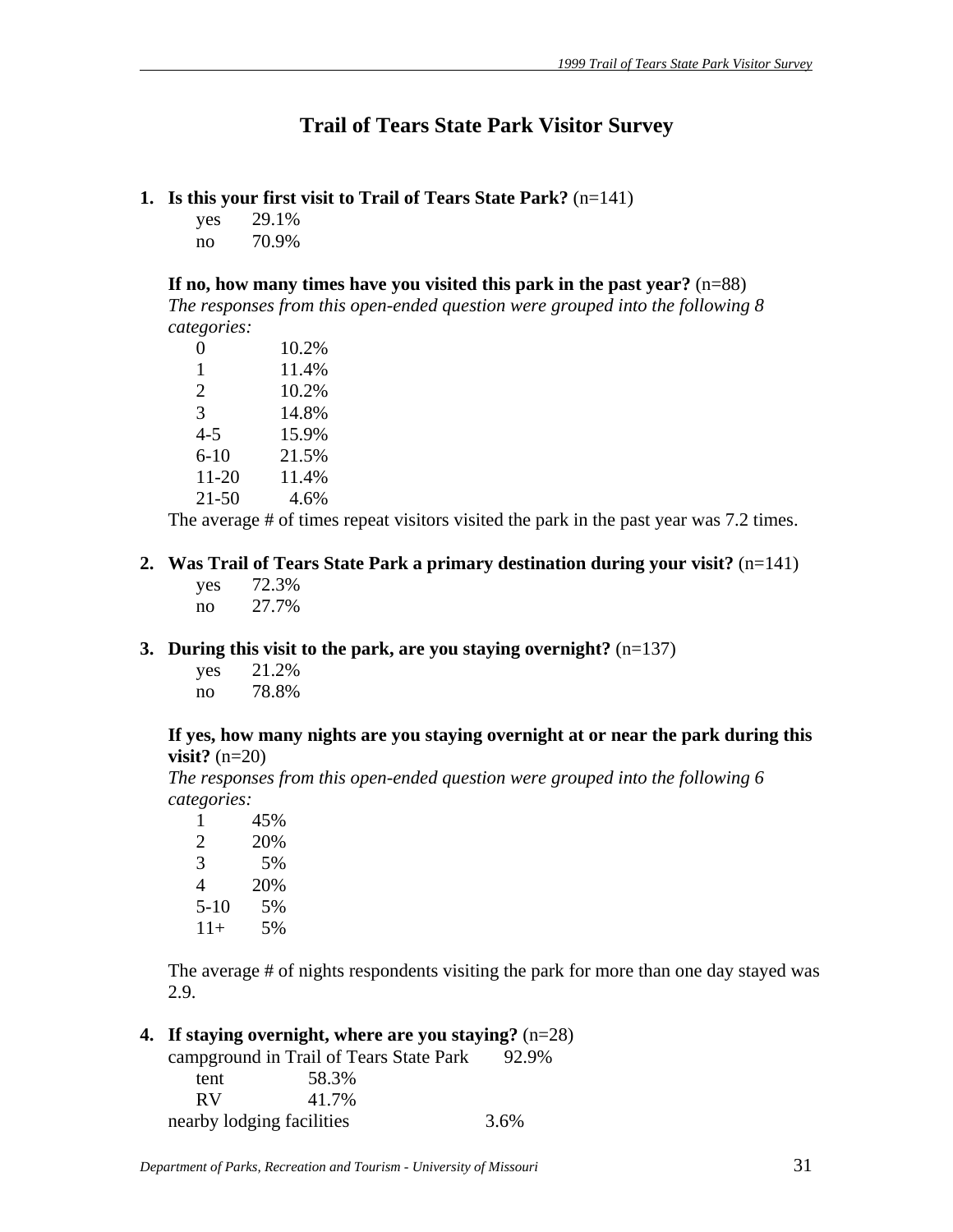| nearby campground | $0.0\%$ |
|-------------------|---------|
| friends/relatives | 3.6%    |
| other             | $0.0\%$ |

#### **5. With whom are you visiting the park?** (n=132)

| alone 15.9%          | family $&$ friends 13.6% | club or organized group $1.5\%$ |      |
|----------------------|--------------------------|---------------------------------|------|
| family 51.5% friends |                          | $16.7\%$ other                  | 0.8% |

#### **6. Which recreational activities have you engaged in during this park visit?**

| picnicking | 23.6% | studying nature  | 21.5% | attending interpretive program | 2.8%  |
|------------|-------|------------------|-------|--------------------------------|-------|
| fishing    | 12.5% | viewing wildlife | 22.9% | attending special event        | 3.5%  |
| camping    | 17.4% | boating in lake  | 2.8%  | visiting visitor center        | 17.4% |
| swimming   | 31.3% | boating in river | 2.1%  | other                          | 17.4% |
| hiking     | 16.0% | horseback riding | 1.4%  |                                |       |
| walking    | 30.6% | backpacking      | 1.4%  |                                |       |

In addition to percentages of responses, a mean score was calculated for each feature in *questions 7, 8, 13, and 14. The score is based on a 4.0 scale with 4 = very satisfied, 3 = satisfied, 2 = dissatisfied, and 1 = very dissatisfied (Q. 7 & 14); 4 = excellent, 3 = good, 2*  $=$  fair, and  $1 =$  poor  $(Q, 8)$ ; and  $4 =$  very important,  $3 =$  important,  $2 =$  unimportant, and  $1$ *= very unimportant (Q. 13). The mean score is listed in parenthesis following each feature.* 

#### **7. How satisfied are you with each of the following in Trail of Tears State Park?**

|             |                                | Verv      |           |              | Verv         | Don't |         |
|-------------|--------------------------------|-----------|-----------|--------------|--------------|-------|---------|
|             |                                | Satisfied | Satisfied | Dissatisfied | Dissatisfied | Know  |         |
| a.          | campground $(3.63)$            | 45.6%     | 26.4%     | $0.0\%$      | $0.0\%$      | 28.0% | $n=125$ |
| b.          | park signs $(3.54)$            | 52.3%     | 43.8%     | $0.0\%$      | $0.0\%$      | 3.9%  | $n=128$ |
| $c_{\cdot}$ | picnic areas $(3.60)$          | 50.8%     | 34.2%     | $0.0\%$      | $0.0\%$      | 15.0% | $n=120$ |
|             | d. swimming area $(3.34)$      | 30.6%     | 43.0%     | 2.5%         | 0.8%         | 23.1% | $n=116$ |
| e.          | boat launches (3.33)           | 21.7%     | 22.6%     | $0.9\%$      | 2.6%         | 52.2% | $n=115$ |
| f.          | trails $(3.59)$                | 44.4%     | 29.0%     | 0.8%         | $0.0\%$      | 25.8% | $n=124$ |
| g.          | interpretive programs $(3.61)$ | 28.7%     | 18.3%     | $0.0\%$      | $0.0\%$      | 53.0% | $n=115$ |

#### **8. How do you rate Trail of Tears State Park on each of the following?**

|              |                                                  | Excellent | Good  | Fair    | Poor    | Don't Know |         |
|--------------|--------------------------------------------------|-----------|-------|---------|---------|------------|---------|
| a.           | being free of litter/trash (3.63)                | 68.3%     | 26.6% | 4.3%    | 0.7%    | $0.0\%$    | $n=139$ |
|              | b. having clean restrooms $(3.27)$               | 41.8%     | 29.1% | 7.5%    | $6.0\%$ | 15.7%      | $n=134$ |
|              | c. upkeep of park facilities $(3.56)$            | 58.4%     | 32.1% | 5.1%    | $0.0\%$ | 4.4%       | $n=137$ |
|              | d. having a helpful/friendly staff $(3.64)$      | 59.0%     | 27.3% | $0.0\%$ | 1.4%    | 12.2%      | $n=139$ |
|              | e. access for persons with disabilities $(3.51)$ | 33.3%     | 22.8% | 3.3%    | $0.0\%$ | 40.7%      | $n=123$ |
| $f_{\rm{r}}$ | care of natural resources (3.55)                 | 55.1%     | 38.2% | 1.5%    | $0.7\%$ | 4.4%       | $n=136$ |
| $g_{\star}$  | providing interpretive information (3.56)        | 46.6%     | 24.8% | 3.0%    | $0.8\%$ | 24.8%      | $n=133$ |
| h.           | being safe $(3.63)$                              | 66.2%     | 27.9% | 2.9%    | $0.7\%$ | $2.2\%$    | $n=136$ |

## **9. If you did not rate this park as excellent on being safe, what influenced your rating?**

*24 visitors responded to this question. Their responses are as follows.* 

Don't know/no reason/no place is perfect Don't know it very well. Don't know.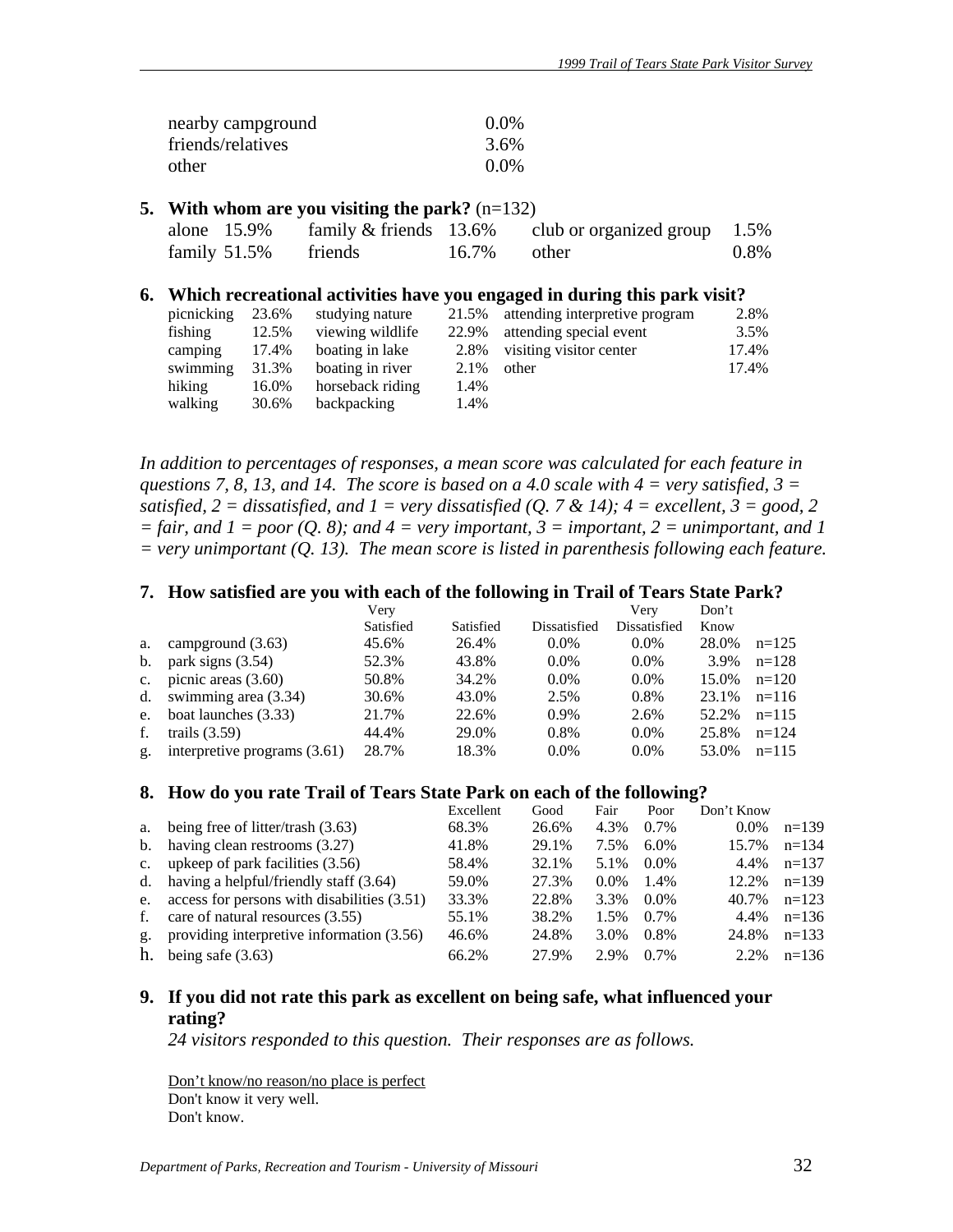It's a natural area with hazards such as snakes, etc. There is always a risk to being in the wilderness. There is an inherent risk in being out in "wilderness." Each path/area can not be patrolled constantly. This is true for every park. Wasn't here long enough to tell.

Lack of lifeguards at swimming beach Need a lifeguard. Need yellow center line on highway. Maybe a lifeguard. No lifeguard. No lifeguards posted on beach, but everyone looks out for everyone else. No qualified-licensed on beach patrol (lifeguards.)

Dangerous conditions on boat ramps Boat ramp full of mud. Could cause boat and truck to slide into river. The boat ramp.

Lack of park staff/rangers patrolling

Entrance security/employee presence.

It was the fact that I rarely see a park ranger around. However, nothing leads me to believe that the park is unsafe.

#### Overlooks need better barriers/rails

At the river overlook, my child went behind the fence faster than I could get to him before he got to the edge. No guard rail at first outlook.

#### Other

Drop offs from roads. It's just that there are a lot of different travelers going through the park. Kids can still wander off and get hurt. Need yellow center line on highway. Maybe a lifeguard. Often see glass on beach. Shoulders in places for drop off. Some speeder biking.

#### **10. Which of the following would most increase your feeling of being safe at Trail of Tears State Park?**

*121 responses were given by 102 respondents.*

|              |                                       | Frequency | Percent |
|--------------|---------------------------------------|-----------|---------|
|              | 1. More lighting                      | 14        | 11.6%   |
|              | 2. Less crowding                      |           | 5.8%    |
|              | 3. Nothing specific                   | 51        | 42.1%   |
|              | 4. Improved upkeep of facilities      | 6         | 5.0%    |
|              | 5. Increased law enforcement patrol   | 6         | 5.0%    |
|              | 6. Improved behavior of others        | 9         | 7.4%    |
|              | 7. Increased visibility of park staff | 18        | 14.9%   |
|              | 8. Less traffic congestion            | 3         | 2.5%    |
| $\mathbf{Q}$ | Other                                 |           | 5.8%    |
|              | Total                                 | $\cap$    | 100.0%  |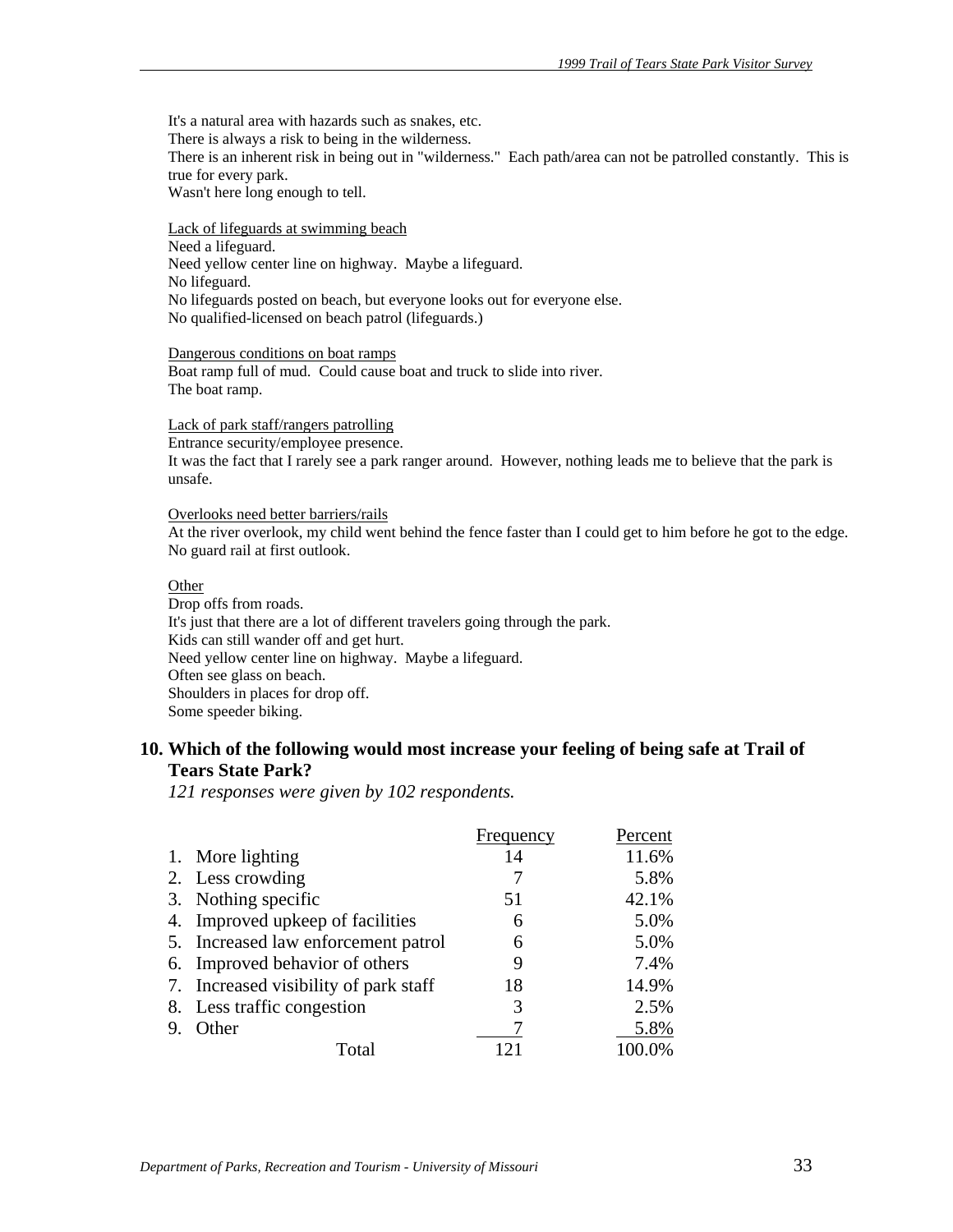*7 visitors (50% of those who indicated more lighting would most increase their feeling of safety) reported where they felt more lighting was necessary. Their answers are as follows:*

| Camp area.  | Campground.                      |
|-------------|----------------------------------|
| Camp area.  | Camping area.                    |
| Camp area.  | Main roads leading to restrooms. |
| Campground. |                                  |

*7 visitors also indicated that an "other" attribute would most increase their feeling of safety. Their answers are as follows:*

Boat ramp cleaned. Maybe one lifeguard. Clean boat ramp periodically. The overlook needs a fence on each side. Enforce a no glass container rule. Wider roads. Equestrian camping.

- **11. Do you support setting aside at least 50% of all campsites in a reservation system in order to guarantee a site, and charging a reservation fee not to exceed \$7.00?** (n=128)
	- yes 71.1% no 28.9%
- **12. Do you support establishing a "carry in and carry out" system as a means of promoting recycling and reducing the burden of handling trash in this park?** (n=133)
	- yes 75.2% no 24.8%

#### **13. When visiting any state park, how important are each of these items to you?**

|             |                                           | Very      |           |             | Verv        | Don't   |         |
|-------------|-------------------------------------------|-----------|-----------|-------------|-------------|---------|---------|
|             |                                           | Important | Important | Unimportant | Unimportant | Know    |         |
| a.          | being free of litter/trash $(3.86)$       | 86.8%     | 12.5%     | 0.7%        | $0.0\%$     | $0.0\%$ | $n=136$ |
| b.          | having clean restrooms (3.85)             | 96.1%     | 13.1%     | 0.7%        | $0.0\%$     | $0.0\%$ | $n=137$ |
| $c_{\cdot}$ | upkeep of park facilities (3.79)          | 80.0%     | 19.3%     | 0.7%        | $0.0\%$     | $0.0\%$ | $n=135$ |
| d.          | having a helpful/friendly staff (3.71)    | 73.5%     | 22.8%     | 2.9%        | $0.0\%$     | 0.7%    | $n=136$ |
| e.          | access for disabled persons (3.64)        | 64.1%     | 24.4%     | 3.1%        | 0.8%        | 7.6%    | $n=131$ |
| f.          | care of natural resources (3.86)          | 85.2%     | 12.6%     | 0.7%        | $0.0\%$     | 1.5%    | $n=135$ |
| g.          | providing interpretive information (3.62) | 64.9%     | 24.6%     | $6.0\%$     | $0.0\%$     | 4.5%    | $n=134$ |
| h.          | being safe $(3.84)$                       | 85.4%     | 13.1%     | 1.5%        | $0.0\%$     | $0.0\%$ | $n=137$ |

#### 14. Overall, how satisfied are you with this visit to Trail of Tears State Park?

|                           | v er y    |       |                        |                     |         |
|---------------------------|-----------|-------|------------------------|---------------------|---------|
|                           | Satisfied |       | Satisfied Dissatisfied | <b>Dissatisfied</b> |         |
| (Mean score = 3.68) 69.1% |           | 30.1% | $0.0\%$                | $0.7\%$             | $n=136$ |

#### **15. During this visit, how crowded did you feel?** (n=134)

On a scale of 1-9, with  $1 = Not$  at all crowded and  $9 = Extremely$  crowded, the mean response was 1.9.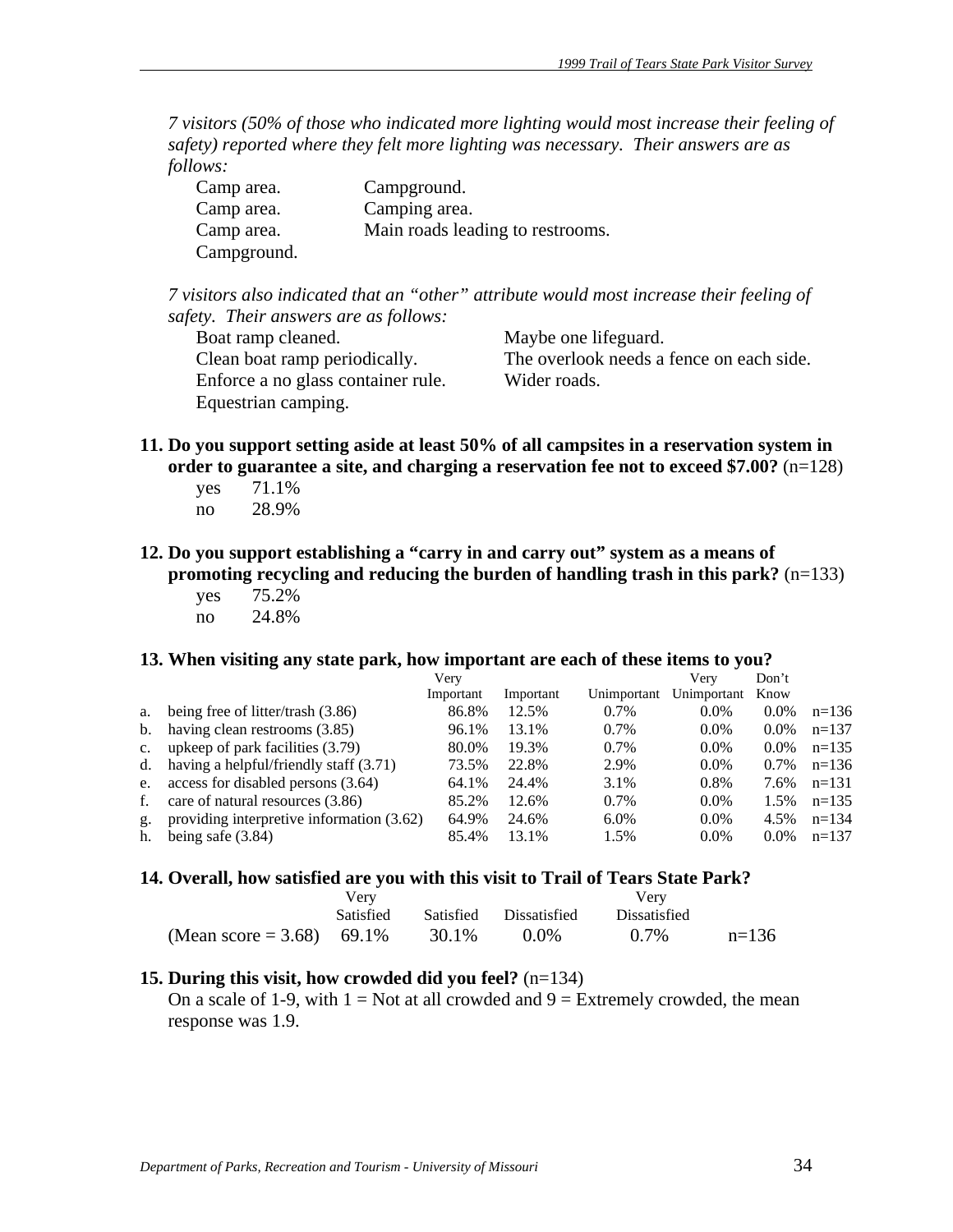#### **16. If you felt crowded on this visit, where did you feel crowded?**

*The following 19 comments were given.* 

 Swimming beach/area At beach. Beach area. Beach area. Beach. Camp and water. Swimming area and picnic. Swimming area. Swimming. Swimming. Under the shade trees by the beach we could smell others' cigarette smoke.

**Campground**  Camp and water. Full hook up camping. I was in a tent with RVs.

**Overlooks**  A lot of people at the overlook. Lake and overlook. River lookout.

 Lake Lake and overlook. Lake when fishing.

**Other** Near the marina.

#### **17. What is your age?** (n=133)

*Responses were divided into the following 4 categories:* 18-34 44.4% 55-64 9.8% 35-54 36.8% 65+ 9.0% (Average age  $= 40.5$ )

#### **18. Gender?** (n=134)

Female 41.8% Male 58.2%

#### **19. What is the highest level of education you have completed?** (n=135)

| grade school | 2.2%  | vocational school 6.7% |       | graduate of 4-year college | 16.3% |
|--------------|-------|------------------------|-------|----------------------------|-------|
| high school  | 36.3% | some college           | 28.9% | post-graduate education    | 9.6%  |

#### **20. What is your ethnic origin?** (n=137)

| Asian | 0.0% African American 2.9%                | Native American/American Indian 3.6% |      |
|-------|-------------------------------------------|--------------------------------------|------|
|       | Hispanic 0.7% Caucasian/White 91.2% Other |                                      | 1.5% |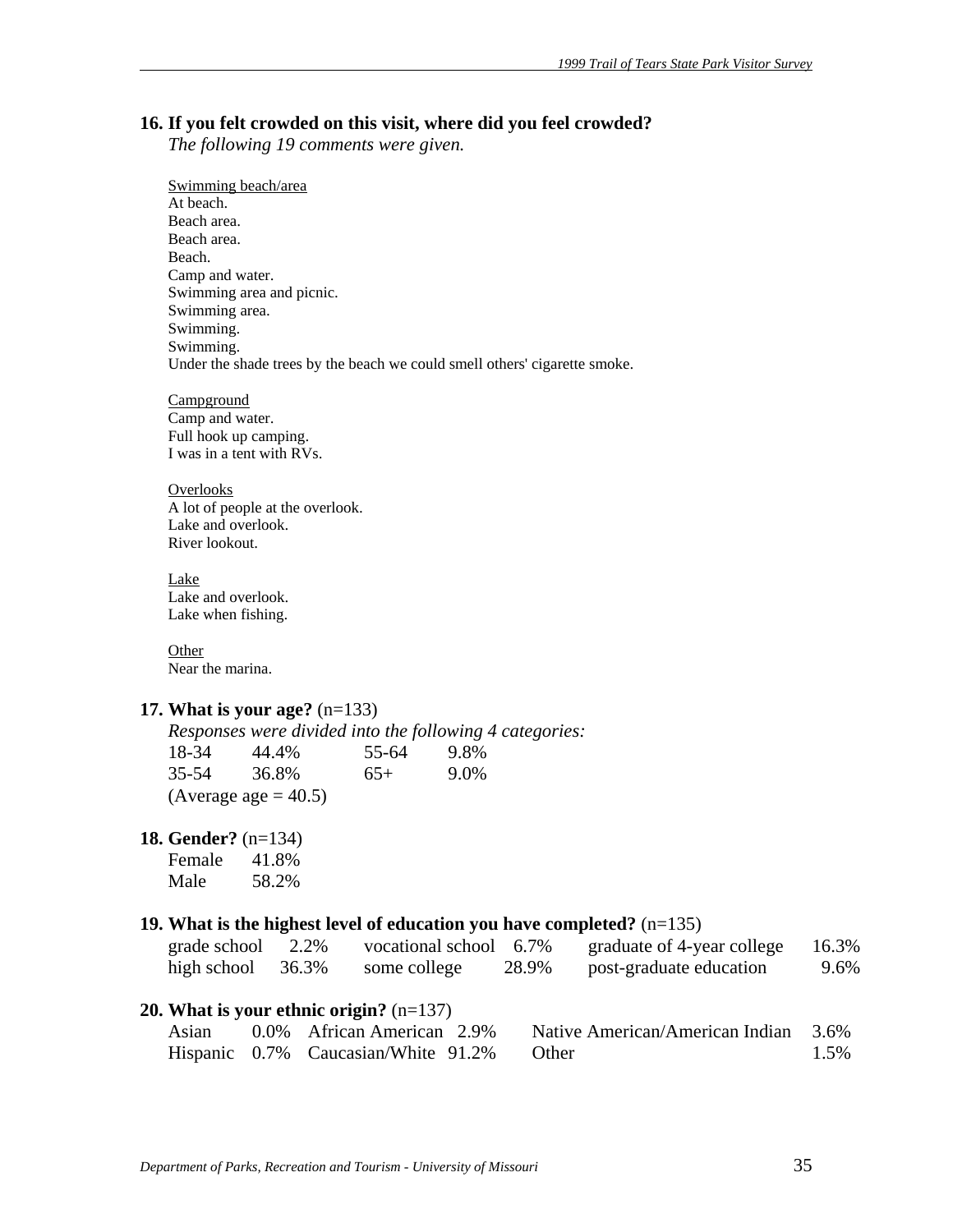**21. Do you have a disability that substantially limits one or more life activities or might require special accommodations?** (n=134)

 yes 3.7% no 96.3%

# **If yes, what disability or disabilities do you have?** (n=3)

*The following is a list of all responses to this open-ended question.* 

 Disabled vet – legs. Learning disability. Walk slowly due to stroke.

**22. What is your 5-digit zip code** *(or country of residence, if you live outside the U.S.)***?** (n=129)

*The states with the highest percentages of respondents were:*  Missouri (75.2%) Illinois (7.0%) Florida (3.1%)

#### **23. What is your annual household income?** (n=127)

| less than $$25,000$ | 24.4% | $$50,001 - $75,000$ | 23.6% |
|---------------------|-------|---------------------|-------|
| $$25,000 - $50,000$ | 44.1% | over \$75,000       | 7.9%  |

**24. Please write any additional comments about your park visit or suggestions on how the Missouri Department of Natural Resources can make your experience in Trail of Tears State Park a better one.** 

*31 of the 144 visitors (21.5%) responded to this question. A total of 35 responses were given, and were divided into 6 categories. Frequencies and percentages of responses in each category are listed.*

|                                                       | Frequency | Percent |
|-------------------------------------------------------|-----------|---------|
| 1. General positive comments                          | 13        | 37.1%   |
| 2. Comments/suggestions about restrooms/shower houses | 4         | 11.4%   |
| 3. Comments/suggestions about campground              | 3         | 8.6%    |
| 4. Comments/suggestions about swimming beach          | 3         | 8.6%    |
| 5. Comments/suggestions about boat ramps              | 2         | 5.7%    |
| 6. Other                                              | 10        | 28.6%   |
| Total                                                 | 35        | 100%    |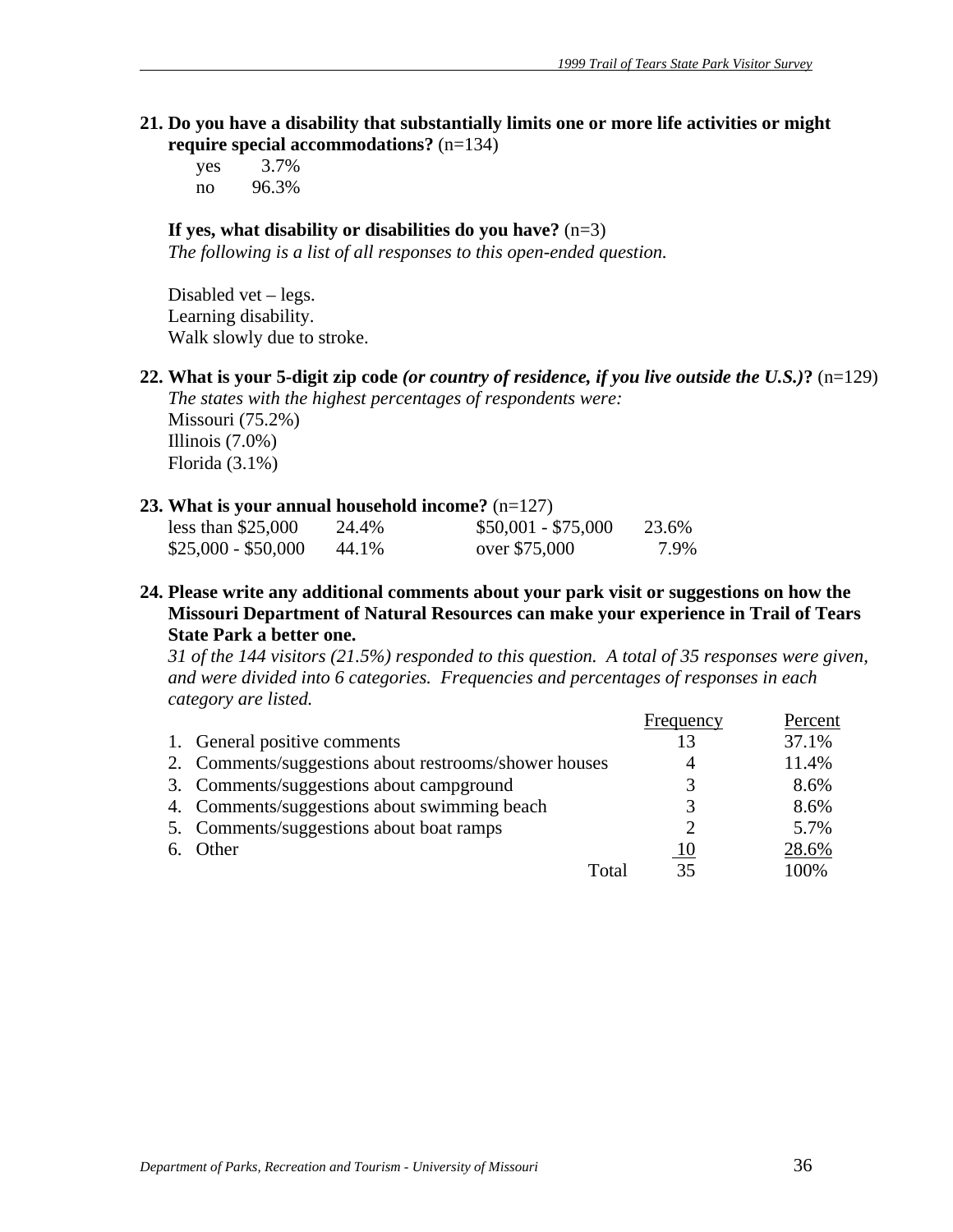# **Appendix F. List of Responses for Additional Comments (Q 24)**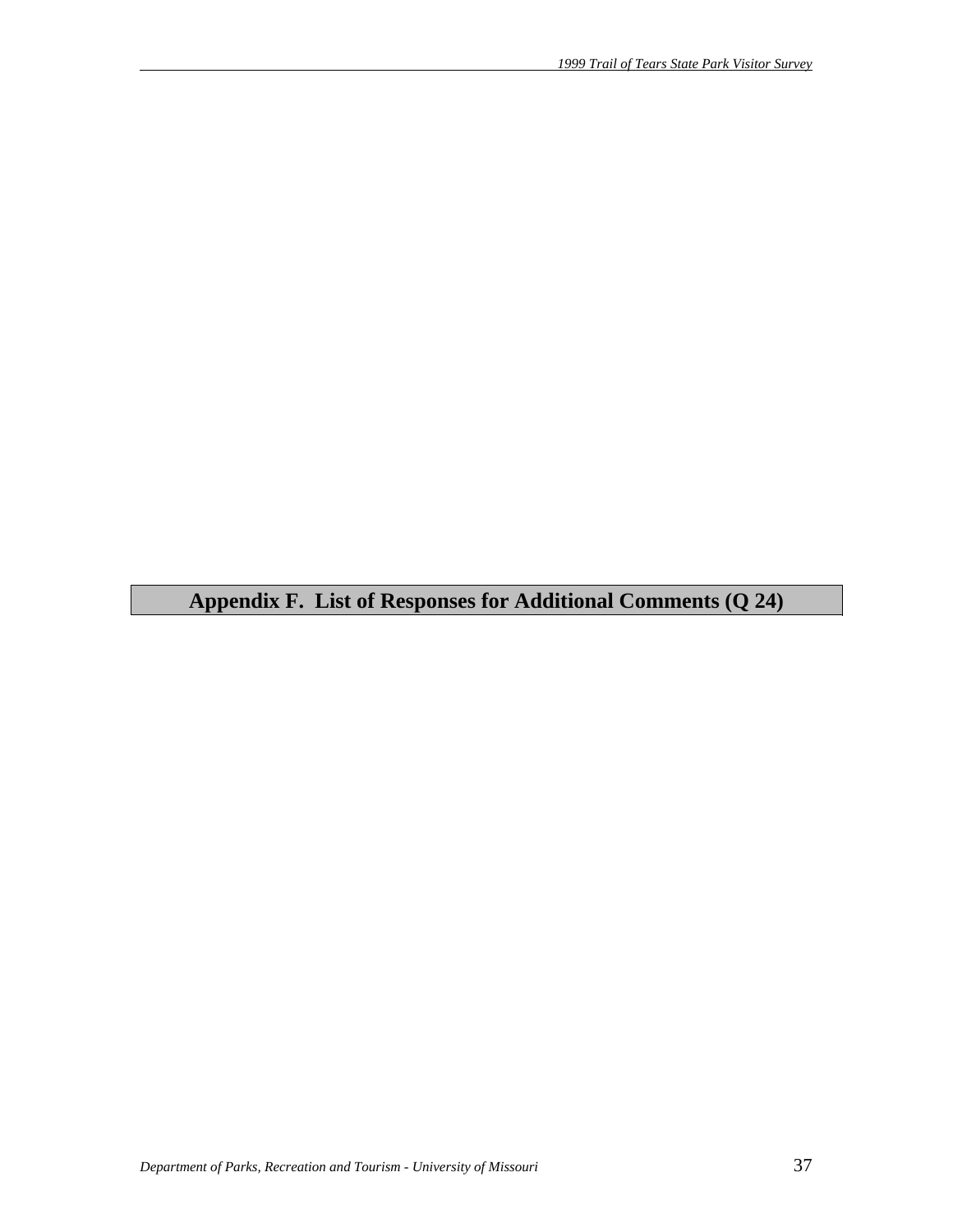# **Responses to Question #24**

**Please write any additional comments about your park visit or suggestions on how the Missouri Department of Natural Resources can make your experience in Trail of Tears State Park a better one.** 

# **General positive comments**

- Beautiful park.
- Cool place.
- Enjoyable.
- Enjoyed a tour through the park. It is very beautiful and well kept.
- Enjoyed our visit--hope sewer system is fixed soon.
- Good job--keep up the good work!!
- Great place!
- I've had a very nice stay, and wish you good luck in the future of the Trail of Tears State Park.
- Our visit was very relaxing.
- Thank you.
- This is a very nice place to stay.
- Very good.
- We live at Egypt Mills and enjoy coming often to walk, or fish in the river.

#### **Comments/suggestions about restrooms/shower houses**

- Better swimming area--better grading of sandy beach and an outdoor shower to clean off when done swimming--restroom across from the beach.
- Consider erosion control on beach. Improve restrooms.
- Swim area.
- The bathrooms by the lake smelled awful.

#### **Comments/suggestions about campground**

- I think the sites could or should be more tent friendly.
- It would be nice if alcohol was allowed at beach area. I can't imagine that anyone would get out of control down there. Please, whatever you do, don't put up lights in the campground; they tend to block out the stars.
- More electric sights and not so close together as some of them are.

#### **Comments/suggestions about swimming beach**

- Better swimming area--better grading of sandy beach and an outdoor shower to clean off when done swimming--restroom across from the beach.
- Consider erosion control on beach. Improve restrooms.
- Maybe a bigger swimming area/beach (where the moss isn't so much.)

#### **Comments/suggestions about boat ramps**

- Clean your river boat ramp.
- Please clean boat access to river. Too muddy.